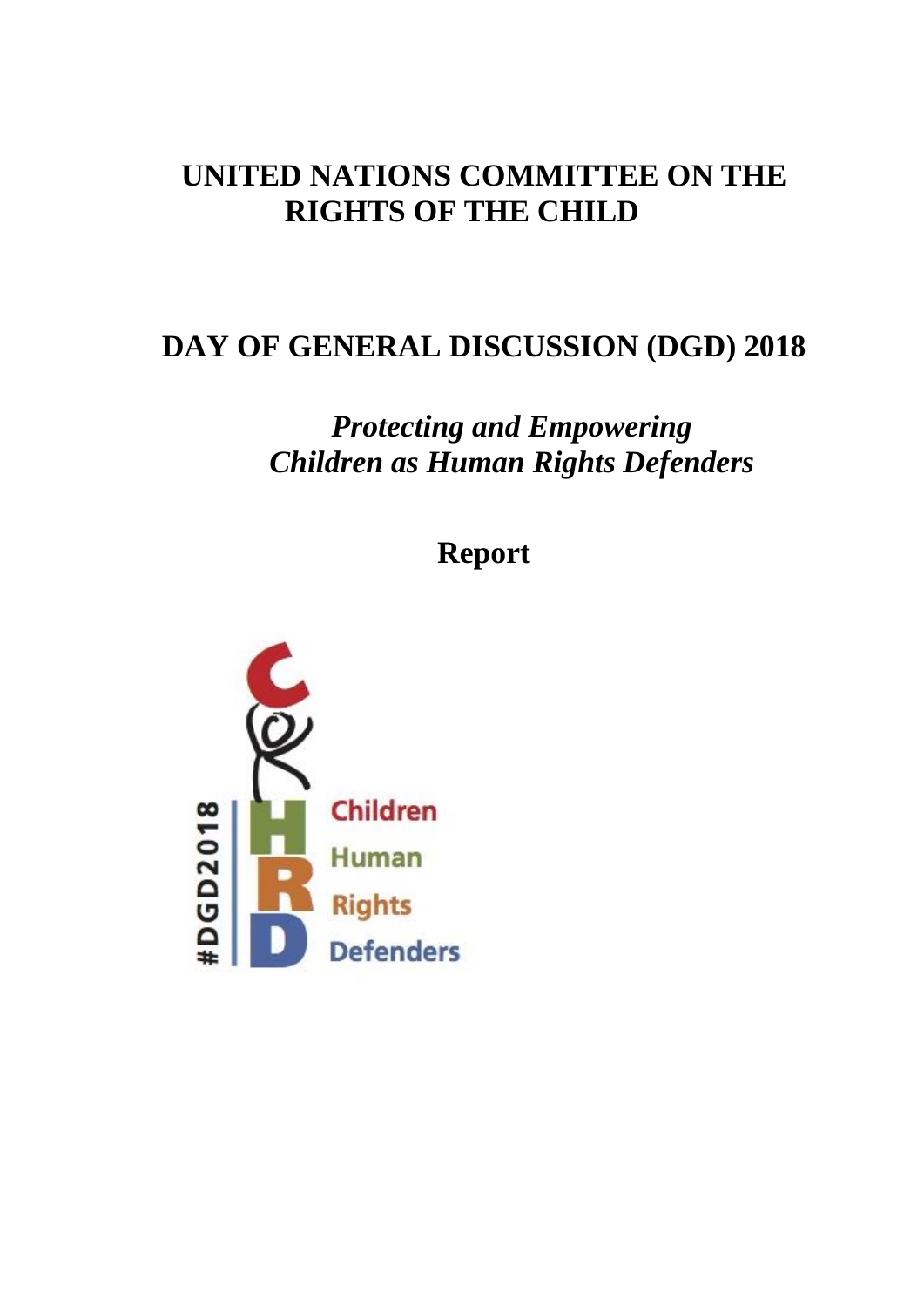## Table of Contents

| 1. |       |                                                                                |  |
|----|-------|--------------------------------------------------------------------------------|--|
| 2. |       |                                                                                |  |
|    | 2.1   |                                                                                |  |
|    | 2.2   |                                                                                |  |
|    | 2.3   |                                                                                |  |
|    | 2.4   |                                                                                |  |
| 3. |       |                                                                                |  |
|    | 3.1   |                                                                                |  |
|    | 3.2   |                                                                                |  |
|    | 3.3   |                                                                                |  |
|    | 3.4   |                                                                                |  |
| 4. |       |                                                                                |  |
|    | 4.1   |                                                                                |  |
|    | 4.2   |                                                                                |  |
|    | 4.2.1 |                                                                                |  |
|    | 4.2.2 |                                                                                |  |
|    | 4.2.3 |                                                                                |  |
|    | 4.2.4 | Empowerment and protection of child human rights defenders and victims of      |  |
|    |       |                                                                                |  |
|    | 4.2.5 |                                                                                |  |
|    | 4.2.6 |                                                                                |  |
|    | 4.2.7 | Summary analysis: child human rights defenders and the online space15          |  |
|    | 4.3   | Working group 2 - State actors and child human rights defenders 16             |  |
|    | 4.3.1 | National protection measures for child human rights defenders  16              |  |
|    | 4.3.2 |                                                                                |  |
|    | 4.3.3 | Child human rights defenders in armed conflict $&$ humanitarian situations  18 |  |
|    | 4.3.4 |                                                                                |  |
|    | 4.3.5 |                                                                                |  |
|    | 4.3.6 | Role of Ombudspersons for children and national human rights institutions20    |  |
|    | 4.3.7 | Summary analysis: State actors and child human rights defenders 21             |  |
|    | 4.4   |                                                                                |  |
|    | 4.4.1 |                                                                                |  |
|    | 4.4.2 |                                                                                |  |
|    | 4.4.3 |                                                                                |  |
|    | 4.4.4 |                                                                                |  |
|    | 4.4.5 |                                                                                |  |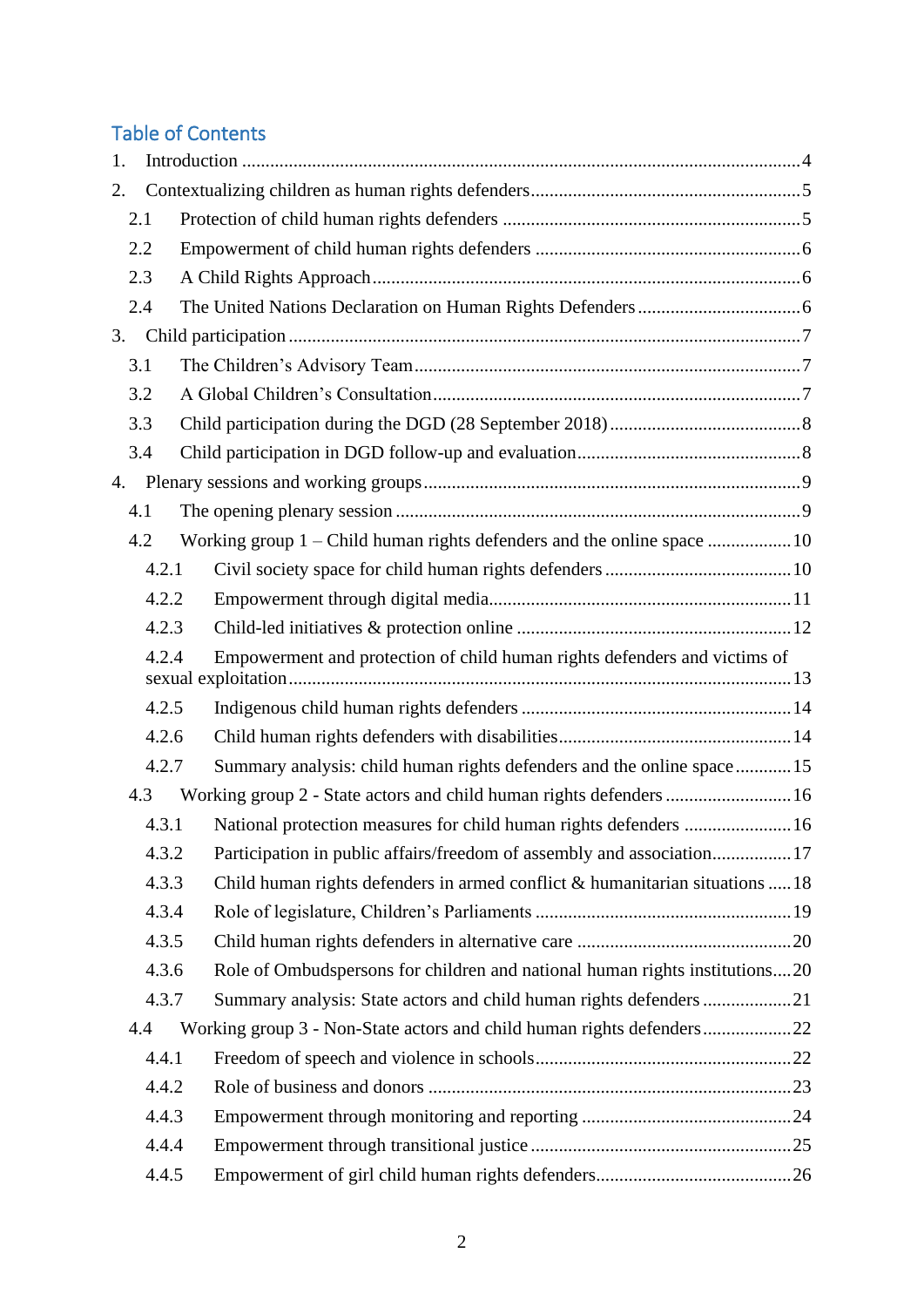|    | 4.4.6 |  |                                                                                  |  |  |
|----|-------|--|----------------------------------------------------------------------------------|--|--|
|    | 4.4.7 |  | Summary analysis: non-State Actors and child human rights defenders28            |  |  |
|    | 4.5   |  |                                                                                  |  |  |
| 5. |       |  |                                                                                  |  |  |
|    | 5.1   |  |                                                                                  |  |  |
|    | 5.1.1 |  |                                                                                  |  |  |
|    | 5.1.2 |  |                                                                                  |  |  |
|    | 5.1.3 |  | Freedom of expression and participation in decision-making 32                    |  |  |
|    | 5.1.4 |  |                                                                                  |  |  |
|    | 5.1.5 |  |                                                                                  |  |  |
|    | 5.1.6 |  |                                                                                  |  |  |
|    | 5.1.7 |  |                                                                                  |  |  |
|    | 5.1.8 |  |                                                                                  |  |  |
|    | 5.2   |  | Children's Ombudspersons and National Human Rights Institutions 34               |  |  |
|    | 5.3   |  |                                                                                  |  |  |
|    | 5.4   |  |                                                                                  |  |  |
|    | 5.5   |  |                                                                                  |  |  |
|    | 5.6   |  |                                                                                  |  |  |
|    | 5.7   |  |                                                                                  |  |  |
|    | 5.8   |  | Parents, family and community members and adults working with or for children.36 |  |  |
| 6. |       |  |                                                                                  |  |  |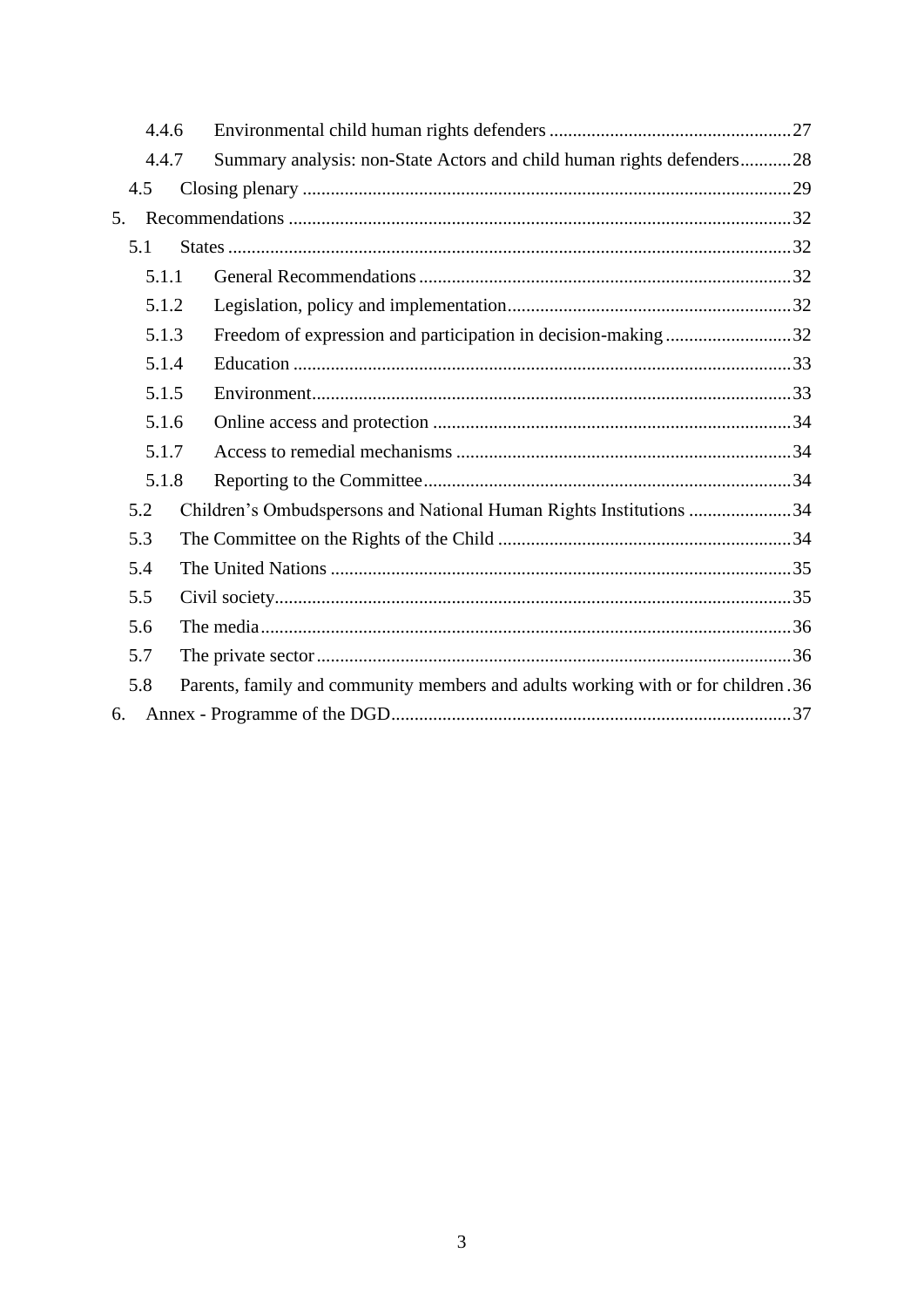## <span id="page-3-0"></span>**1. Introduction**

The United Nations Committee on the Rights of the Child (the Committee) $<sup>1</sup>$  dedicated its</sup> 2018 Day of General Discussion (DGD) to the topic "*Protecting and Empowering Children as Human Rights Defenders*", to foster a deeper understanding of the content and implications of the United Nations Convention on the Rights of the Child (the Convention) <sup>2</sup> with regard to child human rights defenders.<sup>3</sup>

On 28 September 2018, more than 400 participants, including approximately 60 children, attended the DGD at the Palais des Nations in Geneva, Switzerland. Participants included NGOs, State representatives, students, academics, representatives of United Nations agencies and United Nations human rights mechanisms. In addition, more than 800 participants from across 66 countries followed the DGD through the United Nations' webcasting service, and there was a significant following of the 2018 DGD via social media.

The 2018 DGD was the first global discussion focusing on children as human rights defenders and for the first time children played a central role in the planning, implementation and follow-up to an event of the Committee. Children took active part during the day, participating as speakers, moderators and audience, alongside adults.

The main goal of the DGD was to increase public awareness and understanding on:

- 1. The definition of child human rights defenders, their role and activities;
- 2. The situation, experiences and views of child human rights defenders;
- 3. The gaps in international, regional and national human rights law with regard to the protection and empowerment of child human rights defenders;
- 4. States' obligations under international law in the protection and empowerment of child human rights defenders; and
- 5. Adults' roles and responsibilities related to the protection and empowerment of child human rights defenders.

The DGD had the following objectives:

- 1. Collect children's views about their experiences as human rights defenders;
- 2. Assess legislation, jurisprudence, policies and relevant measures aimed to protect and/or empower child human rights defenders, by providing examples of challenges and good practices, including children's perspectives;
- 3. Clarify States' obligations, under the Convention, applicable to child human rights defenders, as well as other relevant standards on human rights defenders;
- 4. Identify key elements for an effective implementation of a child rights approach to the situation of children who are, or want to become, human rights defenders, including specific recommendations for duty bearers that can inform the Committee's recommendations to States.

 $<sup>1</sup>$  Unless otherwise indicated, the Committee refers to the Committee on the Rights of the Child.</sup>

<sup>&</sup>lt;sup>2</sup> Unless otherwise indicated, the Convention refers to the Convention on the Rights of the Child.

<sup>&</sup>lt;sup>3</sup> All relevant 2018 DGD documents, including webcast, presentations and written submissions, are available on the Committee's webpage: <https://www.ohchr.org/EN/HRBodies/CRC/Pages/Discussion2018.aspx>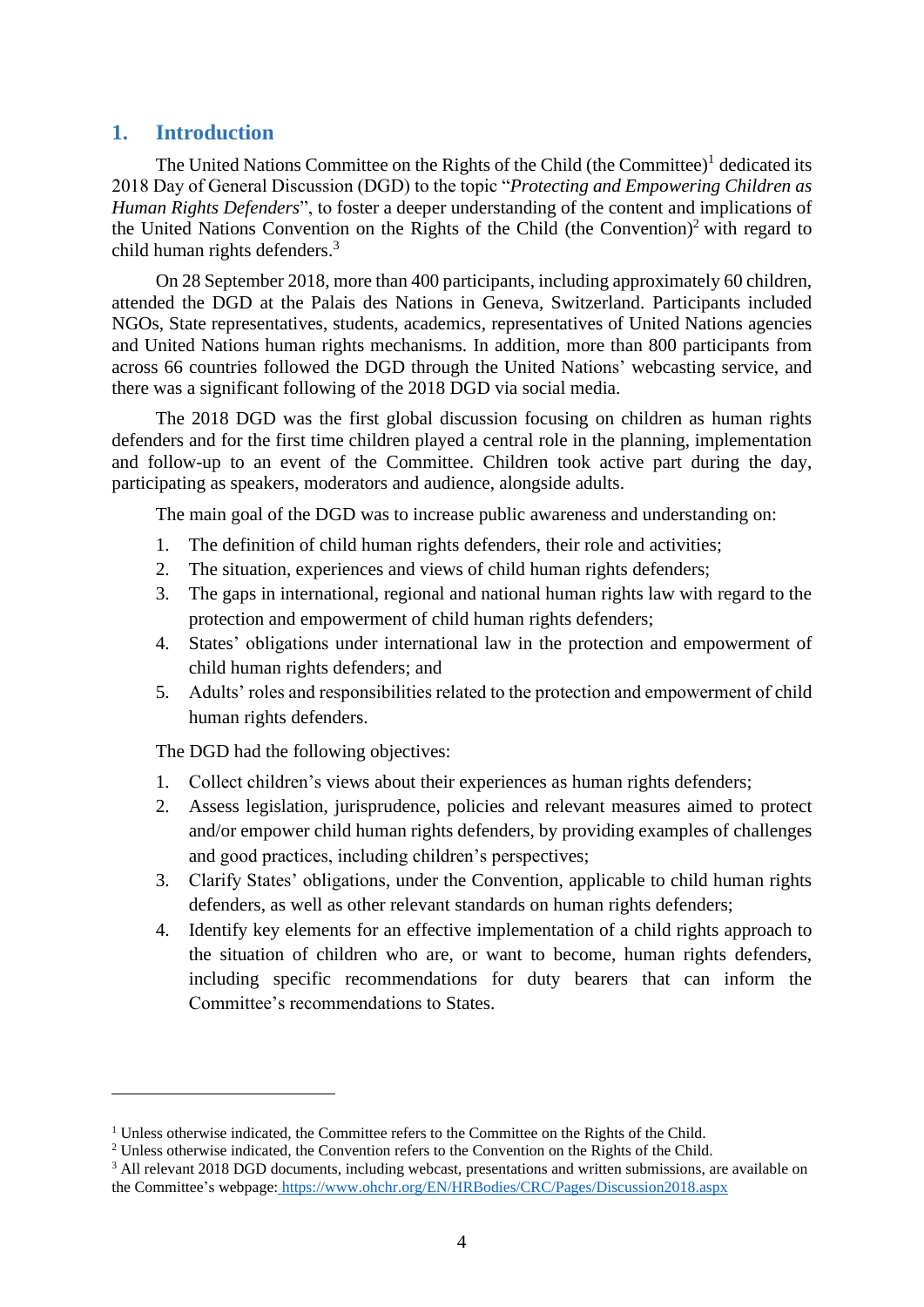## <span id="page-4-0"></span>**2. Contextualizing children as human rights defenders**

The year 2018 marked the  $20<sup>th</sup>$  Anniversary of the UN Declaration on Human Rights Defenders (the Declaration)<sup>4</sup>, as well as the  $70<sup>th</sup>$  Anniversary of the Universal Declaration of Human Rights.<sup>5</sup> The DGD contributed to this landmark year by highlighting the importance of promoting respect and support for the activities of human rights defenders of all ages.

The concept of child human rights defenders has its ground in article 1 of the Convention, <sup>6</sup> which defines a 'child' as a person under the age of 18 years. Article 1 of the Declaration on human rights defenders states that *"*Everyone has the right, individually and in association with others, to promote and to strive for the protection and realization of human rights and fundamental freedoms at the national and international levels". A child human rights defender is a human rights defender who is under the age of 18 years.

There is no minimum age to act for the protection, promotion and fulfilment of human rights. The actions of human rights defender are wide-ranging and cross-cutting, and include promoting the realization of human rights; collecting and disseminating information on human rights violations; supporting victims; contributing to the implementation of human rights treaties; and supporting better governance and accountability.

Children who take actions to promote, protect and fulfil their own human rights, or the human rights of their peers or of others, including adults, are human rights defenders, even if they do not see themselves as such, or are not considered and called as such by others.

#### <span id="page-4-1"></span>2.1 Protection of child human rights defenders

The Convention recognizes that children are entitled to a heightened duty of care because of their special status as children, which requires specific measures that take into account their development level and evolving capacities. States parties are bound to apply specific safeguards to ensure that children are not harmed, under article 6 on the right to life, survival and development and under article 19 on freedom from violence. This includes not being subjected to human rights violations because of their actions as human rights defenders, or their interest and initiatives towards becoming one.

According to the United Nations Special Rapporteur on the situation of human rights defenders, Mr. Forst, "a good practice in protecting human rights defenders is a practice that contributes to the full respect of their human rights and strengthens their security, including by mitigating the risks they face, addressing threats and building support for their work".<sup>7</sup> States parties should take specific and appropriate measures to protect children human rights defenders. Protection systems should always aim at enabling children to be active in a safe and secure environment.

<sup>4</sup> [United Nations Declaration on Human Rights Defenders](https://www.un.org/en/universal-declaration-human-rights/)

<sup>5</sup> [Universal Declaration on Human Rights](https://www.ohchr.org/en/udhr/Pages/UDHRIndex.aspx)

<sup>6</sup> [United Nations Convention on the Rights of the Child](https://www.ohchr.org/en/professionalinterest/pages/crc.aspx)

<sup>&</sup>lt;sup>7</sup> Report of the Special Rapporteur on the situation of human rights defenders to the 31<sup>st</sup> session of the Human Rights Council, [A/HRC/31/55](https://documents-dds-ny.un.org/doc/UNDOC/GEN/G16/015/56/pdf/G1601556.pdf?OpenElement) of 1 February 2016.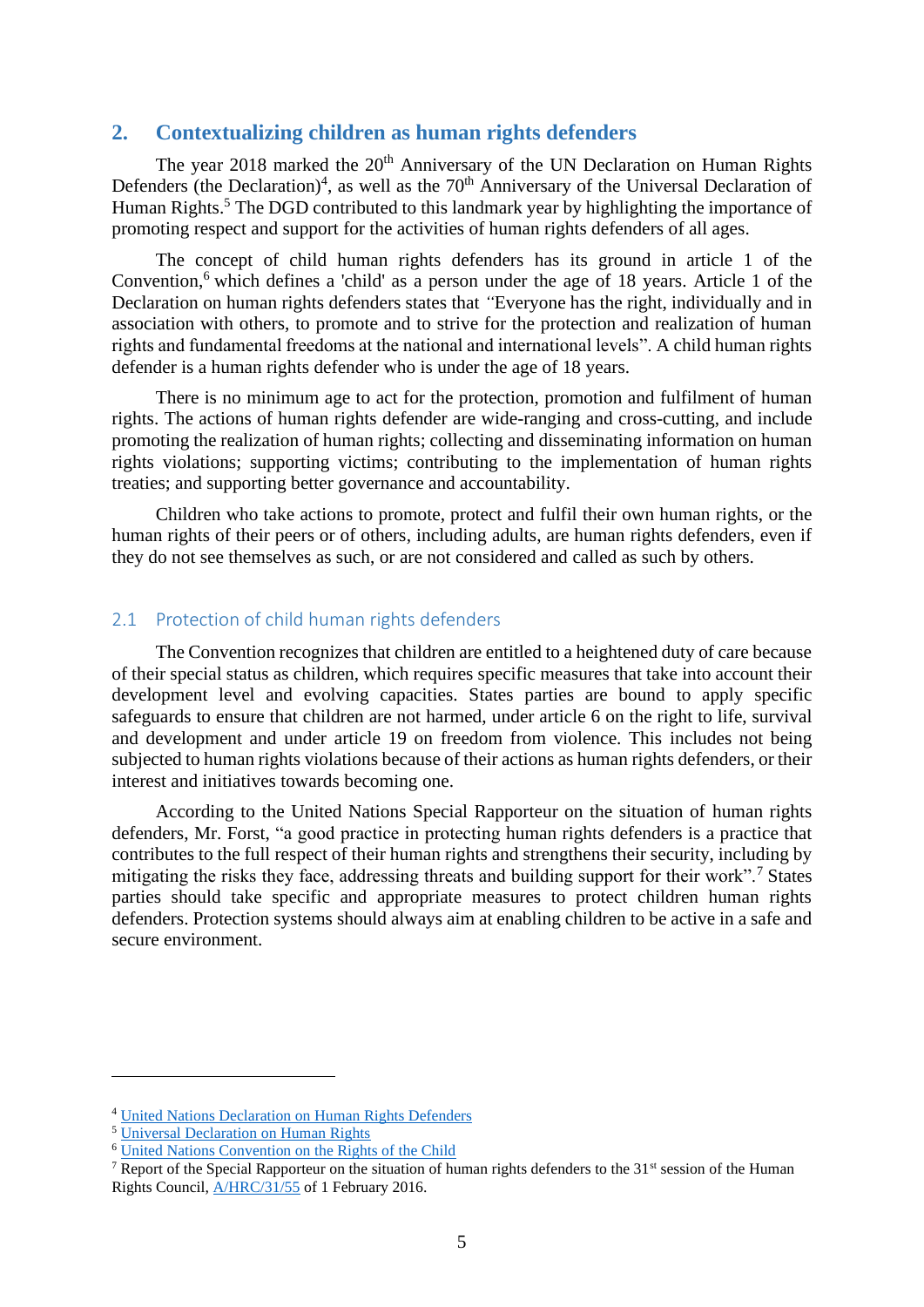#### <span id="page-5-0"></span>2.2 Empowerment of child human rights defenders

The Convention establishes that States parties have the obligation to take specific measures for the development of children according to their evolving capacities (art. 5), abilities (art. 23) and best interests (art. 3), without discrimination (art. 2). Children should learn about human rights through education (arts. 28 and 29), and be able to exercise their rights to express their views and be heard (article 12), freedom of expression (art. 13), freedom of thought and conscience (art. 14), freedom of association and peaceful assembly (art. 15), and access to information (art. 17). Children's ability to engage in political and public affairs depends largely on the extent to which their rights are respected, protected and fulfilled.

## <span id="page-5-1"></span>2.3 A Child Rights Approach

A child rights approach recognizes children as holders of human rights and subjects of their own rights, as opposed to recipients of concern, good will or charity. According to this approach all the measures concerning children should comply with the rights set out in the Convention and consider at all times the general principles of non-discrimination (art. 2), best interests (art. 3), right to life, survival and development (art. 6), and right to be heard (art. 12).

As articulated in the Convention, children are entitled to special protection, due to their special and dependent status, and evolving capacities. States and other duty bearers have the obligation to take specific measures to protect and empower children who are or wish to become child human rights defenders, in a way that does not limit their rights and freedoms.

The DGD Global Consultation <sup>8</sup> revealed that while most child participants see themselves as human rights defenders, many adults do not consider them as such, either because they want to protect them, do not believe in their capacities or do not take them seriously. A child rights approach requires that all actors involved - State authorities, adults, children and all other stakeholders – protect, respect and fulfil the rights of children when deciding on measures that affect them.

## <span id="page-5-2"></span>2.4 The United Nations Declaration on Human Rights Defenders

The United Nations Declaration on Human Rights Defenders (the Declaration), the result of a collective effort by States and civil society, emphasizes that any person or group of persons working to promote human rights can be considered a defender. Defenders can be of any age and gender, from any part of the world and from all socio-economic backgrounds. They can work through professional or non-professional activities and can act to address any human right on behalf of individuals or groups, be it civil, political, economic, social or cultural rights (art.  $18).9$ 

The Declaration outlines specific duties of States parties, including human rights education (art. 15) and the protection of everyone against any violence, threats, retaliation, adverse discrimination, pressure or any other arbitrary action as a consequence of his, her or their legitimate exercise of the rights referred to in the Declaration (art. 12). It includes the

<sup>8</sup> The report of the DGD Global Consultation, "The Views, Perspectives and Recommendations of Children across the World", is available at[: https://www.childrightsconnect.org/wp-content/uploads/2018/09/DGD-](https://www.childrightsconnect.org/wp-content/uploads/2018/09/DGD-REPORT_WEB_en_def_web.pdf)REPORT WEB\_en\_def\_web.pdf

<sup>9</sup> See also [OHCHR definition of human rights defenders](https://www.ohchr.org/EN/Issues/SRHRDefenders/Pages/Defender.aspx)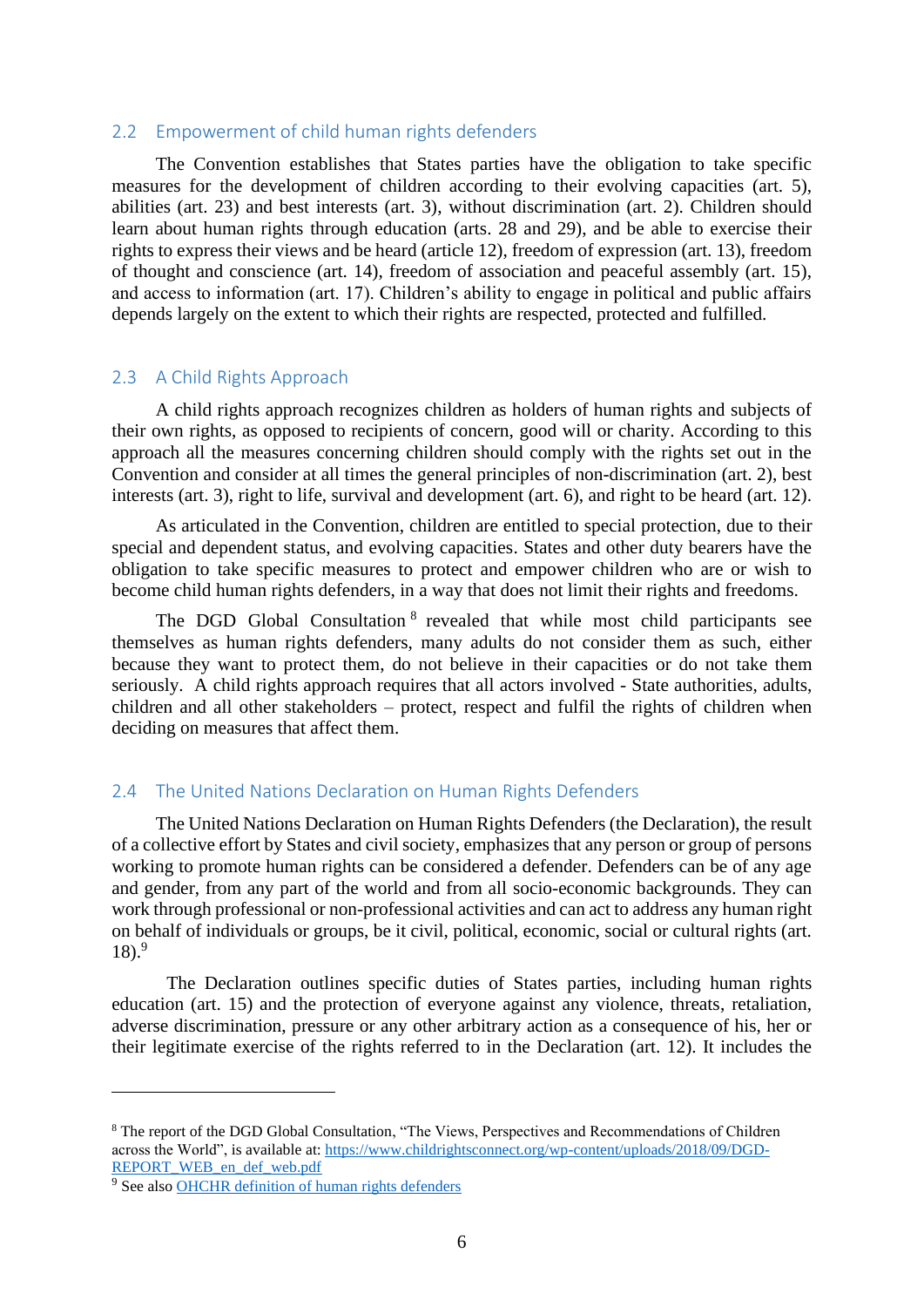obligation to adopt legislative, administrative and any other necessary steps to implement the Declaration (arts. 2.2 and 3).

## <span id="page-6-0"></span>**3. Child participation**

The Committee was clear from the outset that the participation of children was to be at the core of the 2018 DGD. With the support of Child Rights Connect, and in collaboration with the Centre for Children's Rights at Queens University Belfast, children played a central and leading role throughout each stage of the 2018 DGD process. The Committee actively engaged with child human rights defenders across the world in several different ways and at different moments.

#### <span id="page-6-1"></span>3.1 The Children's Advisory Team

In November 2017, Child Rights Connect launched a global call for children to apply to become Child Advisors on a DGD Children's Advisory Team. Twenty-one children from nineteen countries in five continents were selected, taking into consideration factors such as age, gender, language, region and socio-economic background, to ensure an inclusive Team.<sup>10</sup> Each application included a supporting organisation member or partner of Child Rights Connect.

The Children's Advisory Team was formed in February 2018 and received support to participate in each step of the planning, implementation and follow-up of the 2018 DGD. The Child Advisors provided concrete suggestions to the DGD programme to make it more interactive and involve child speakers and child moderators, instead of following the traditional model of a high-level panel. The Child Advisors informed the Committee's "Working methods for the participation of children in Days of General Discussion",<sup>11</sup> designed the logo and provided materials for the exhibition at the Palais des Nations in Geneva. In addition, the Child Advisors contributed to, and edited, child-friendly materials, including a child-friendly proposal, the Concept Note and the Global Children's Consultation report.

To facilitate communication within such a diverse team, three language groups were created: English, French and Spanish; and a Child Advisor speaking Arabic participated with the assistance of an interpreter. Child Rights Connect used an online communications platform 'Basecamp' and regular online calls to connect with the Child Advisors in preparation of the 2018 DGD. Basecamp was used to host a 'Question and Answer' session between the Child Advisors and the Committee's DGD Coordinators, Ms. Mikiko Otani and Mr. Luis Pedernera. Child Rights Connect facilitated a DGD preparatory workshop in Geneva in March 2018, with the in-person participation of five Child Advisors and the remote participation of the remaining Team.

#### <span id="page-6-2"></span>3.2 A Global Children's Consultation

The Child Advisors, together with Child Rights Connect members and partners, helped facilitate the DGD Global Children's Consultation at the national level and empowered their

 $10$  The Team began with 20 members, with an additional Child Advisor joining later.

<sup>&</sup>lt;sup>11</sup> Working methods for the participation of children in the days of general discussion of the Committee on the Rights of the Child, [CRC/C/155](https://tbinternet.ohchr.org/_layouts/treatybodyexternal/Download.aspx?symbolno=CRC/C/155&Lang=en)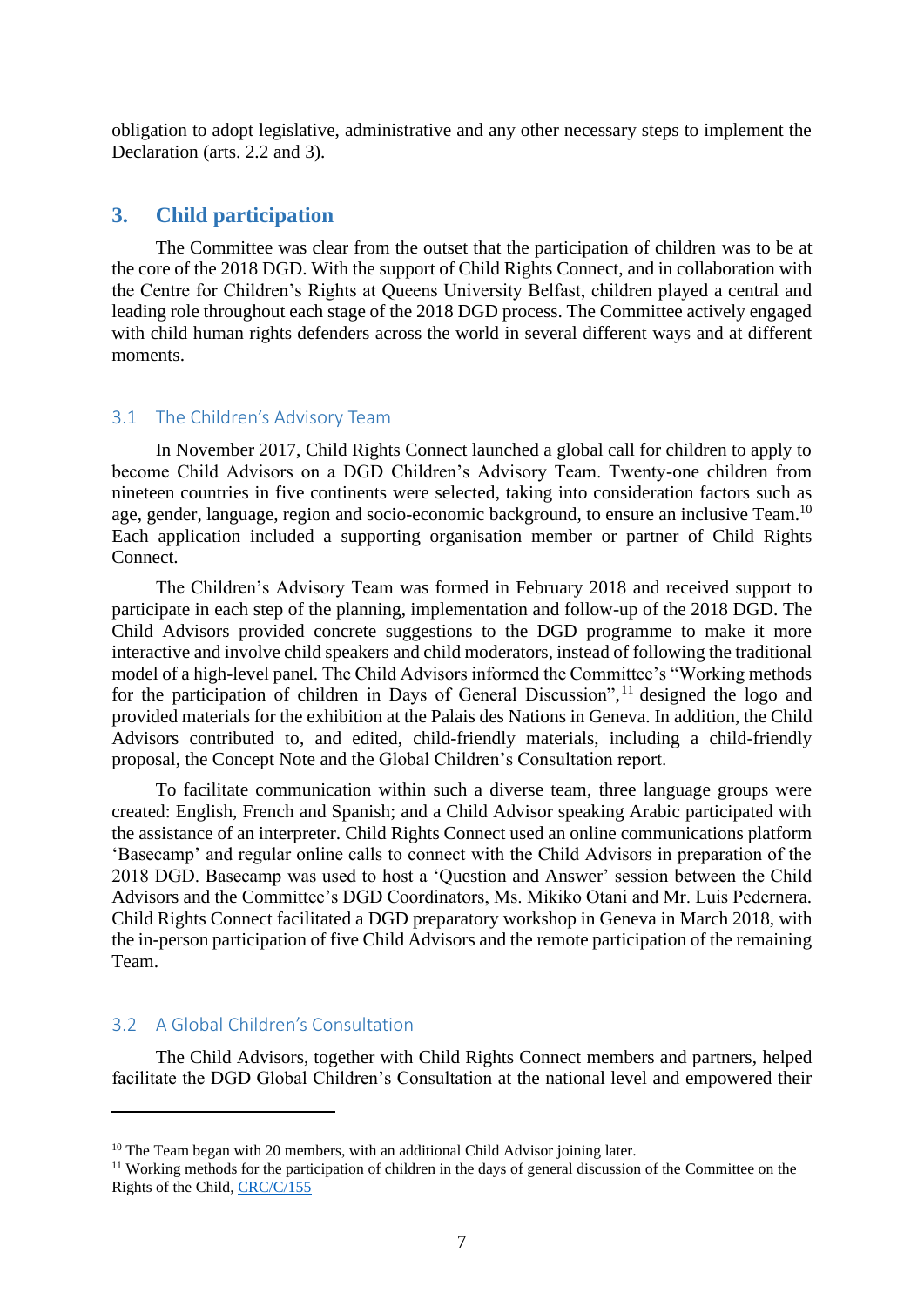peers to engage in this exercise. To support the Consultation, a methodology pack and online survey were developed and disseminated by Queens University Belfast and Child Rights Connect.

The Consultation, which included the participation of adults and children, collected experiences views and recommendations from children on the recognition, empowerment and protection of child human rights defenders; raising awareness and understanding on the topic of child human rights defenders and supporting/advancing the overall protection and promotion of human rights.

DGD hubs were created at the local, national and regional levels to promote debate on the topic of the DGD; these took place before and during the DGD, so that discussions were not limited to a single event in Geneva. Both adults and children participated in five DGD hubs which took place across all regions, and Child Rights Connect developed specific DGD hubs guidelines to support the discussions.<sup>12</sup>

More than 2,695 children from across 53 countries, between the ages of five and 18 years, participated in the Consultation and the findings were presented in a child-friendly publication during the DGD, which is available online.<sup>13</sup>

#### <span id="page-7-0"></span>3.3 Child participation during the DGD (28 September 2018)

As envisaged by the Committee, children actively participated in the discussions and shared their views throughout the Day. Children played a central role participating as speakers in the plenary and the working groups, moderating dialogues, and creating an interactive dynamic with the audience. A Child Advisor of the DGD Children's Advisory Team acted as a moderator for each dialogue alongside a Committee member. Six Child Advisors acted as panellists during the opening and closing plenary sessions of the DGD. To make the plenary sessions more interactive, several Child Advisors led icebreaker activities and conducted an online poll to assess participants' knowledge on child human rights defenders.

On the day prior to the DGD, Child Rights Connect facilitated a children's briefing, open to all child participants to the 2018 DGD. During the briefing, 45 children got to know one another, and met Committee members and other adult speakers, which helped them better prepare for the DGD. The children helped finalize a DGD "Participation Code of Conduct for Children and Adults", and were informed of the Child Safeguarding Policy and Procedure to ensure their safety, wellbeing and right to privacy. As part of this policy, during the DGD and related activities, children were referred to only by their first names to ensure their right to privacy and to prevent any risks to their safety.

#### <span id="page-7-1"></span>3.4 Child participation in DGD follow-up and evaluation

Child Rights Connect organized a post-DGD debriefing on 29 September with the aim to obtain feedback on the Day from the child participants, and to exchange and plan for followup activities. Many children expressed appreciation for the diversity and inspirational presentations of speakers, in particular the child speakers, and the fact that the DGD was interactive and gave children an opportunity to meet and engage with the speakers, other

<sup>12</sup> [DGD Hubs Guidelines](https://www.ohchr.org/Documents/HRBodies/CRC/Discussions/2018/DGD_HubsGuidelines_EN.pdf)

<sup>&</sup>lt;sup>13</sup> [The Views, Perspectives and Recommendations of Children across the World](https://www.childrightsconnect.org/wp-content/uploads/2018/09/DGD-REPORT_WEB_en_def_web.pdf)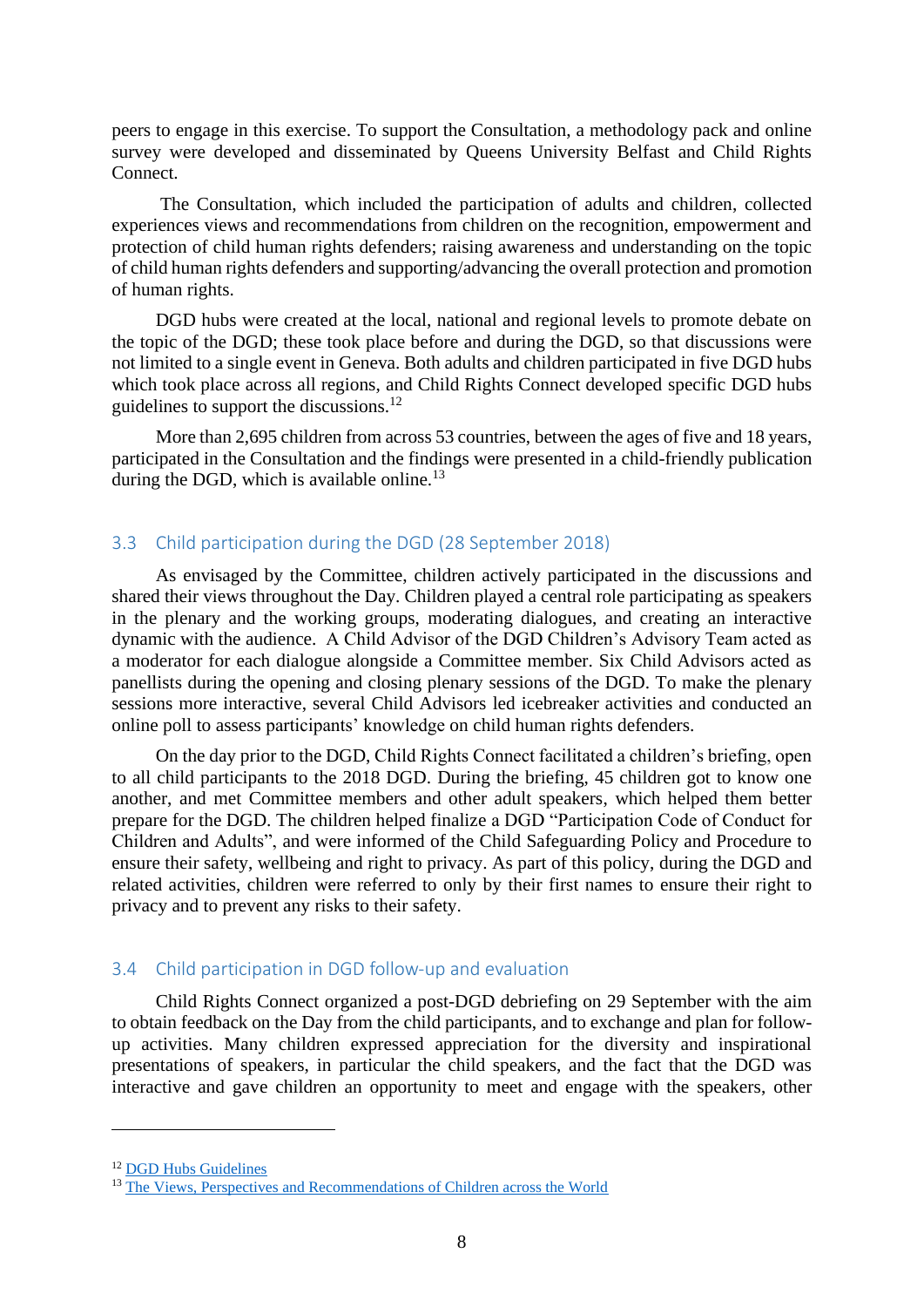participants and members of the Committee. The Committee asked children to complete an evaluation form to collect their views on how their participation was supported during the DGD and children highlighted "the feeling that adults were listening to us" and "that everyone's opinions were valued", as some of their favourite elements of the day.

Regarding child participation and the need to make the DGD more child-friendly, children suggested a lighter programme, a welcome desk for children, and to prepare adult speakers and participants to engage with children in a child-friendly manner. They emphasized the importance of ensuring follow-up, including through the Committee's continued engagement with children and through support to networks of child human rights defenders.

Since October 2018, the Child Advisors have been engaging in follow-up activities to the DGD, and with the support of Child Rights Connect, the Children's Advisory Team continues to operate.

#### <span id="page-8-0"></span>**4. Plenary sessions and working groups**

The DGD opened with a plenary session, followed by discussions in three working groups to examine the roles of State actors, non-State actors and online space in relation to child human rights defender. Each working group held several short dialogues between adults and children on specific topics, followed by open discussions on the protection and empowerment of child human rights defenders at local, national and international levels. The day ended with a concluding plenary session to share key learnings and recommendations.

#### <span id="page-8-1"></span>4.1 The opening plenary session

In her opening remarks, the Committee's Chair, Ms. Renate Winter highlighted the need to look at the situation of child human rights defenders with a two-fold perspective: empowerment and protection. She also expressed her concern over the tendency to no longer regard human rights as a priority and to oppose, instead of support, human rights defenders.

Ms. Kate Gilmore, United Nations Deputy High Commissioner for Human Rights, expressed her gratitude to all children and young people participating in the DGD. "Today, we will talk with you, about you. We will listen to you and want to encourage you in your leadership roles as child human rights defenders". She said that the presence of children at the United Nations should not be a celebration, it should be normal, routine, regular and familiar.

"Being young is a competence", Ms. Gilmore continued, and questioned why older people do not give more weight to children's experience and knowledge. She urged for a change in power relations between adults and children and emphasized the need for there to be more respect for children and that they be actively listened to by adults.

The United Nations Special Rapporteur on the situation of human rights defenders, Mr. Michel Forst, remarked that the United Nations Declaration on Human Rights Defenders is "one of the best kept secrets in the world". Although the Declaration is an important tool, many people, adults and children alike, are not aware of its existence and the protection it offers. Mr. Forst noted that it is often forgotten that children are human rights holders, as recognized in the Universal Declaration of Human Rights, and that we have to ensure that States develop national protection mechanisms for human rights defenders which include children.

Mr. Abraham Keita, a young human rights defender from Liberia and winner of the International Children's Peace Prize in 2015, highlighted the need for effective protection and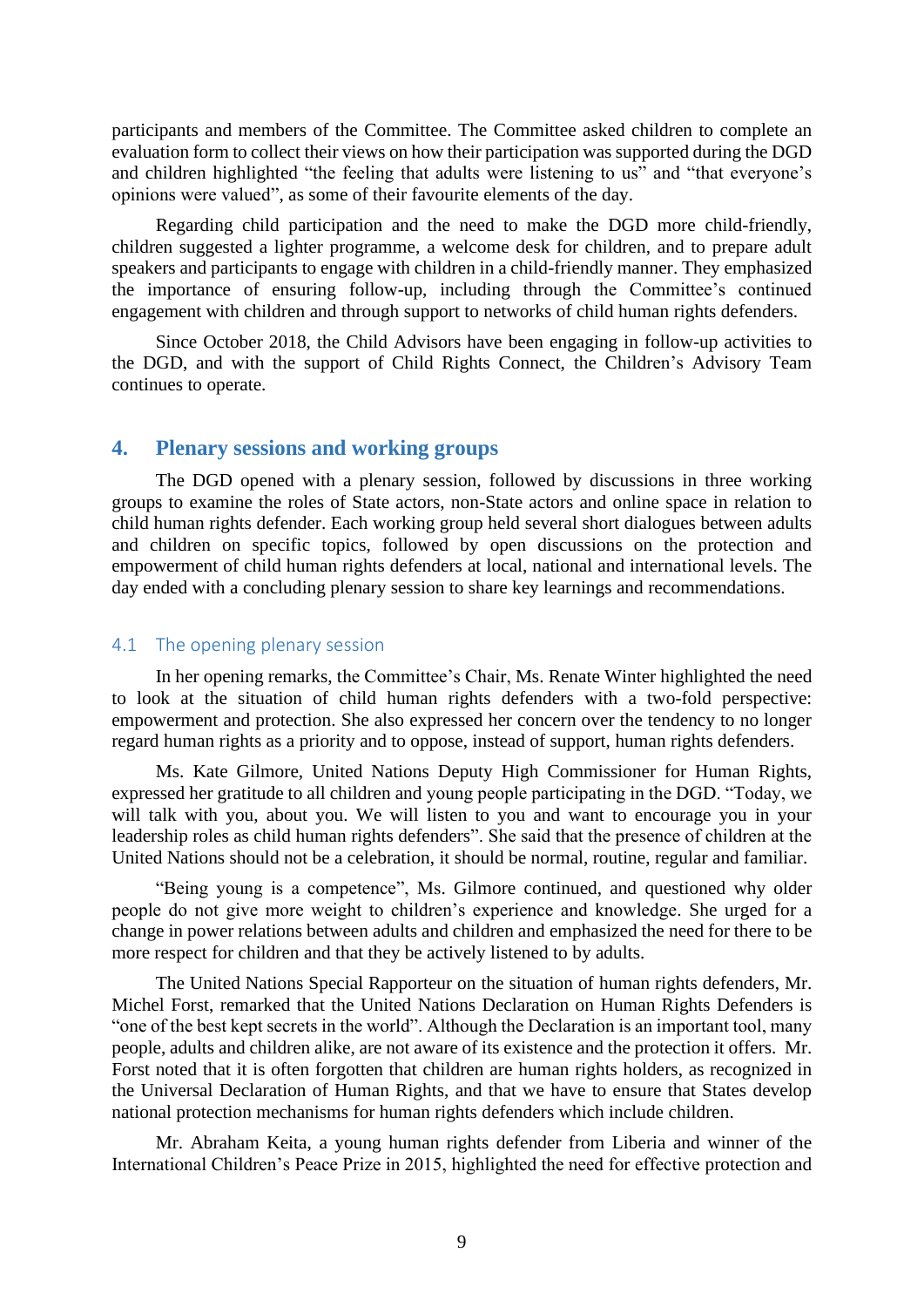empowerment of child human rights defenders. Keita recalled the 20<sup>th</sup> Anniversary of the Declaration on Human Rights Defenders and reminded the audience that the past 20 years have also brought atrocities with them: "Malala was shot, Maria from Brazil was killed, others were put in prisons in Egypt and elsewhere; these are the situations that we must change", he stressed. Mr. Keita explained that based on his experience, national legislation can make an important difference and provide the primary tool for the effective protection of child human rights defenders.

In the second plenary session, the moderator Ms. Beatrice Schulter of Child Rights Connect stated that the Committee's decision to focus this DGD on child human rights defenders was ground-breaking because it challenged the prevailing perception that children are merely passive objects of protection rather than active holders of human rights.

With regard to the recognition of children as human rights defenders, Ms. Mikiko Otani, member of the Committee and co-cordinator of the DGD, highlighted that "children were already acting as human rights defenders, it was just that adults did not pay attention to their activities, their experiences, their roles, contributions, voices, needs, and challenges". Ms. Otani remarked the transformative power of children and acknowledged that this DGD would be the beginning of a global movement of child human rights defenders and would "make its mark in the history of children´s rights".

The session concluded with remarks from three members of the Children's Advisory Team. Akanksha, a 15-year-old child human rights defender from Canada, spoke of the ability of every child to promote children's human rights, as well the role of social media in empowering child human rights defenders. Kurt, a 16-year-old child human rights defender from Argentina, drew attention to the lack of equality of children around the world, particularly in crisis areas, and stated that: "We, the youth, are not the future; we are the present. What we are looking for is [to be] listened to." Mazidath, a 17-year-old child human rights defender from Benin, highlighted the role of schools in protecting and supporting child human rights defenders, and the need for schools to establish mechanisms that allow students to participate in the activities of institutions and organizations that work on children's rights.

#### <span id="page-9-0"></span>4.2 Working group 1 – Child human rights defenders and the online space

Moderators morning session (4.2.1 to 4.2.3): Mr. Clarence Nelson, member of the Committee; Christina, 16-year-old child human rights defender from the United States of America and member of the Children's Advisory Team

Moderators afternoon session (4.2.4 to 4.2.6): Mr. Gehad Madi, member of the Committee; Aishwayra, 17-year-old child human rights defender from India and member of the Children's Advisory Team

#### <span id="page-9-1"></span>4.2.1 Civil society space for child human rights defenders

Speakers: Ms. Jean McDonald, Permanent Mission of Ireland to the United Nations in Geneva; Amy, 17-year-old child human rights defender from Canada

Ms. Jean McDonald presented examples from Ireland, where children and young people are increasingly using online spaces to connect with one another. Ms. McDonald referred to instances of social change in Ireland, whereby children and young people have used online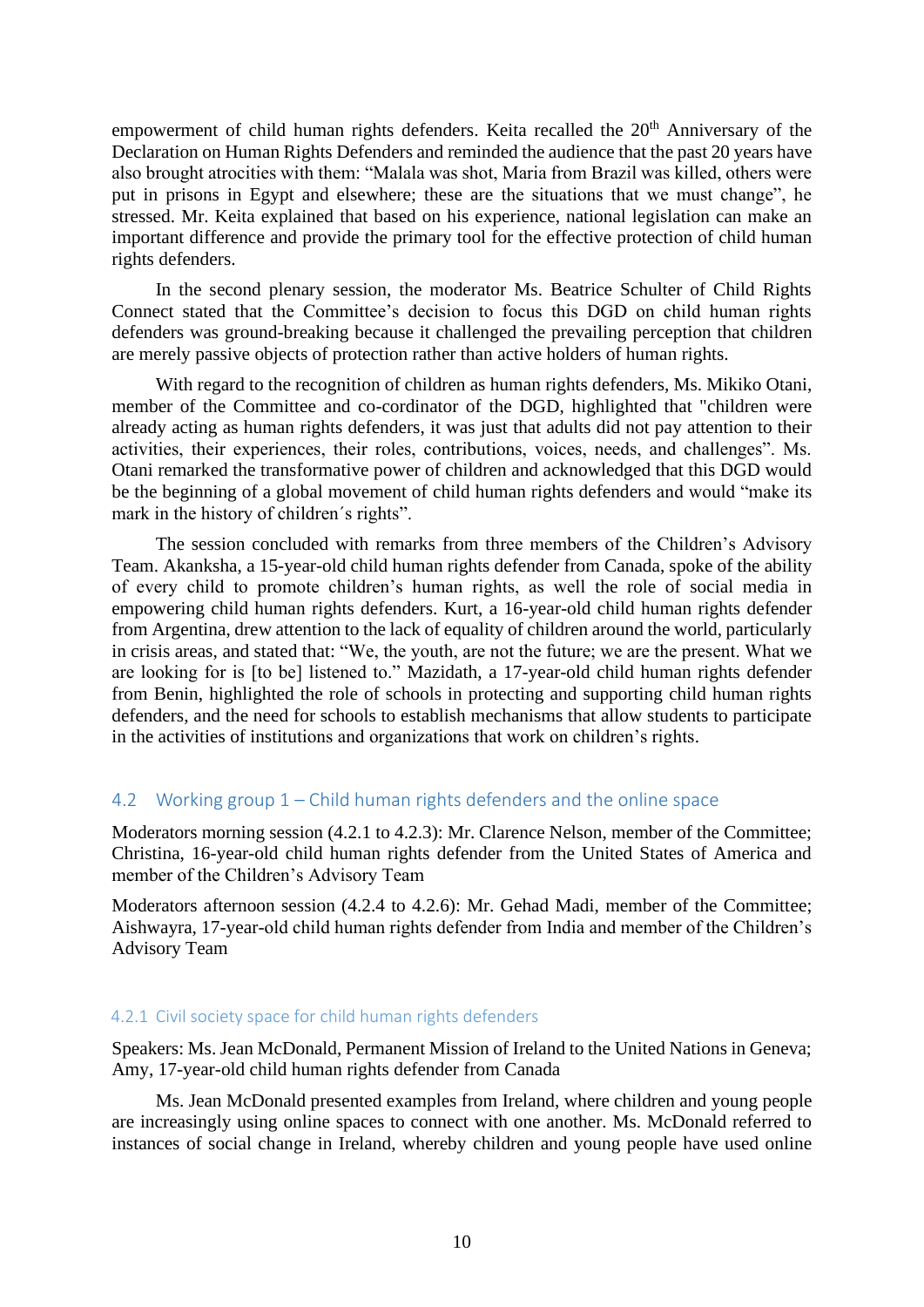spaces to raise their voices and impact outcomes on specific political issues, such as a referendum on constitutional change and a referendum on marriage equality.

Amy referred to an example where social media platforms were used by youth across Canada to welcome newcomers in their schools. Amy noted that adults may listen to children but it's rare for children´s opinions to be taken into account and influence policies as children "are still not viewed at the same level as adults".

Ms. McDonald highlighted structural changes in Ireland including the establishment of a Ministry for Children and Youth Affairs which has already launched several national strategies to create enabling environments for children and young people to have their perspectives heard, and address issues that go beyond what may have been traditionally classified as "child" or "youth" relevant. She also talked about Ireland's National Strategy on "Children and Young People's Participation in Decision Making 2015-2020" and reflected on how Member States of the United Nations can benefit from multilateralism and learning from one another's experiences including from the recommendations put forward by the Committee.

Amy said that "technology is almost part of our DNA now [...] so it's impossible to try and separate it out." She added that technology is influencing children and youth's engagement in politics, and online platforms are now an integral part of social and political processes. Online platforms were described as a great way for child human rights defenders to have their voices heard. Amy gave the example of an opportunity she had to connect with youth across Canada in one giant online conference, which is very rare due the vast extension of the country. Ms. McDonald recognized that technology breaks down barriers and allows for the exchange of views around diverse issues.

Effective collaboration between children and adults is necessary, as well as the creation of spaces for meaningful exchange. It was suggested that intergenerational dialogue could be enhanced if older generations made more regular use of social media channels.

Technology and social media, however, can be a double-edged sword, as they can also present a potential threat for child human rights defenders. Amy recognized that quite often children are online targets and can be bombarded with negative comments, including when they are advocating for certain issues that are not supported by the government. Amy suggested that children can better protect themselves online by being careful about what they share. Better education about, and access to safer online channels where children are exposed to less risk, are essential. Importantly, what needs to be countered is not the use of social media, since it can be an important tool for child human rights defenders, but how governments can restrict its use.

In relation to civil society space and the rights of human rights defenders, such as freedom of expression, it was highlighted that resolutions adopted by the United Nations Human Rights Council can indeed advance the effective implementation of these rights, but at the same time such multilateral processes can often be lengthy. This was seen as a huge challenge in tackling issues such as restrictions on the use of social media.

#### <span id="page-10-0"></span>4.2.2 Empowerment through digital media

Speakers: Ms. Regina Jensdottir, Head of the Children's Rights Division, Council of Europe; Melissa, 17-year-old child human rights defenders from Brazil

The digital environment is a space where we can listen to the voices of children; this is why the empowerment of children in the digital environment is particularly important for child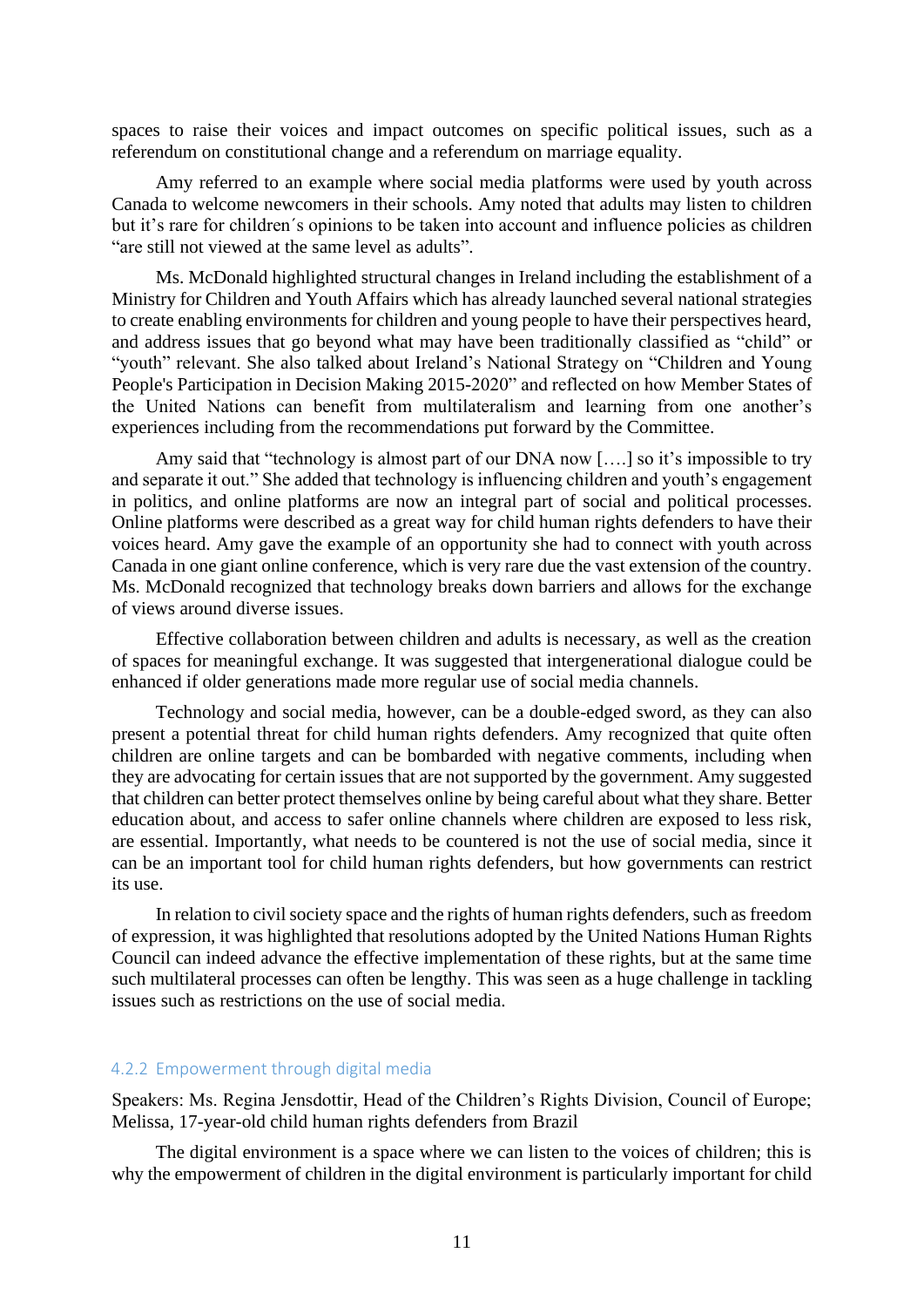human rights defenders, noted Ms. Jensdottir. She referred to the Council of Europe's "Guidelines to respect, protect and fulfil the rights of the child in the digital environment",  $^{14}$ and how these can be used as a tool to empower children, for example, in meetings with policymakers about children's rights to access information, education, freedom of assembly, privacy and data protection issues, safety and remedies available to children.

Melissa noted that digital media has made it possible for her to communicate and spread information throughout her country, Brazil. In small groups, and as part of a network, children and young people gather in their communities and decide what issues need to be addressed in public policy-making, for example: the need to build a new hospital or to employ more teachers. Once the issues are agreed, the network raises these with local municipalities and supportive politicians. Melissa noted that this network is important in informing political leaders by sharing issues and presenting new perspectives to them. Regarding the empowerment and protection of children, the network wants children "to feel welcomed to speak, and to feel safe to speak; the network's focus is always on teaching and training, so everyone can become a leader or a human rights defender." Melissa concluded that social media is a very important tool that can be instrumental to spread and share knowledge.

The dialogue highlighted that an important element of online campaigning, and use of social media, is for children to be informed and to understand their human rights, and the internet has created an important space for this to take place.

A question was raised on extremist movements and what can be done to support better online safety of children in more vulnerable situations. "Many children face difficulties when acting as human rights defenders or while promoting human rights, but it has become easier because of social media, because this tool allows child human rights defenders to connect with each other and be updated on relevant issues", stated Akanksha. Through social media, Akanksha learned about recurrent human rights violations; how important it was for children to defend their rights; and how she could get involved in protecting and promoting these rights. She perceives social media as an effective tool and a powerful platform for the promotion of children´s rights and for advocating for their views on a variety of issues affecting children around the world.

#### <span id="page-11-0"></span>4.2.3 Child-led initiatives & protection online

Speakers: Tomomasa, former youth representative of Study Group on Social Media,<sup>15</sup> Japan; Konstantinos, 16-year-old child human rights defender from Greece

Tomomasa told that empowering children to develop their own measures and strategies against issues such as internet addiction and online bullying, is more effective than rules created and imposed by adults. Through a peer-to-peer and a participatory approach, Tomomasa's organization organizes "Smartphone Summits" with children from 10 to 18 years of age to address digital media issues. With the cooperation of mobile phone companies, the police and members of school education boards, children are empowered to discuss and define measures for social media use. They are informed about online risks, and through active participation, children are empowered to speak up and make decisions themselves on how to use the Internet

<sup>&</sup>lt;sup>14</sup> Council of Europe, [Guidelines to respect, protect and fulfil the rights of the child in](https://rm.coe.int/guidelines-to-respect-protect-and-fulfil-the-rights-of-the-child-in-th/16808d881a) the digital [environment](https://rm.coe.int/guidelines-to-respect-protect-and-fulfil-the-rights-of-the-child-in-th/16808d881a) (2018)

 $\frac{15 \text{ The Study Group on Social Media was formed in 2013 by university students to address online issues}$ affecting children such as sexual abuse and violence online or through the internet.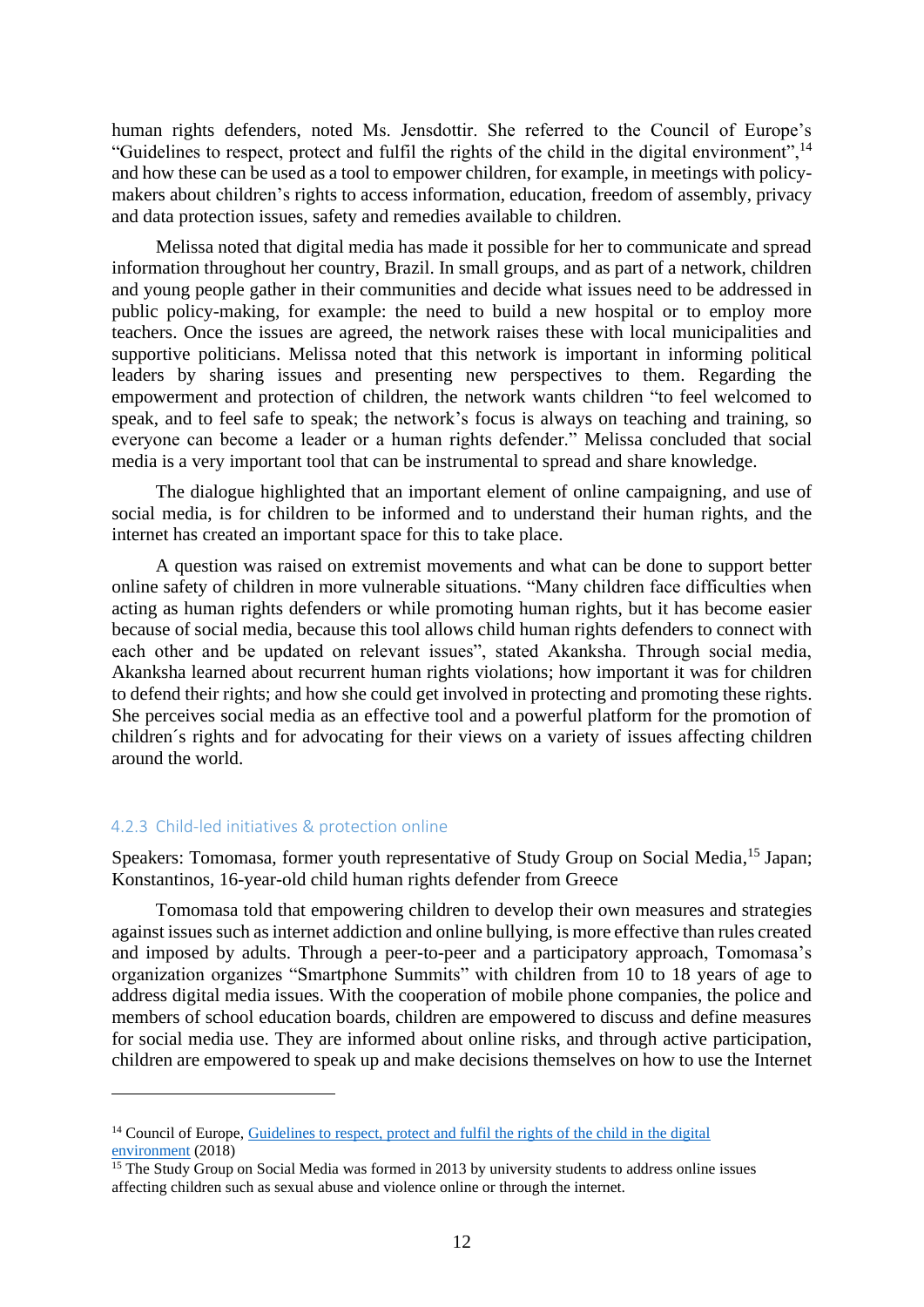without having their freedoms restricted. According to Tomomasa, States should provide opportunities for children to think about issues relating to the Internet, including through educational programs on Internet use.

"Constructive criticism and dialogue are the foundation of democracy but, online, these are undermined by hate speech" stated Konstantinos. He highlighted that children often use fake names, as they are afraid to freely express their opinions for fear of being criticized by adults or even by their peers. Konstantinos founded "Teens4Greece"<sup>16</sup> which provides Greek children with a space where can they be empowered to freely express their opinions and to propose solutions for issues concerning their country. It is a forum safe from negative criticism, inappropriate words or insults, and promotes a positive and constructive dialogue. He explained that the forum establishes rules so that participants can express themselves freely, for example, by removing harmful comments or banning individuals. The website includes a mentor campaign to help empower and inspire children and young people.

Konstantinos highlighted that there are various online tools that allow children to set up new platforms, and that it is necessary to check laws on personal data and internet security, age limits and consent. From the discussions, it appeared that children are not aware of the possibility of creating alternative online communication platforms.

## <span id="page-12-0"></span>4.2.4 Empowerment and protection of child human rights defenders and victims of sexual exploitation

Speakers: Ms. Najat Maala M'jid, paediatrician and child rights expert; Himanshu, 15-yearold child human rights defender from India

Ms. Maala M'jid introduced Himanshu as a good, strong example of a boy living in a remote, rural and conservative area in India, where many socio-economic problems and conservative norms exist, and where tourism is growing because of its historical importance.

Himanshu explained how his club, made up of approximately 40 children, started its activities to deal with online protection issues for children such as speaking to strangers on the internet, sending pictures, risks of grooming and sexual exploitation, and spending time on the internet rather than studying. He noted that internet can be used for the "right reasons" but it can also be very harmful and encouraged children to focus on their studies as a strong foundation for their future, rather than earn money from tourism.

Himanshu added that through the club's activities, children reported faulty health care facilities to relevant authorities, which were then improved; children successfully ensured the building of the first playground in his hometown; and police now record and report incidents of child abuse in his hometown, which is a tourist location. The club empowers children to approach adults and government authorities, and these in return have demonstrated to respect children's views and suggestions. He highlighted that through child-led initiatives, children have come together to mobilise community leaders and local authorities on issues of sexual exploitation in tourism.

Ms. Maala M'jid asked about the challenges faced when raising issues of sexual violence and how they overcome them. Himanshu said that when the club was created, in 2015, it was a difficult journey as no one appreciated what the children were doing and told

<sup>&</sup>lt;sup>16</sup> [Teens4Greece](https://teens4greece.com/)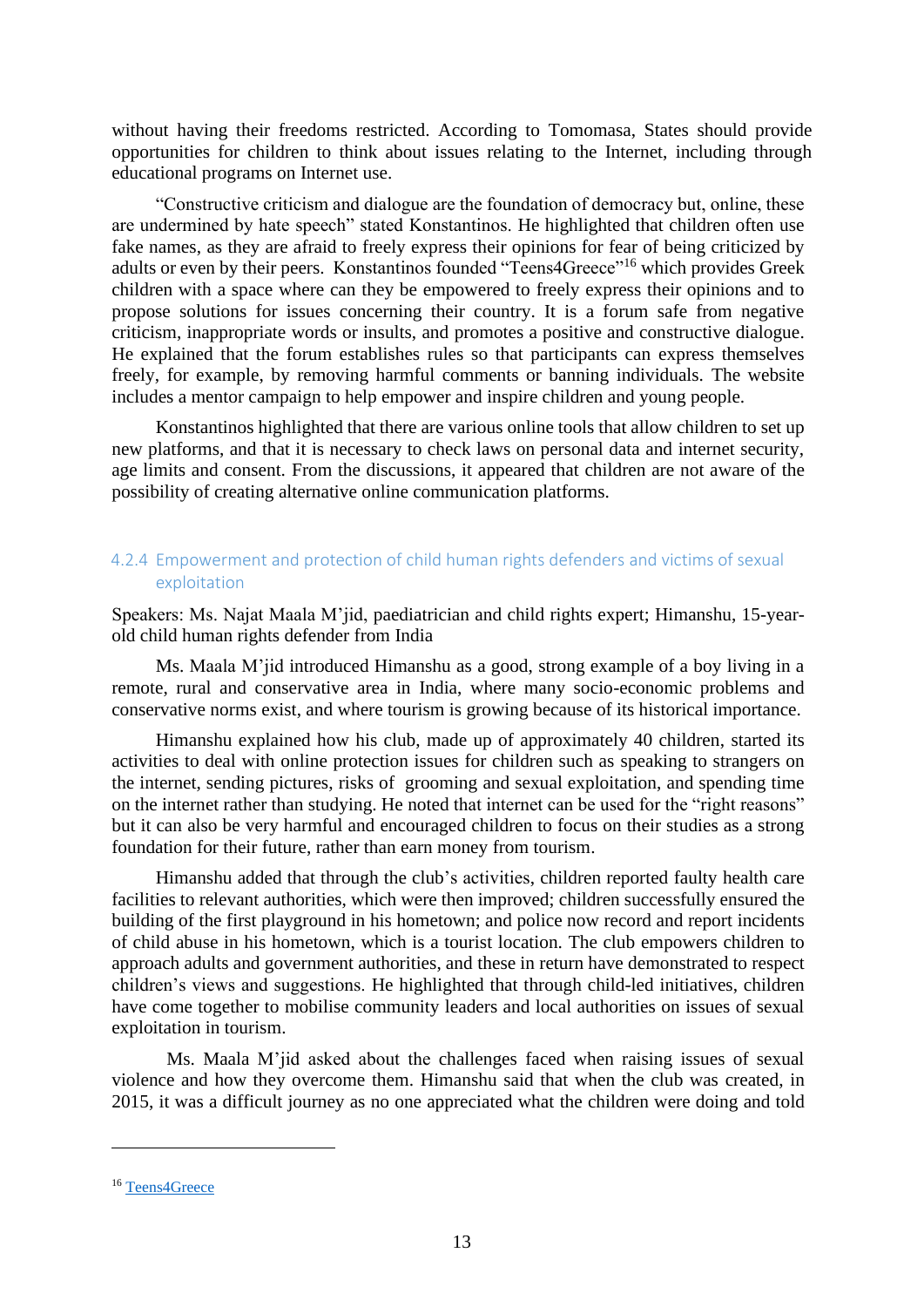them to focus on studying. But, when the club reached around 25 members, and these approached adults and authorities collectively, they were in fact listened to.

Mr. Madi underscored the importance of the collective effort of children to provide information to and change the mind of authorities.

#### <span id="page-13-0"></span>4.2.5 Indigenous child human rights defenders

Speakers: Mr. Manuel Lopez, Indigenous Fellow, United Nations Office of the High Commissioner for Human Rights (OHCHR); Theland, 15-year-old child human rights defender from Canada

Theland said that social media allows indigenous people to communicate with each other and discuss relevant topics. Online spaces are important because "native" language applications are available, which allow indigenous children to learn and communicate in their own language. For him, social media can provide an important voice for the indigenous community. Theland stressed that this is very important for their identity. Nevertheless, access to online participation spaces remains a great challenge, particularly for indigenous children with disabilities, and for children living in rural areas where access to the internet remains extremely challenging and leads to the lack of child and youth participation.

Theland added that the educational system does not empower indigenous child human rights defenders because indigenous children, indigenous history and reality are not represented in educational curricula; children's rights are taught in a very general way and there is no specific focus to the rights that are relevant for indigenous children.

Mr. Lopez commented that in Mexico, indigenous people face discrimination, lack of access to education, particularly higher education, and have to deal with issues involving drug cartels, land ownership and historical poverty. There are ongoing problems of violence and activists risking their lives, as in the case of indigenous students, human rights defenders, who were killed in a little town after protesting against the government. Mr. Lopez said that indigenous communities, especially in rural and remote areas, have difficulties with internet connectivity and availability of computers and other devices. Indigenous children and young people residing in urban areas are more engaged in social media and often use it to promote cultural events and traditional songs.

#### <span id="page-13-1"></span>4.2.6 Child human rights defenders with disabilities

Speakers: Ms. Catalina Devandas Aguillar, United Nations Special Rapporteur on the rights of persons with disabilities; Magdalena, 12-year-old child human rights defender from Moldova; James, 15-year old-child human rights defender from Scotland

Magdalena explained that in Moldova children with disabilities increasingly benefit from inclusive education, and highlighted that for child human rights defenders with disabilities "the online space is a really good way to promote and fight for their rights." Magdalena recognized that all children have the right to associate, and through the creation of online groups, children can come together. Child human rights defenders with disabilities can share their stories and understand the difficulties they face. She suggested having a mobile phone application to help answer questions, such as "what to do if you are insulted in a public space?". Billboards and videos on public transportation could also help promote the rights of children with disabilities, the difficulties they face and how others can help them defend human rights.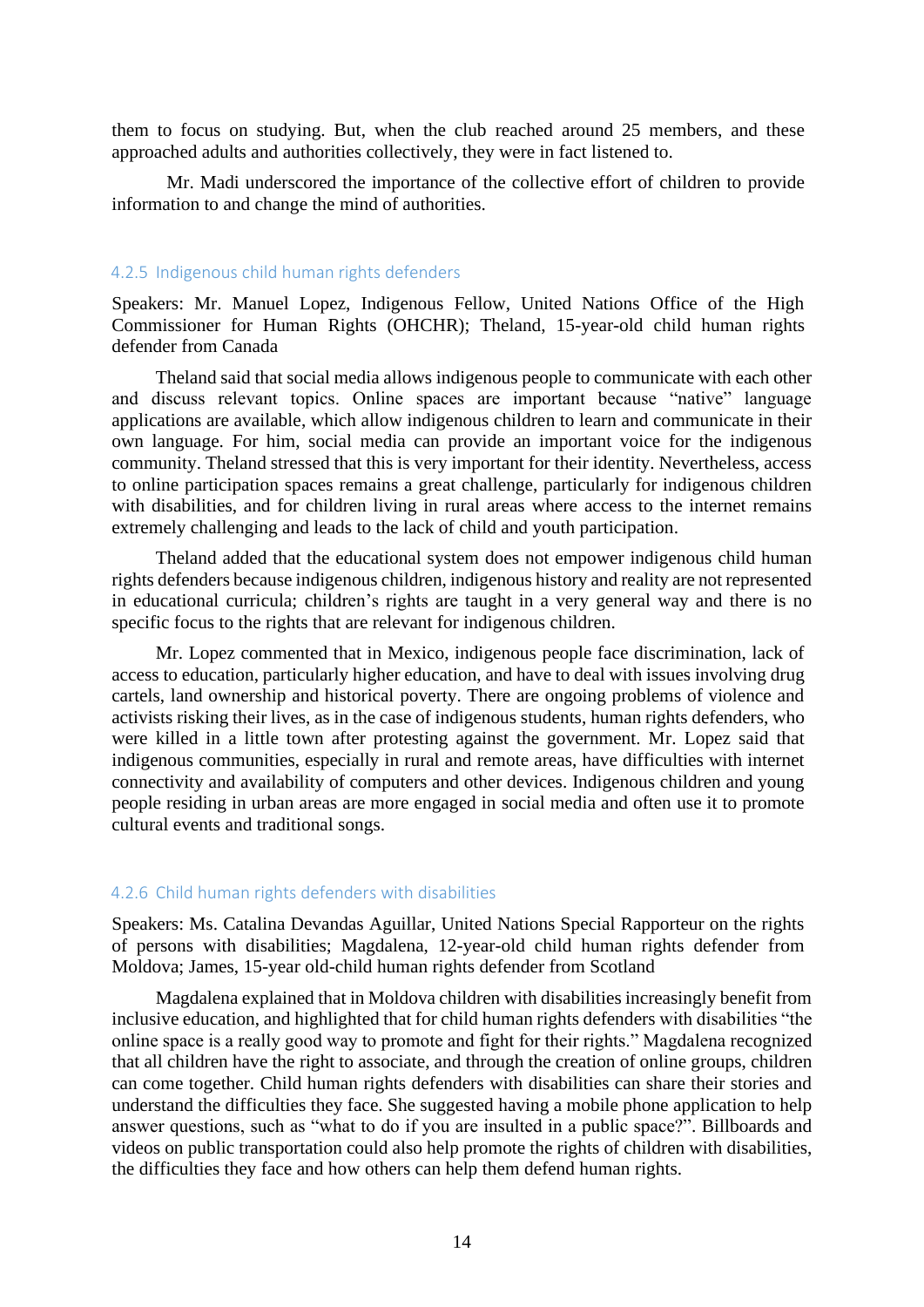James stated that anyone, children, adults, any person with a disability, can easily be bullied online, and there is need for safeguards, such as privacy settings on social media profiles. But, children with disabilities may not know how to set up social media profiles and access safety settings, which are often hard to find. James said that along with accessible online spaces, it is important for schools to raise children's awareness on the different types of disabilities.

The discussions highlighted that the internet enables child human rights defenders with disabilities to convey messages and share views within their own countries and beyond, and that technology is an important tool to increase their access to information and channels of communication. Participants talked about peer support groups and online self-advocacy groups. They also called for increased accessibility to online spaces in everyday life, and not only in school settings.

Ms. Aguillar underlined the importance of making the United Nations recommendations made to States accessible to all children, including children with disabilities.

#### <span id="page-14-0"></span>4.2.7 Summary analysis: child human rights defenders and the online space

The digital environment has become an integral part of the activities, the protection and the empowerment of child human rights defenders, and online and offline activities and realities can no longer be addressed separately.

Online spaces provide opportunities for children to connect with other children, and to impact political issues, such as political referendums. Participants noted that while children may be able to express their views, it is rare that these views are taken into consideration. A recommendation and call from child participants was for there to be an online intergenerational dialogue, recognizing that children want to engage with adults on human rights issues, using spaces where they can exercise their right to freedom of expression.

As social media can be a potential threat for child human rights defenders, who can be harassed, bullied or victimized for the opinions expressed or the work they do, participants emphasised the need for better education for children to protect themselves and to access safer online channels. They stressed that governments should not restrict online spaces for civil society nor children's access to social media. It was noted that UN processes and resolutions can help protect civil society spaces and counter governments' restrictions, and that multilateralism allows States to learn from each other's experiences and the Committee's recommendations.

Through digital media child human rights defenders can communicate, share information on public policy issues and coordinate advocacy actions towards government authorities. Social media can help inform and educate children on their human rights, and training is important to make them feel welcome and safe on online spaces. Social media allows children in vulnerable situations to connect with other children in similar situations, to learn about what is happening in the world around them, and empowers them to take measures to protect their human rights. It was noted that States are in need of further information on how to effectively respect children's rights on the online space, such as the existing guidelines provided by the Council of Europe.

The discussion on child-led initiatives for protection online concluded that protection measures are more effective if children are actively involved in their development, and can decide which measures are best to be applied. As children learn about risks related to social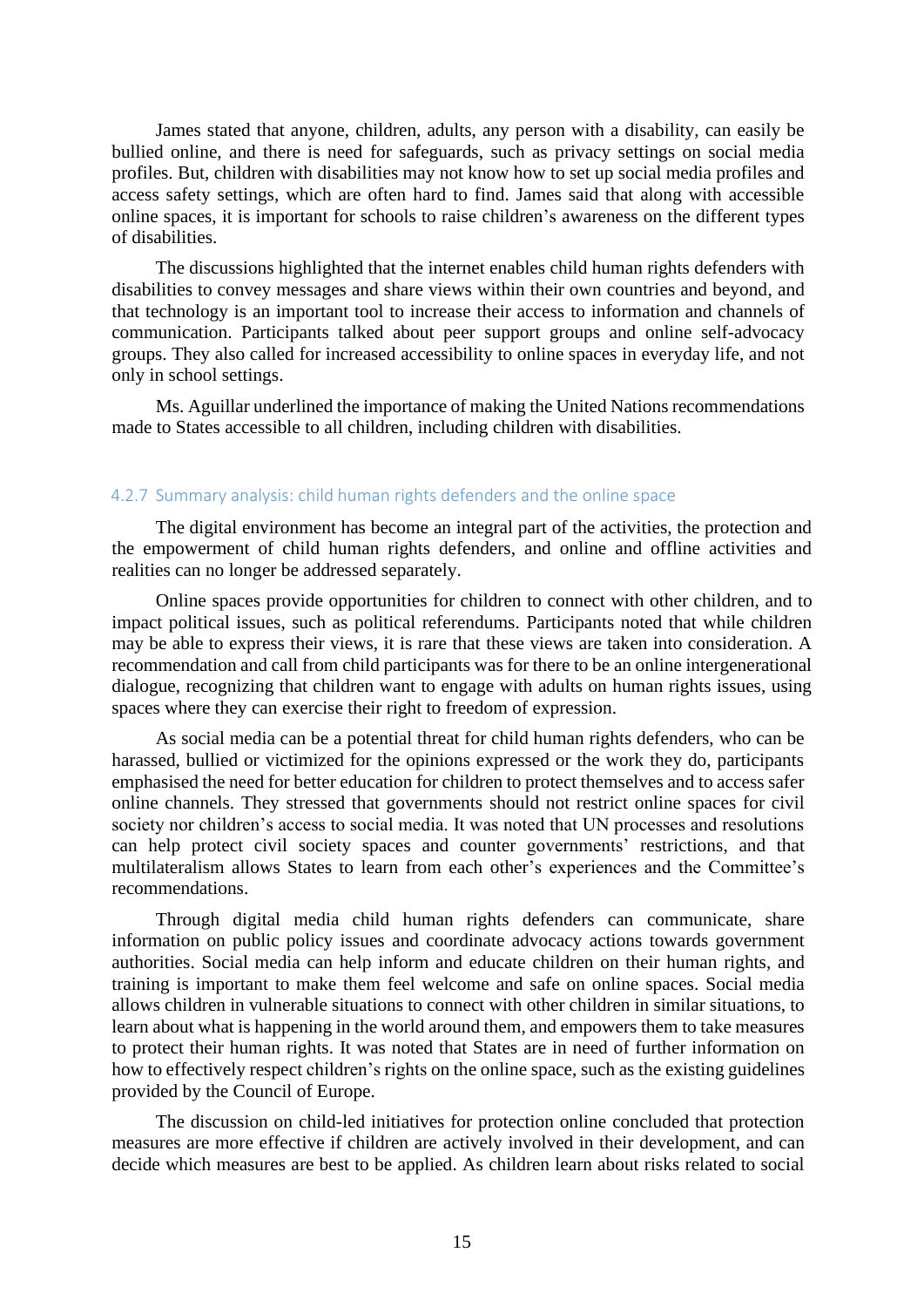media use, they are empowered and can make their own decisions without feeling restricted. Parents, teachers, law enforcement officials and information and communication technologies businesses have a role to play in training and supporting children to address digital media issues, including inappropriate words or insults, negative criticism, harassment or online violence. Safeguards to avoid online risks for child human rights defenders can include the creation of alternative child-friendly online platforms with specific safeguards and accessibility. Protection needs to be strengthened across existing platforms, while creating new child-friendly online platforms.

Child-led initiatives have demonstrated that children can identify and address human rights issues, such as access to health, right to play, protection from violence, including sexual violence in the context of tourism, and that when they do so collectively, government authorities, service providers and law enforcement agencies pay more attention to their concerns and take the appropriate measures to address them.

Indigenous children human rights defenders face their own set of challenges. Within school systems indigenous children are more than often not empowered to enact their rights, as indigenous history and reality are not included in educational curricula. As many indigenous children live in remote or rural areas where internet access is reduced, they have limited access to information and to connect with one another. Nevertheless, internet and online access to resources is providing indigenous children with opportunities to learn their own languages, know about the human rights issues that affect them, connect with one another and strengthen their identity and empower them to speak for themselves.

The internet and online resources open a range of possibilities for children with disabilities to learn about their human rights, to communicate with one another and to discuss how they can address issues that concern them. Child human rights defenders with disabilities see technology as an important tool to increase their access to information and to new channels of communication.

Recommendations of United Nations human rights mechanism need to be made accessible to child human rights defenders, so that they can be empowered with information and resources.

#### <span id="page-15-0"></span>4.3 Working group 2- State actors and child human rights defenders

Moderators morning session (4.3.1 to 4.3.3): Ms. Amal Aldoseri, member of the Committee; Hannah, 12-year-old child human rights defender from Scotland and member of the Children's Advisory Team

Moderators afternoon session (4.3.4 to 4.3.5): Mr. Jorge Cardona, member of the Committee; Nayeli, 16-year-old child human rights defender from Ecuador and member of the Children's Advisory Team

#### <span id="page-15-1"></span>4.3.1 National protection measures for child human rights defenders

Speakers: Mr. Vincent Ploton, International Service for Human Rights; Mr. Abraham M. Keita, young human rights defender from Liberia

The discussion identified the main obstacles child human rights defenders face in carrying out their human rights work, which include, on the one hand, the existence of laws restricting the activities of human rights defenders, and, on the other hand, the lack of effective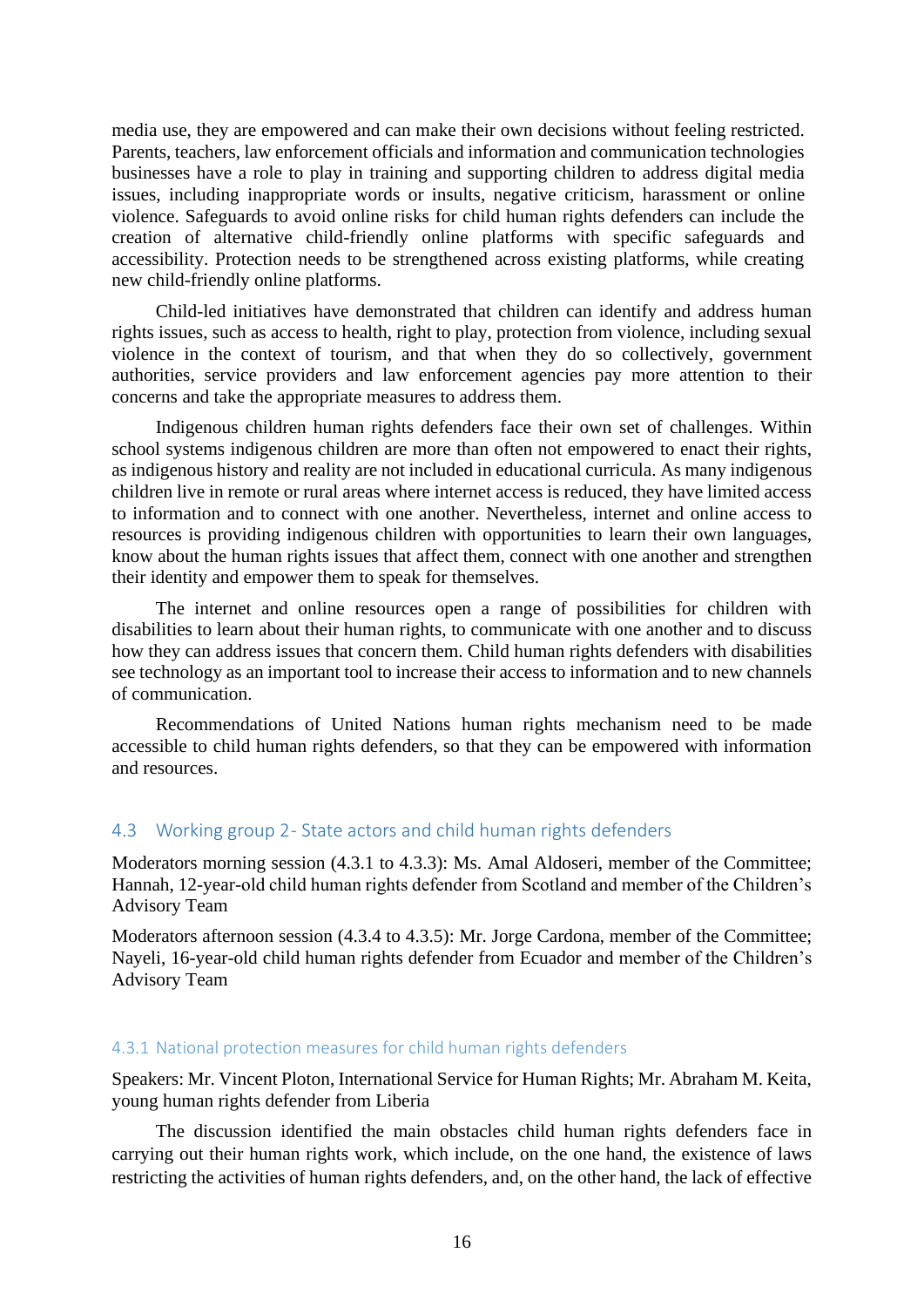implementation of the laws that protect them. Often national legislation is in place, but in practice, crackdown on civil society space takes place. Cooperation between civil society and government largely depends on the country specific context, where in some situations, such dialogue is extremely difficult or just inexistent.

The speakers therefore stressed the importance of legislation that recognizes the particular situation of children and child human rights defenders. Mr. Ploton referred to a joint statement<sup>17</sup> made by the United Nations Special Rapporteur on the situation of human rights defenders and a group of members of the United Nations Treaty Bodies, which encouraged Member States to develop and adopt laws and policies that specifically guarantee the protection of human rights defenders, with particular reference to the situation and protection needs of, inter alia, child human rights defenders.

In Guinea, a draft law on the protection of human rights defenders is currently being discussed. The draft law includes specific provisions on child human rights defenders, in line with previous recommendations of the Committee. If adopted, this law would make Guinea the fourth country in Africa to have a national law on human rights defenders in force, and the first country in the world to have a law explicitly recognizing the particular situation of child human rights defenders. The discussion also highlighted the need for specific measures to protect child human rights defenders with disabilities; Mr. Ploton noted that there is a law in Mali with a specific provision for persons with disabilities, and that the draft law in Guinea also includes protection measures for this specific group.

Children have an important role in advocating for such legislation. In Liberia, for example, Mr. Keita described how children pushed for the adoption of legislation on children's rights, and stated that each country needs national legislation that clearly spells out the rights of children. He noted that national laws should be a means to protect children who report violations or advocate for human rights. In this regard, Mr. Keita said that the Committee needs to put more pressure on governments to protect child human rights defenders.

Furthermore, the participation of child human rights defenders in human rights mechanisms at the international level should go beyond the work of the Committee to other United Nations human rights mechanisms, such as the United Nations Human Rights Committee which makes the most recommendations to States on issues specific to human rights defenders. The Third Optional Protocol to the Convention on a Communications Procedure<sup>18</sup> is also an important tool for children to take cases of human rights violations to the Committee to seek remedy.

#### <span id="page-16-0"></span>4.3.2 Participation in public affairs/freedom of assembly and association

Speakers: Mr. Olivier de Frouville, United Nations Human Rights Committee; Luis, 16-yearold child human rights defender from Peru; Eoyel, 15-year-old child human rights defender from Ethiopia

<sup>&</sup>lt;sup>17</sup> 20<sup>th</sup> anniversary of the UN Declaration on Human Rights Defenders: Joint statement by a group of Chairs, [Vice-Chairs and members of the United Nations human rights Treaty Bodies and the UN Special Rapporteur on](https://www.ohchr.org/en/NewsEvents/Pages/DisplayNews.aspx?NewsID=23173&LangID=E)  [Human Rights](https://www.ohchr.org/en/NewsEvents/Pages/DisplayNews.aspx?NewsID=23173&LangID=E) Defenders, 1 June 2018.

<sup>&</sup>lt;sup>18</sup> [Third Optional Protocol to the Convention on the Rights of the Child on a Communications Procedure](https://tbinternet.ohchr.org/_layouts/treatybodyexternal/Download.aspx?symbolno=A/RES/66/138&Lang=en)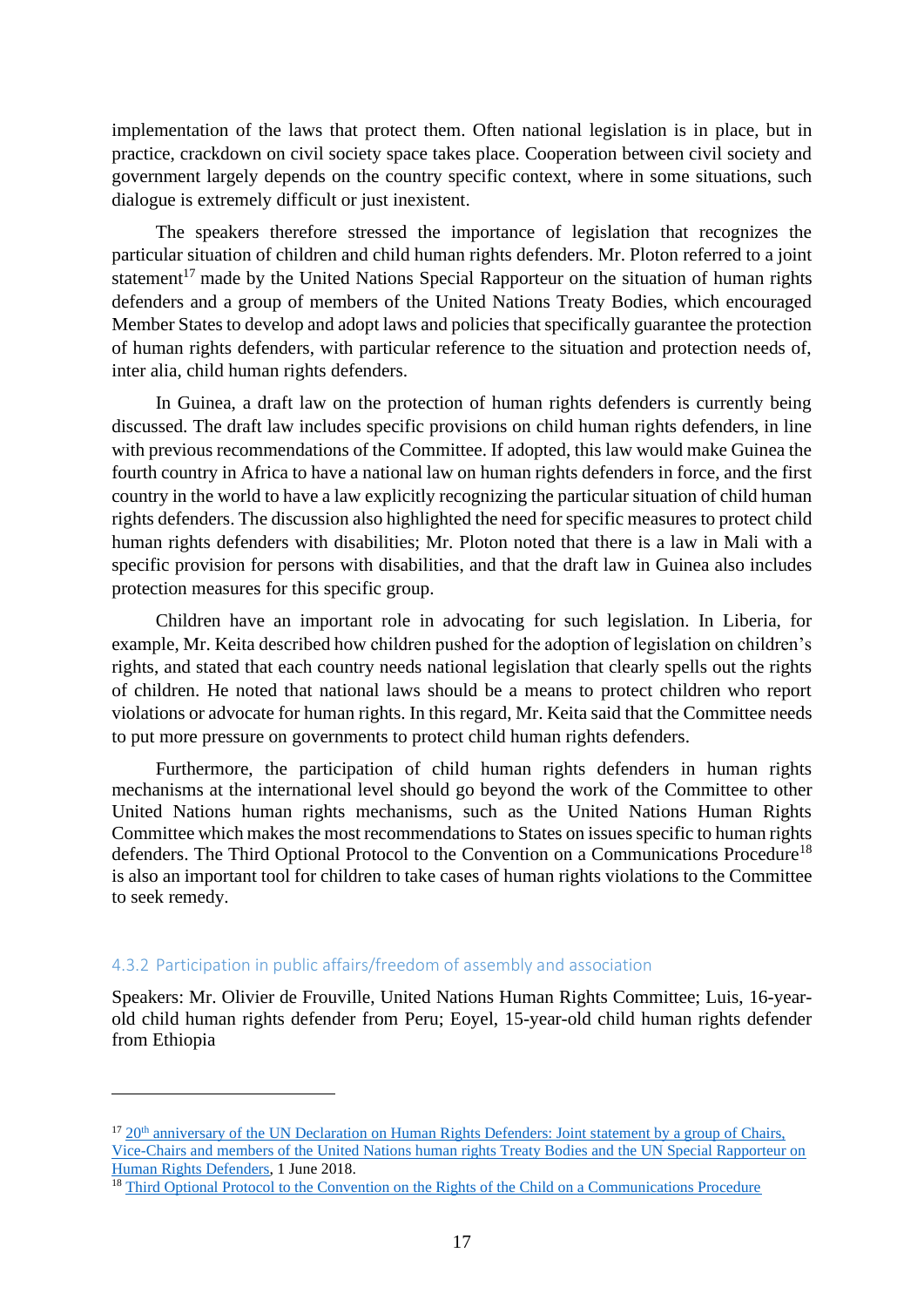Several speakers stressed that all children, without discrimination, should be able to participate in all spaces, including in public affairs, and be ensured a "horizontal type" of collaboration with all relevant stakeholders. When children are given platforms to express their opinions, it empowers them as it gives them a chance to be heard, stated Akanksha, a 15-yearold child human rights defender from Canada. "We need to give children places where they can speak, be listened to, and have their views respected," said Akanksha, "because it is their voice that is the voice of the future".

In practice, the right of a child to participate in public affairs remains difficult to fulfill because "the doors are closed simply by the fact of being children", stated Luis, who has been a child human rights defender since he was 10 years of age. Many of the submissions to the DGD, including by children, reported the lack of respect for children's right to speak out and this was considered one of the most significant barriers to their actions as human rights defenders. Due to their status as children, they rely on their duty bearers to provide a protective and conducive environment to develop their skills towards adulthood. Whenever adults portray a negative image of children and a patronizing attitude disregarding their views, it becomes particularly challenging for children to become - or perform their activities as - human rights defenders. Luis also highlighted the particular difficulties indigenous children face, particularly girls and transgender and homosexual children in effectively enjoying their human right to freedom of assembly.

Mr. de Frouville noted that the right to freedom of assembly and association, as recognized in both the Convention and the International Covenant on Civil and Political Rights,<sup>19</sup> is less evident in public affairs, because the general conception of these freedoms is related to the right to vote. However, freedoms of assembly and association are much broader in scope: they include all deliberations concerning public affairs, as well as participation in consultative and decision-making assemblies.

## <span id="page-17-0"></span>4.3.3 Child human rights defenders in armed conflict & humanitarian situations

Speakers: Ms. Cecilia Jimenez-Damary, United Nations Special Rapporteur on the Human Rights of Internally Displaced Persons; Sandra Camila, 16-year-old child human rights defender from Colombia; Haya, 15-year-old child human rights defender from Syria.

Sandra Camilla emphasized that child human rights defenders in armed conflict and humanitarian situations face dangers that often go unreported. They can be killed for standing up for their human rights, as they can be seen as a threat when they speak up. Girl human rights defenders are particularly vulnerable to intimidation or reprisals. In such contexts, the wellbeing of child human rights defenders is not taken into account, and oftentimes their resilience, voice and ability to act is undermined.

The discussion also identified various barriers faced by child human rights defenders who are living in, or have been affected by, situations of armed conflict. Haya explained that in the refugee camp where she lives, child human rights defenders are not recognized as human rights defenders, and that this lack of recognition limits their activities and their impact as child human rights defenders. A general lack of awareness of international human rights law and United Nations human rights reporting mechanisms also limits children's ability to defend their human rights. Furthermore, the lack of access to information, education and means of

<sup>19</sup> [International Covenant on Civil and Political Rights](https://www.ohchr.org/en/professionalinterest/pages/ccpr.aspx)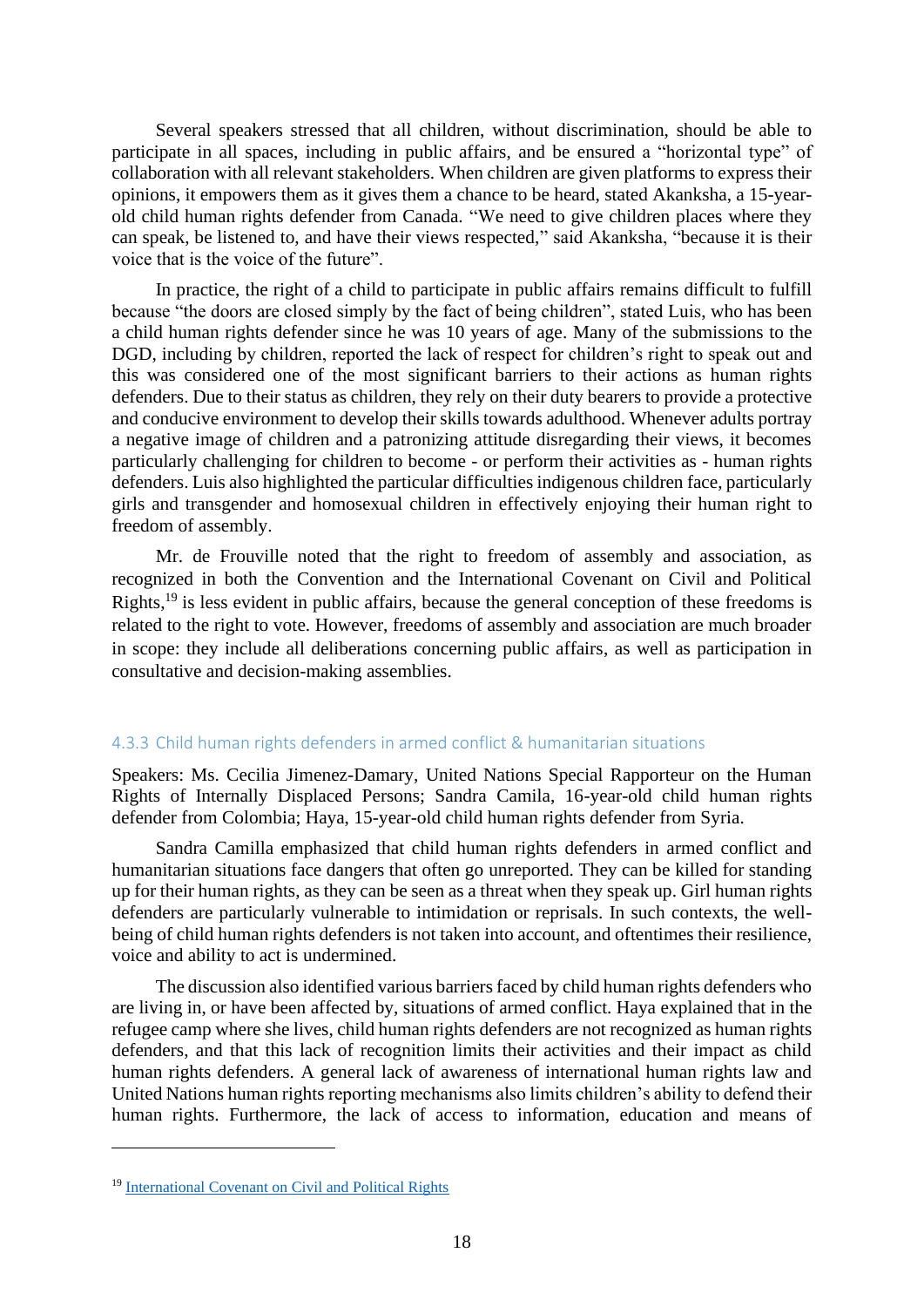communication remain barriers for child human rights defenders, in particular for those with disabilities.

Sandra Camilla explained how a training conducted by Plan International helped empower child human rights defenders to participate in her community, and to call for government investment in public spaces for child human rights defenders. She emphasized that raising awareness and promoting human rights needs to be made a priority, and that "we cannot be fearful of speaking up." She also told the story of a girl human rights defender whose father was assassinated, which led the girl to be displaced to another city, where she could no longer continue her human rights work within her community. Sandra Camilla concluded by calling for the reparation of victims and for peace agreements to be respected, stressing that children need to be able to live in peace and dignity.

Furthermore, both Sandra Camilla and Haya agreed that awareness-raising on gender equality and work at the community level were necessary measures to ensure the protection of girl human rights defenders and to tackle cultural perceptions according to which women and men are not equal. This includes, Haya highlighted the need for institutions or organizations that work with girl human rights defenders to develop and adopt a gender perspective, and provide specific human rights education and training.

In closing, Ms. Jimenez-Damary reiterated her commitment to supporting the empowerment of child human rights defenders, in particular those in situations of internal displacement, and stated that her next report to the United Nations General Assembly in 2019 will focus on the rights of internally displaced children. She also noted that 2018 was the 20<sup>th</sup> anniversary of the United Nations Guiding Principles on Internal Displacement,<sup>20</sup> which calls for the special protection of children in situations of internal displacement.

#### <span id="page-18-0"></span>4.3.4 Role of legislature, Children's Parliaments

Speakers: Mr. Patricio Cueva-Parra, World Vision; Haneen, 14-year-old child human rights defender from Palestine

Haneen shared her experience on working with an initiative called "Children with no identity", which works in schools, and more broadly with the Palestinian community, to raise awareness about the situation of children with no official identification documents or nationality. Now, as a member of the Palestinian Children's Council, Haneen, together with her peers, is providing reports to the Ministry of Higher Education in Palestine on suitable educational environments for children. Haneen's experience is a concrete example of how children can be involved in the development, implementation and monitoring of relevant legislation and policies.

Mr. Cueva-Parra stated that Children's Parliaments, Children's Councils, Children's Clubs - or any similar fora supporting children's participation - enable children to mobilize themselves and build a sense of belonging with like-minded peers. In his experience working in Chile, when children act collectively, they have a stronger voice, are more courageous, and feel more protected, empowered and respected. They find strength, for example, to talk to the school principal or member of the local parliament and to make positive changes in their communities.

At the same time, the discussion also identified challenges faced by Children's

<sup>20</sup> UNHCR Guiding Principles on Internal Displacement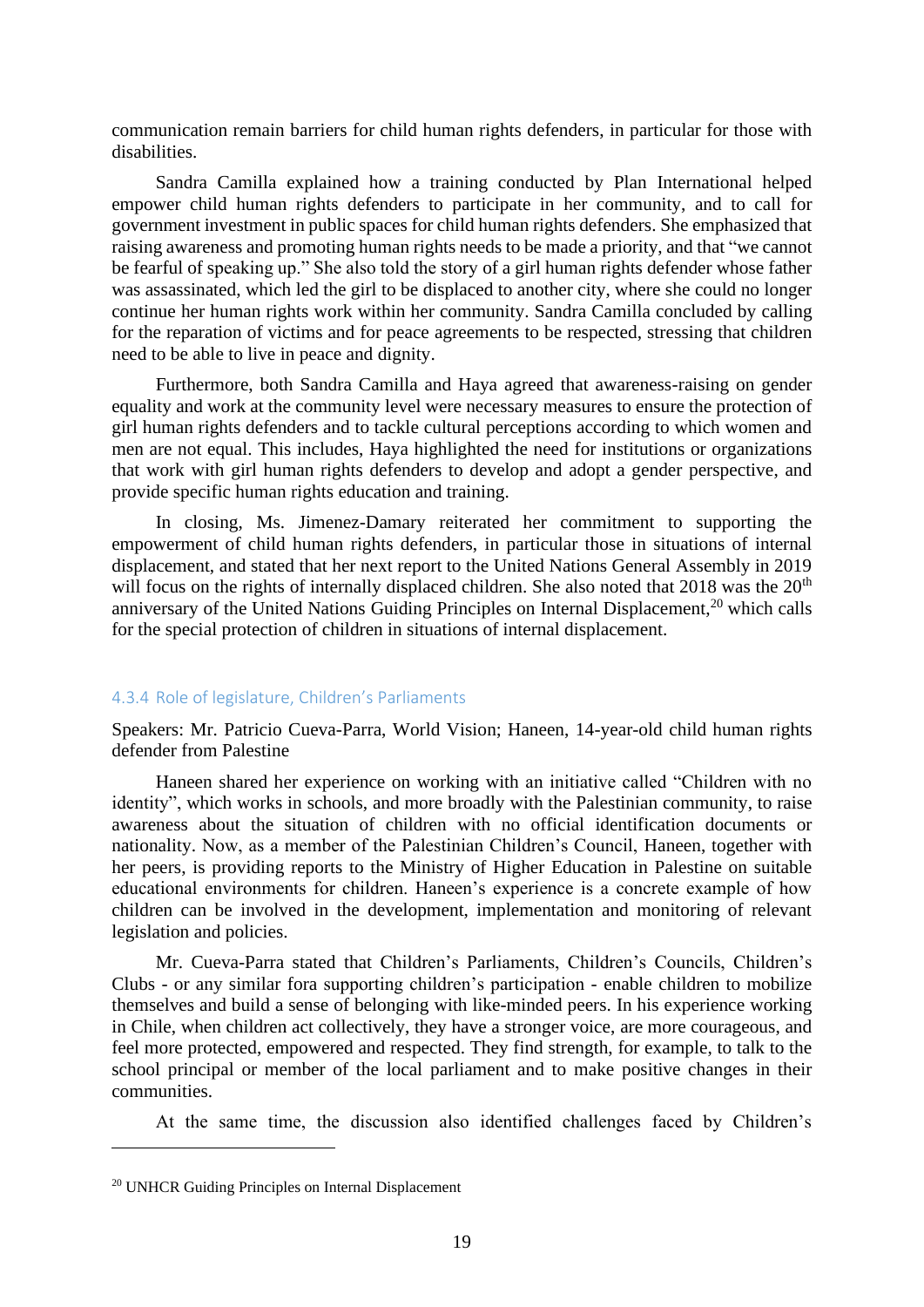Parliaments. For example, one speaker stated that if the membership of a Children's Parliament is not diverse or inclusive, it can actually perpetuate patterns of inequality and exclusion based on race, ethnicity, social status or other factors. It was also noted that in many countries Children's Parliaments are initiatives with a strictly educational objective, and there is no mechanism in place to ensure that governments effectively listen to, and take into consideration, the views and decisions of Children's Parliaments. The discussion consequently highlighted the need to further examine the different types of measures that need to be taken in order to ensure that the views expressed by Children's Parliaments, such as the one in Palestine, are taken into due account by politicians and State institutions.

#### <span id="page-19-0"></span>4.3.5 Child human rights defenders in alternative care

Speakers: Mr. Salimane Issifou, SOS Children's Village, Benin; Ryan, 17-year-old child human rights defender from Scotland; Agnes, 14-year-old child human rights defender from Benin

Ryan shared how his experience within the foster care system, which can be traumatic for many children, led him to become a child human rights defender. By the age of nine, Ryan had experienced 15 placements. He believes that if he had not been taken in by his current foster family, his life would be completely different from what it is now, and one that would perhaps have been characterized by drug abuse and no education or secure care. Ryan is part of a movement that has called for a review of Scotland's national care system to ensure children's voices are effectively heard and taken into account in all decisions that affect them.

Agnes, who became an orphan at two years of age and was initially placed in a home with nine other children, also described how fortunate she feels to have found a loving family environment. She stated that she is now fully aware of her human rights, but recognizes that not all children are able to learn about their rights. For Agnes, seeing other children who encountered negative experiences in alternative care settings, has motivated her to become a child human rights defender. "I want others to benefit from the same," she said, "because adults should protect us and defend us, but even as children we should be able to defend ourselves."

Mr. Issifou described the work of his organization, SOS Children's Village, in supporting children in alternative care to become active members of their society, in particular by ensuring that they understand their human rights and are empowered to not only defend and claim their rights, but also to defend the rights of their peers. To this end, the organization conducts training programmes for child human rights defenders and supports them in organizing their own initiatives, including advocacy projects. During the dialogue, participants also discussed the rights of children with disabilities in alternative care, including the need for States to empower children with disabilities to become human rights defenders by building their capacities and ensuring the development of their full potential.

#### <span id="page-19-1"></span>4.3.6 Role of Ombudspersons for children and national human rights institutions

Speakers: Ms. Genevieve Avenard, Children's Ombudsperson in France and Chair of the European Network of Ombudspersons for Children; Foysal, 15-year-old child human rights defender from Bangladesh

The role of national human rights institutions and Children's Ombudspersons is to protect and promote children's rights as embedded in the Convention, and to make sure that public and private authorities uphold them, explained Ms. Avenard. She mentioned that in France, as well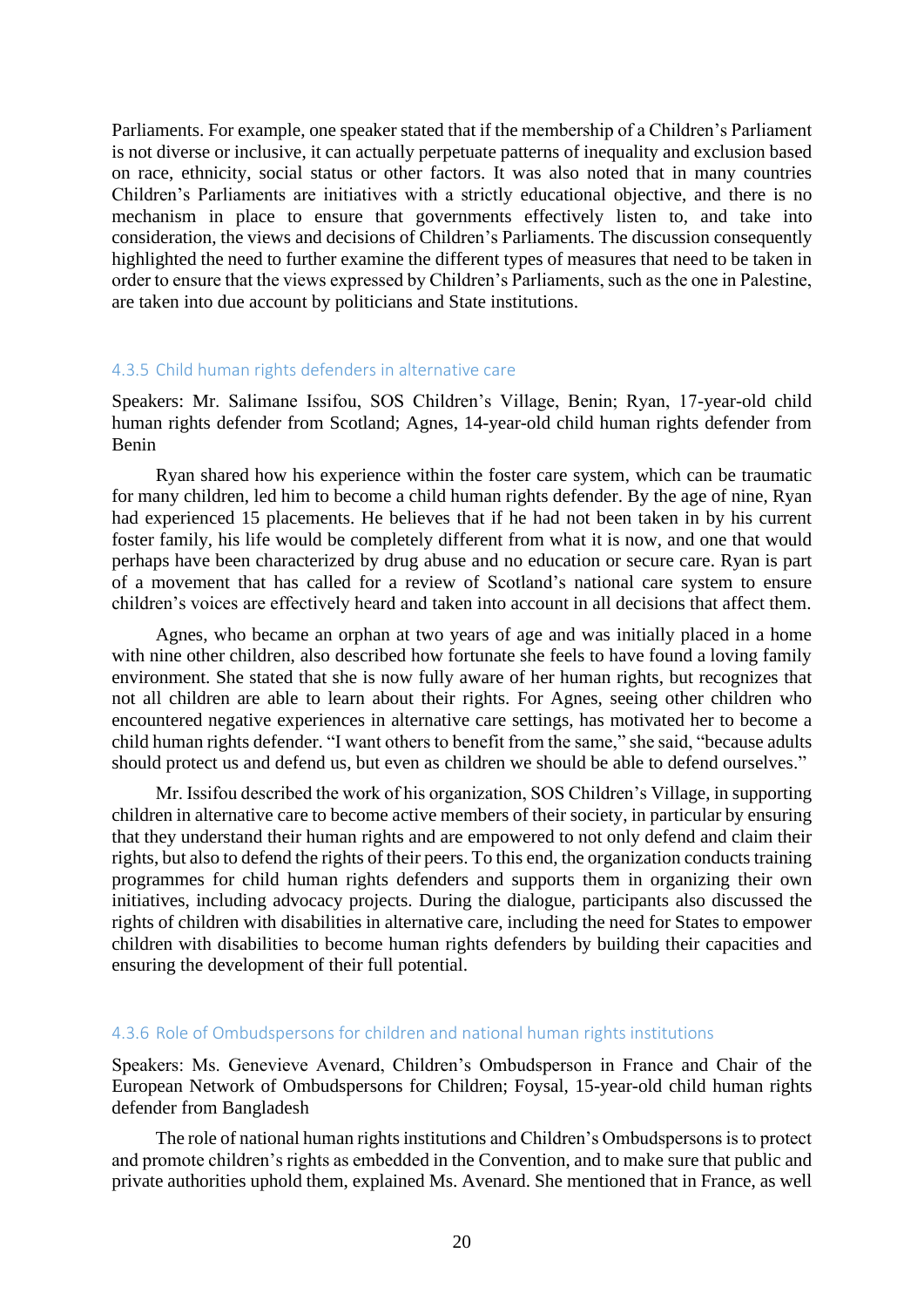as in other parts of Europe, children in vulnerable situations, such as migrant children, children in alternative care and children with disabilities, are the most vulnerable to human rights violations and require specific support. She said that only ten per cent of children report human rights violations to the Ombudsperson and that the low reporting rate questions the work of Children's Ombudspersons, which does not seem to be sufficiently known by the general public and especially children.

Foysal explained his experience as a member of a coalition in Bangladesh that advocates for ending violence against children and child marriage. Thanks to collaboration between civil society, the government, parents, schools and religious leaders, journalists and political leaders, the coalition set up a helpline where cases of child marriage could be reported to, organized awareness-raising activities among parents and religious leaders, and mobilized journalists, political leaders and community leaders to engage in these issues. A child-friendly helpdesk was also established in a police station to respond to cases of violence against children. Foysal highlighted that helplines and helpdesks are examples of effective mechanisms at the local level to address cases of human rights violations. He added that the coalition lobbied the municipality to allocate a separate budget for children and to have a dedicated unit for children's rights at the Union Council Office.

#### <span id="page-20-0"></span>4.3.7 Summary analysis: State actors and child human rights defenders

Human rights frameworks for the protection and empowerment of child human rights defenders are generally in place, but effective implementation of laws and policies remains a major challenge. While there are positive examples of existing national legislation on the protection of human rights defenders, such as in Côte d'Ivoire, Burkina Faso, Mali and Guinea, States should be encouraged to develop and adopt specific laws and measures for child human rights defenders, with the support of United Nations human rights mechanisms including the Committee, the Human Rights Committee and the Special Rapporteur on the situation of human rights defenders. States also need to address the obstacles that child human rights defenders face, such as by ensuring the effective implementation of specific laws to protect them; ensuring their access to information, education and communications technologies; and revising existing legislation and polices that restrict civil society space. In particular, the increasing tendency of some governments to limit civil society space greatly impedes child human rights defenders from realizing their rights and increases their vulnerability to threats and reprisals.

Another challenge child human rights defenders face, is a lack of respect for their views by decision-makers. States must empower children to participate in all spaces, including in public affairs, by addressing the lack of relevant national legislation on children's right to take public action, which englobes the rights to freedom of expression, association and peaceful assembly. Many States have not yet institutionalized mechanisms to facilitate children's engagement with local and national decision makers, and must ensure the systematic inclusion of child human rights defenders at all levels of public affairs. Positive developments such as the establishment of Children's Parliaments need to be monitored to ensure they are inclusive of all children and that the recommendations they generate are duly taken into consideration by governments. Furthermore, States must remove legal and administrative obstacles for children in order for them to be able to establish their own organizations. At the international level, child human rights defenders should be able to participate in the work of not only the Committee but also other United Nations human rights mechanisms, such as the Human Rights Committee.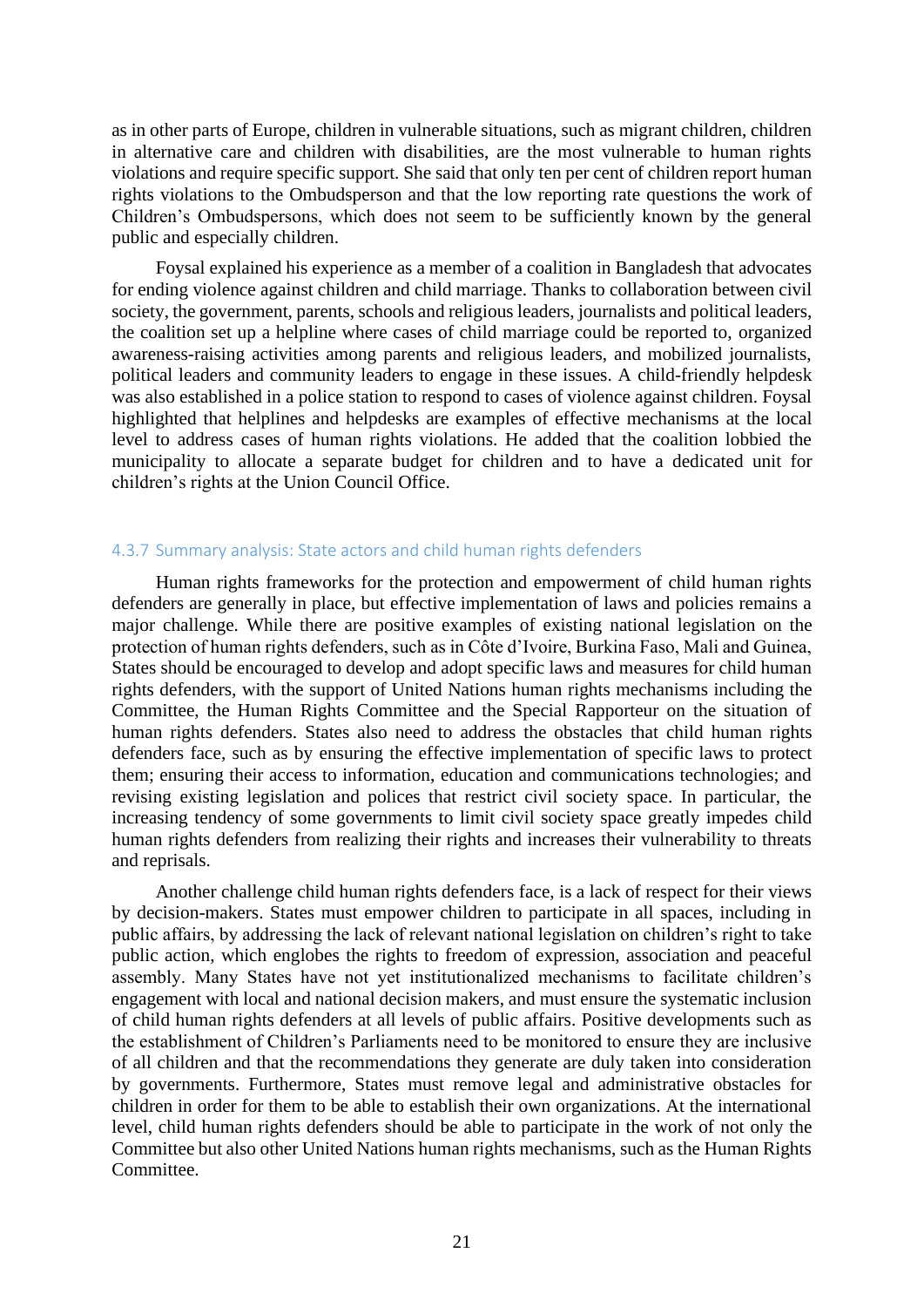Insufficient knowledge and awareness about existing mechanisms for human rights protection also limit children's ability to defend their human rights. When child human rights defenders face threats and or reprisals, or experience other violations of their human rights, they need to be able to seek effective remedies. The role of national human rights institutions and Ombudspersons in protecting child human rights defenders, as well as the availability of helplines and local support centres, where they exist, must be better known by children. Awareness-raising and training activities, in particular at community level, on international human rights law and United Nations human rights monitoring mechanisms are also essential for ensuring the protection and empowerment of child human rights defenders. At the international level, States which have ratified the Third Optional Protocol to the Convention on a Communications Procedure should encourage all other States to do the same.

Finally, national legislation, policies and programmes must recognize the particular situation of specific groups of child human rights defenders, including girls, those with disabilities, those living in alternative care and those living in humanitarian contexts or situations of armed conflict. State actors must take appropriate measures to ensure a gender perspective and effectively address the specific challenges and risks that girl child human rights defenders face. For example, national and local institutions working with child human rights defenders could adopt a gender mainstreaming policy, and human rights awareness raising and training programmes could include a specific component on girl child human rights defenders within human rights awareness raising. With regard to the protection and empowerment of child human rights defenders with disabilities, relevant legislation on human rights defenders should include specific provisions on children with disabilities, such as in the example of Mali, and States should strengthen capacity-building programmes specifically for children with disabilities to become human rights defenders. States must also empower children living in alternative care to become human rights defenders, including by strengthening family-based foster care systems and ensuring that children living in alternative care have access to information about their rights, capacity-building programmes and mechanisms for participation in public affairs. Furthermore, child human rights defenders living in humanitarian contexts or situations of armed conflict are particularly vulnerable to intimidation or reprisals. States must, therefore, recognize and protect the work of child human rights defenders living in such contexts, and support United Nations agencies and civil society organizations who are providing them with training and support.

#### <span id="page-21-0"></span>4.4 Working group 3- Non-State actors and child human rights defenders

Moderators morning session (4.4.1 to 4.4.3): Ms. Hynd Ayoubi-Idrissi, member of the Committee; Maxwell, 15-year-old child human rights defender from Zambia and member of the Children's Advisory Team

Moderators afternoon session (4.4.4 to 4.4.6): Ms. Suzanne Aho, member of the Committee; Mazidath, 17-year-old child human rights defender from Benin and member of the Children's Advisory Team

#### <span id="page-21-1"></span>4.4.1 Freedom of speech and violence in schools

Speakers: Mr. Alejandro Cussianovich, teacher and academic; Camila, 17-year-old child human rights defender from Chile; Gabriel, 16-year-old child human rights defender from Brazil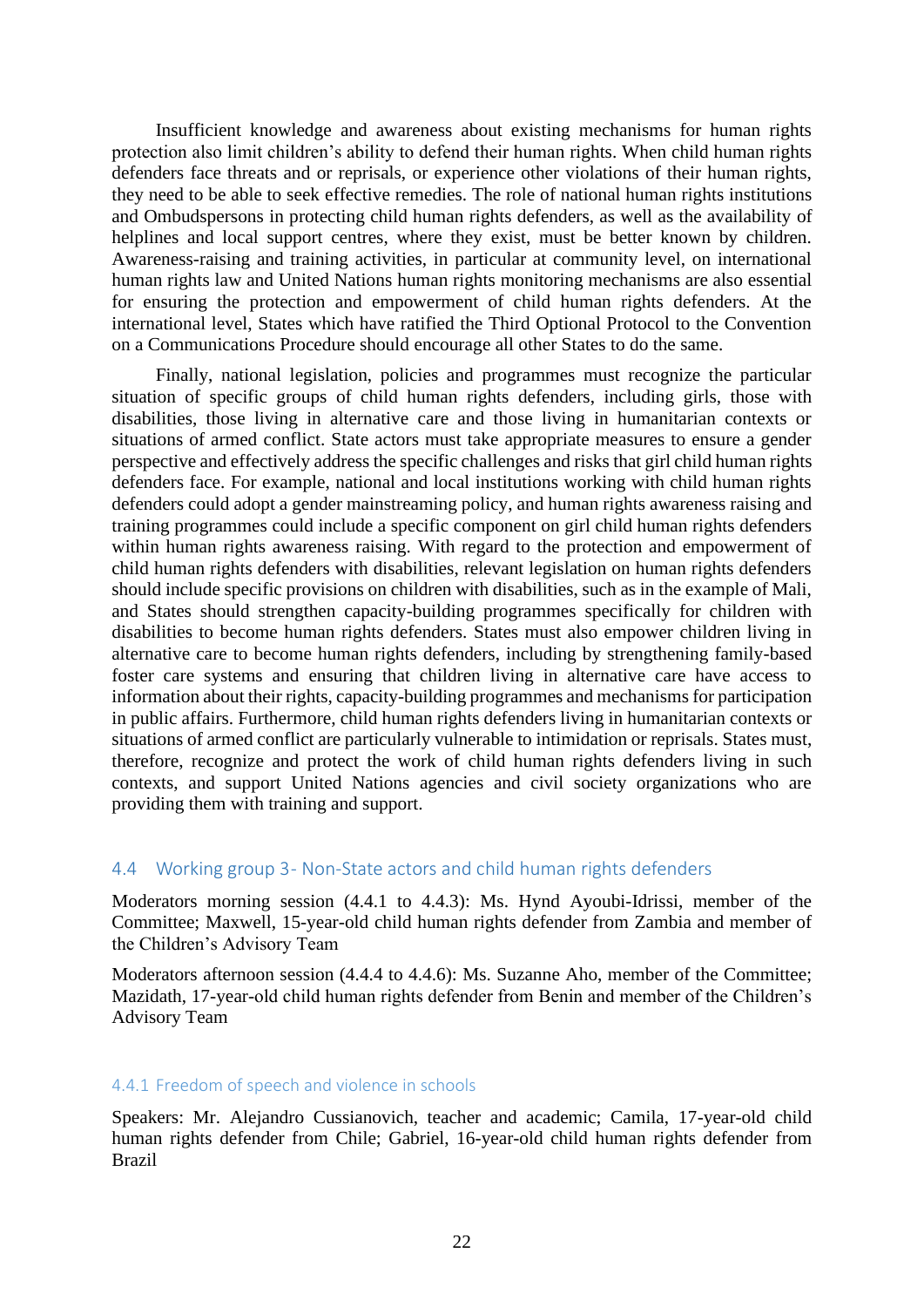According to Gabriel, schools do not typically support children in resolving bilateral confrontations or responding to bullying, and teaching personnel usually address confrontations between students through punitive measures, with little consideration for the affected children's feelings or emotions. An environment that does not provide a place for the recovery of victims of bullying or confrontations only perpetuates further confrontations.

Camila said that schools should be a place where children can freely express themselves as they grow and mature, and where they should learn more about the world they live in. Regarding freedom of expression, she added that "school is our first point of contact with society, and it should be the primary space in which we can, and learn to, express ourselves. Little by little, we grow and mature and we learn how to express the ideas that we have; schools can help us learn to express our views in a more thoughtful and eloquent way." Partly, this can be done through the school curricula, she recommended, where discussion and active child participation should be a main feature.

Camila commented on spaces to speak as well as to listen: "We want a forum and space for us to be able to speak and to learn how to listen. If people speak to us, we must learn how to listen as well." She said that the 2018 DGD was an important opportunity to have real discussions with adults and to develop necessary actions to create the space for children to listen, to speak, and to be taken seriously. She said that this can be a problem with some adults, not necessarily all.

Most of the time, national education systems doe not effectively include child participation: "children are expected to sit, listen, and stay silent. The content does not engage children or relate to their reality. School curricula is often "overloaded and unrealistic, but schools simply want to tick the boxes", Gabriel stated.

As Mr. Cussianovich highlighted, education should be understood as a life-long process and not just school education. It is important to move away from a "one size fits all" approach in terms of education: there are, in fact, a lot of children who are not in the formal education system and some receive alternative schooling because of existing conflicts in their respective communities - all of these groups have specific needs in terms of education. School curricula should aim to positively shape the lives of boys and girls and be flexible so as to adapt to different and changing realities.

Participants agreed that schools are a crucial part of a child's life, and must be a safe space for children to realize their human rights. To that end, school curricula should systematically incorporate human rights education.

#### <span id="page-22-0"></span>4.4.2 Role of business and donors

Speakers: Mr. David Schofield, Group Head of Corporate Responsibility, Aviva, a multinational insurance and asset management company; Mr. Murhabazi Namegabe, Bureau pour le Volontariat au Service de l'Enfance et de la Santé (Voluntary Force at the Service of Childhood and Health), the Democratic Republic of Congo; Rose Ann, 17-year-old child human rights defender from the Philippines

Rose Ann stated that businesses and donors must make concerted efforts to listen to communities and understand what kind of support children require, and recognized that there are both good and bad business examples. She talked about businesses coming to her community to use children in street situations to market their products, by giving them free products and then taking pictures of the children holding them. None of these businesses asked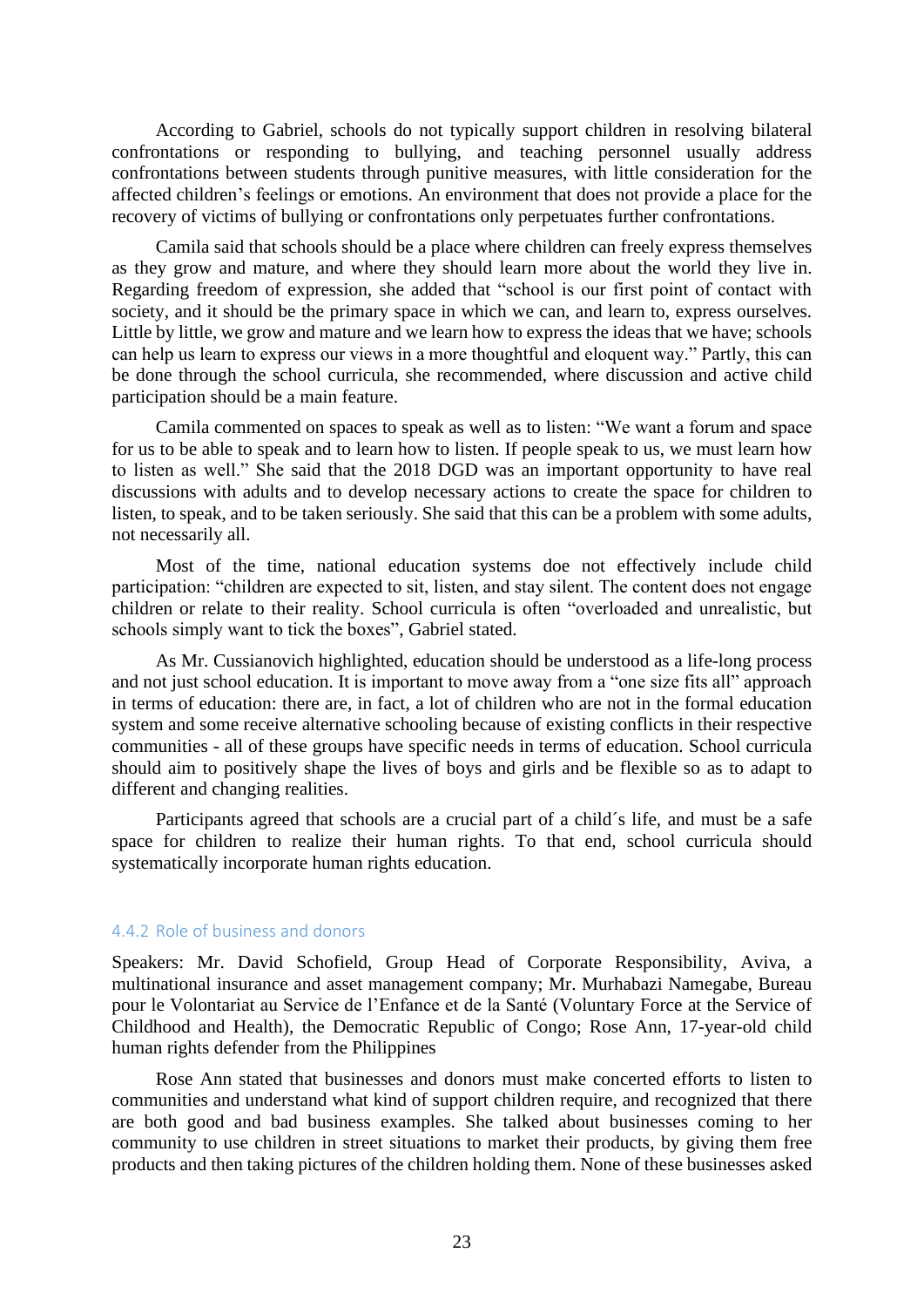what the community needed, and once the pictures were taken, the businesses would disappear, never to be heard from again.

Rose Ann then told about a business that set up sporting activities for children in the community and returned consistently week after week. At first, they were sceptical that the organization would be there again the following week, but the business continued to return. This approach was effective because it took children in street situations away from the dangers of the streets and the rubbish dump where they would work, and gave them consistent and quality care. Rose Ann noted that children are empowered through their right to play, "they forget their problems when they play." She concluded by saying, "my message to all of the businesses and donors is that you do not become an obstacle to our development. Listen to  $_{\rm 11S}$  "

Mr. Schofield, described a project that had been developed to support the rights of children in street situations, where the most important objective was for the children to spend quality and consistent time with trustworthy adults. He underlined that child human rights defenders have the power to inform businesses, including through social media, and to ensure that their actions do not contribute to human rights violations. Donors need to shape programs and actively listen to children if they really want to get to the roots of the communities´ needs. Businesses are in a strategic position because they can bring together several stakeholders, including human rights defenders, local and national governments, academic institutions, and the media, to hold informed conversations and take positive actions. Mr. Schofield encouraged governments to assess corporate regulations, so that businesses examine human rights performance, such as in relation to human slavery. Businesses must also use the 2030 Agenda for Sustainable Development to assess their human rights performance. He concluded: "there are many things that all of us together as different actors can do, but the most important is the vital voice of child human rights defenders."

Mr. Namegabe shared his experience working in a non-governmental organization to address the use of child soldiers in the Democratic Republic of Congo. He stressed that victims are also human rights holders and that "donors can support children as active participants in the defence of their own rights." For example, donors supported human rights organizations in setting up institutions for children to actively participate in decision-making processes, such as Children's Parliaments, Ambassadors for Children's Rights and Child Reporters. In relation to businesses empowering child human rights defenders, Mr. Namegabe stated: "We certainly want to keep protecting children in a context where there is very little regard and respect for human rights defenders; we also want to try to get it across to businesses that it is an important factor to support this work amongst children's organizations."

The discussions highlighted the important role of large businesses in supporting children in vulnerable situations, including by investing and mobilizing resources. While businesses can support children as human rights defenders, they can also continue to abuse human rights in their business activities. Therefore, businesses that violate human rights need to be held accountable, and the Committee and other human rights mechanisms should encourage stronger collaboration across the business and human rights sector and involve children in the process.

#### <span id="page-23-0"></span>4.4.3 Empowerment through monitoring and reporting

Speakers: Mr. Jorge Freyre, Save the Children; Luigi, 17-year-old child human rights defender from Guatemala; Angelica, 15-year-old child human rights defender from Guatemala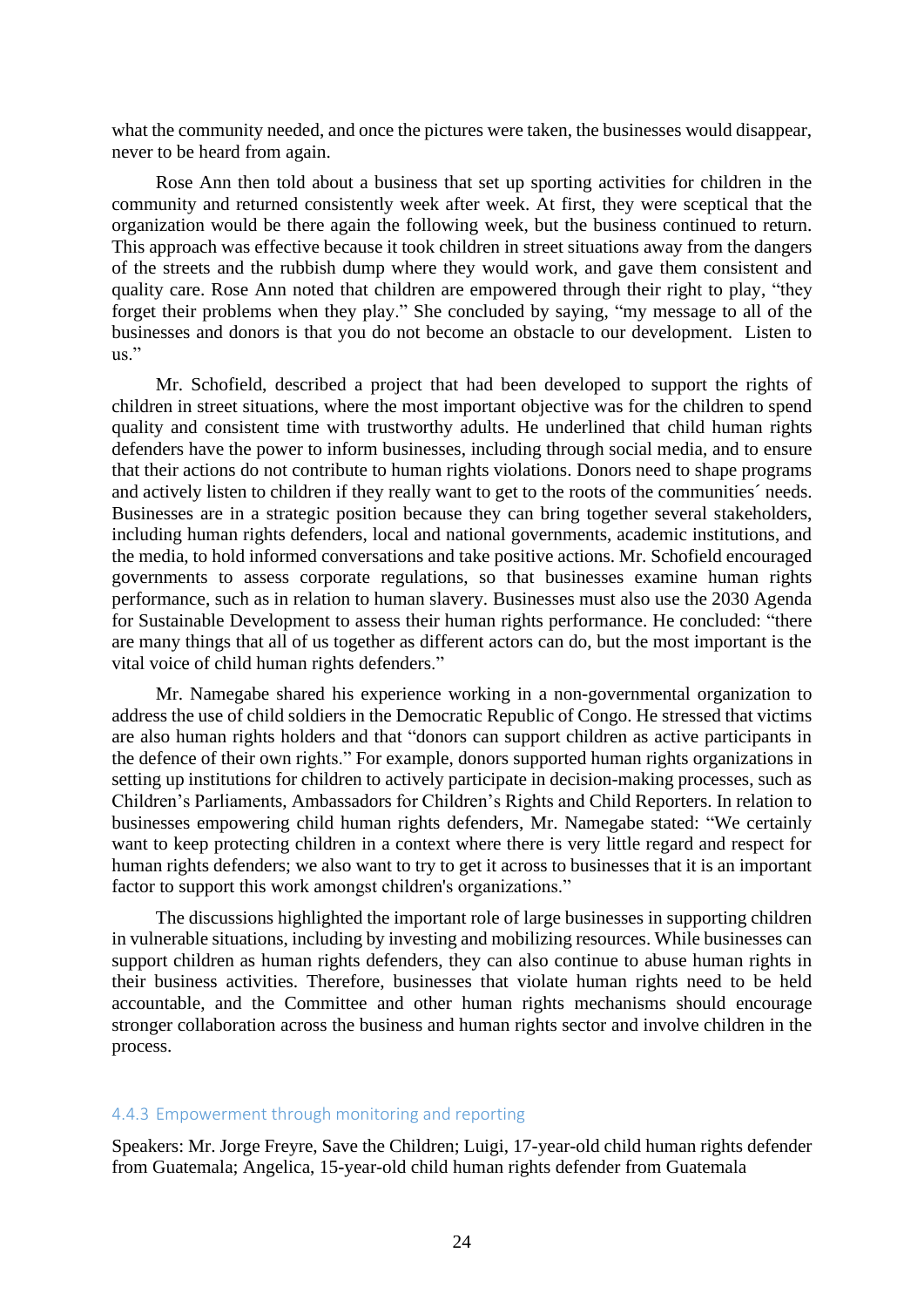Luigi sees his work as a child human rights defender as "a quest for justice," and said that the media, including the radio, is an important tool to give attention to the reports submitted by children to the Committee under the State reporting process.

Angelica said that "sometimes there are reprisals against us or against our families because of the opinions we express in the media when we hold meetings on the implementation of the recommendations of the Committee." She told of an example of a child human rights defender who was stopped by the authorities from making a statement and was called in for questioning. Angelica added that in her case she completed a training programme and received a badge identifying her as a human rights defender and accorded her protection for her work. The badge also included an emergency phone number she could use in the case of threats.

Mr. Freyre stressed that formal mechanisms and support organisations, with appropriate resources to facilitate effective child participation, are necessary in order to ensure child human rights defenders involvement in monitoring and reporting processes. He added that children must be a part of every stage of the State reporting cycle, from the Committee's pre-sessional working group to the session when recommendations are made. Children must also be involved in the follow-up and evaluation of the implementation of the recommendations, where they can monitor what is happening and be involved in their implementation.

Participants agreed that non-governmental organizations play an important role in making the participation process more accessible and creating safe spaces for quality participation of children. These spaces can include School Councils, Children's Councils within local authorities, Children's Parliaments and Assemblies. The submission of children's reports helps the Committee to analyse problems from a child perspective. Children must be able to express their views, by written submission or oral testimony, without fear of discrimination, marginalisation or reprisals. Adults must support child human rights defenders in their participation in the State reporting process under the Convention.

#### <span id="page-24-0"></span>4.4.4 Empowerment through transitional justice

Speakers: Mr. Rémy Ngoy Lumbu, Special Rapporteur on Human Rights Defenders of the African Commission on Human and Peoples' Rights; Nima, 15-year-old child human rights defender from Côte d'Ivoire

Nima told that in her country, Côte d'Ivoire, transitional justice assists in the identification and assistance of traumatized children, some of whom were left homeless after the war, following mass human rights violations. In her experience, transitional justice "identifies children that need help in moving on from their sufferings. Whether the suffering is mental or physical, reparation is provided which helps children to regain their independence, integrate more easily into society and be empowered. Transitional justice can grant a child their right to reparation, right to search for truth and right to compensation, according to the pillars of transitional justice." Nima said that "we look for structures that can help children reintegrate into society and find a suitable standard of living."

Ms. Aho Assouma commended Nima for her attention to the issue of health, in particular mental health, in the context of transitional justice.

For Mr. Ngoy Lumbu, States must be held accountable and it is when they fail in their human rights obligations that human rights defenders, including children, intervene. He highlighted that transitional justice is a responsibility of official authorities and not children, but that "we are all trying to find a successful approach to this issue". He noted that transitional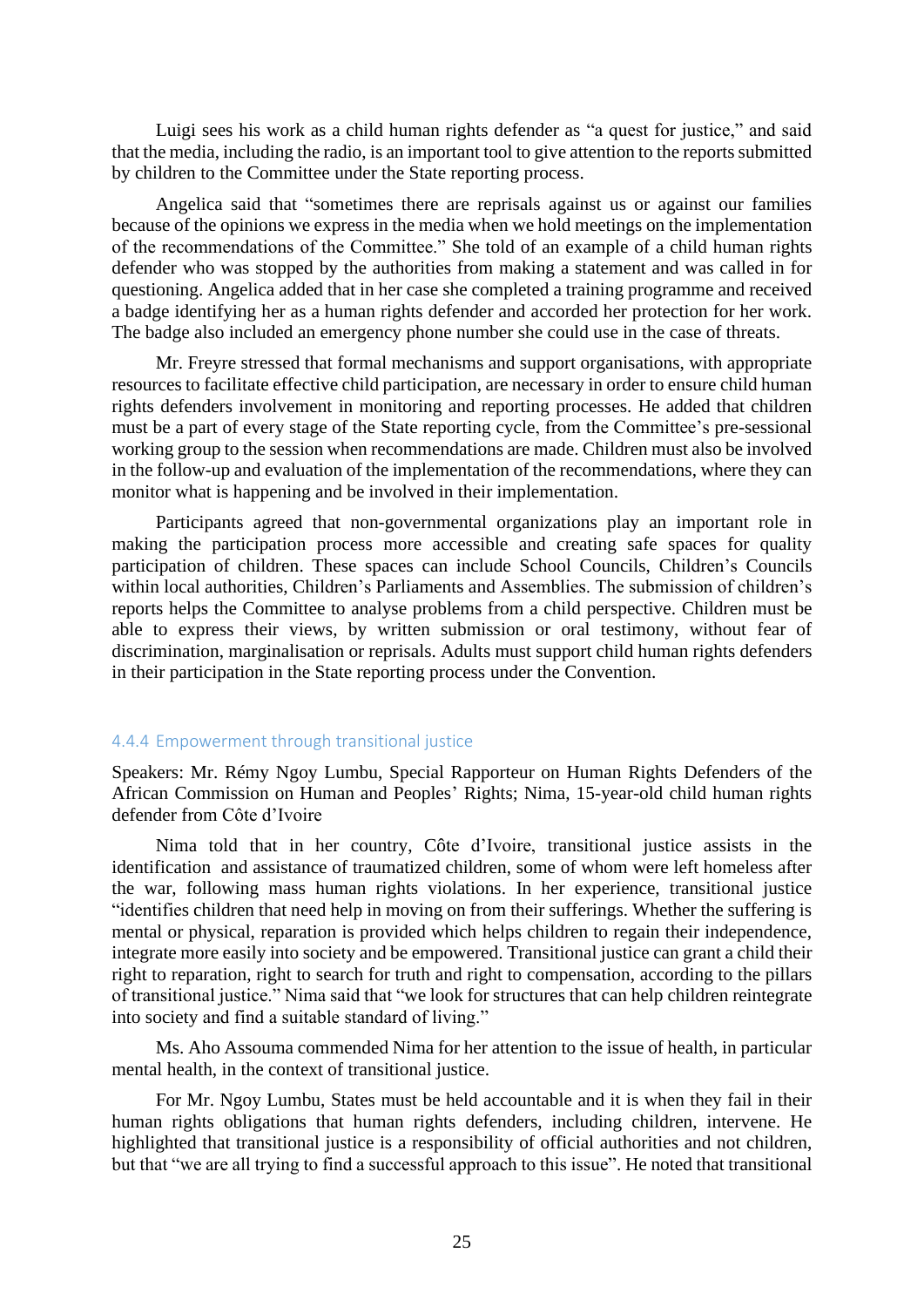justice mechanisms exist but they do not always work smoothly, and asked Nima, in what specific situations she used transitional justice, and, what recommendations would she make to the authorities in Côte d'Ivoire so that the important work of child human rights defenders is carried out more effectively.

A participant asked Nima about her experience in transitional justice and what has it meant for her and her community. Another asked about the support provided to children with disabilities Nima said that the search for truth and identifying families is one pillar of her work; another is connecting children with disabilities, including deaf children or those who are hardof-hearing or visually impaired, to those who can help them. "Some children were crippled after the war. Transitional justice cannot reverse a disability, but it might be able to provide compensation and there is also the right to reform and to non-recurrence", she explained. Transitional justice can help children in street situations who have been traumatized and alienated to be successfully reintegrated into society. Nima added that children in conflict with the law are often armed, so security and law enforcement authorities are trained to rehabilitate these children, so they do not use weapons against other children. There are specialized centres to help these children reintegrate into society.

Mazidath asked about the situation of girls who were victims of human rights violations suffered during conflict, including those who became pregnant. Nima responded that girls who are mothers can receive support from a crèche or an orphanage if they are unable to take care of their children, they are assisted to register their children at birth, and once they feel properly reintegrated back into society mothers can have their children back.

#### <span id="page-25-0"></span>4.4.5 Empowerment of girl child human rights defenders

Speakers: Ms. Saneri, Plan International, Indonesia; Mellicentia, 17-year-old child human rights defender from Sierra Leone

Ms. Saneri told about her story as a victim and survivor of extreme urban poverty and the importance of interventions by non-State actors, such as grassroots or international organizations, to empower girls and child human rights defenders. Girls acting as child human rights defenders face specific barriers during their activities, as they are more vulnerable to certain human rights violations and require specific protection and empowerment measures.

Ms. Saneri also told about a project being carried out in over 160 villages in Indonesia, where together with the government, Plan International is establishing and strengthening children and youth forums to actively participate in government decision-making platforms, and promoting the voice of girls. There is also a youth-led collective action and a safe space to raise awareness on girls' rights and contribute to the monitoring of Sustainable Development Goal 5 on gender equality. $21$ 

Mellicentia described how her actions as a child human rights defender began with singing and how she became part of an Action for Youth and Children's Network, and later part of the Girls Advocacy Alliance. These networks have been working with community leaders to address issues like sexual exploitation and have them sign by-laws to ensure that children are not exploited or married. The Girls Advocacy Alliance provides training for girls on human rights and works on issues such as "sex for grades" and "bullies in schools."

<sup>21</sup> [Sustainable Development Goal 5: Achieve gender equality and empower all women and girls](https://sustainabledevelopment.un.org/sdg5)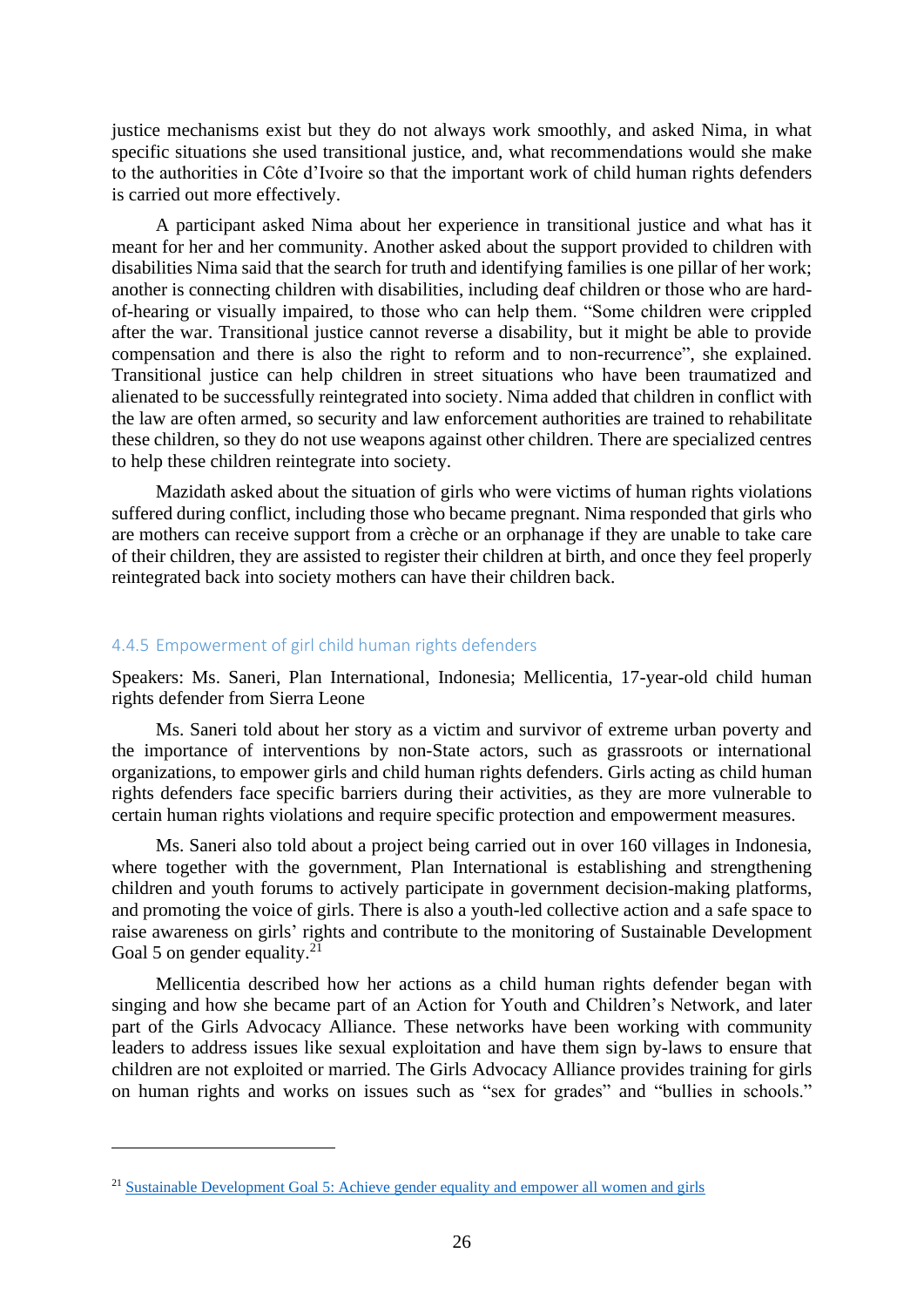Mellicentia noted: "I believe in awareness raising because you cannot speak for someone without involving the person himself or herself."

According to Mellicentia, gender equality is recognized at national level, through laws and policies, but this does not ensure gender equality at the community level. She said that "for the local community, girls should stay at home and do domestic work and the boys should go out and speak to the public and we are like no, this is very, very much incorrect. To have our voices heard, we go to communities in a group, because if a girl goes alone she is not listened to, and by using examples of women role models we showed them all what a girl can do when given the opportunity". Together with non-governmental organizations, Mellicentia raised issues like teenage pregnancy, child-marriage, sexual exploitation, sexual and gender-based violence, and female genital mutilation. She added that through her collective actions as a child human rights defender, she has participated in government hearings, such as on the allocation of national budgets.

Regarding empowerment, Mellicentia called on governments to create proper mechanisms for child engagement; allocate budgets to specific training activities for girl human rights defenders; effectively implement laws and policies at the community level ("top-down" approach). Quoting Kofi Annan, Mellicentia concluded with a message to girls and boys human rights defender: "we are never too young to lead and never too old to learn."

Ms. Saneri stressed the importance of States responsibility to ensure that national protection services, in particular for girls, are adequately functioning. She added that protection is an important issue in the digital era and gave the example of a member of a youth coalition for girls who received online threats after being open about her sexual orientation and had to close her social media accounts.

A girl participant told about her experience as a child labourer at the age of eight, and how she became a child human rights defender at the age of nine and how difficult it was for adults to listen and take her seriously; authorities prohibited her participation because she was a girl. She stressed that children need to be recognized and included, and ended by saying: "what is good for children is good for humankind".

A question from the DGD online platform asked about girls forced into child marriage for dowries in order to feed their families, and the role of human rights defenders in eradicating child marriage. Mellicentia responded that through children and youth groups, they are able to provide peer-to-peer support and monitor the situation of girls in their community.

#### <span id="page-26-0"></span>4.4.6 Environmental child human rights defenders

Speakers: Mr. Michael Windführ, member of the United Nations Committee on Economic, Social and Cultural Rights; Zarah, young human rights defender from the Philippines

Zarah, who describes herself as a human rights defender of the environment, was a victim of a typhoon and afterwards took part in annual mangrove planting which involved children, indigenous people, local government and communities and international volunteers. Since the Philippines experiences 20 or more typhoons every year, mangroves are planted to reduce the impact of flooding and damage to property. She told that through these livelihood projects, there is awareness-raising on topics such as waste management, planting vegetables, pollution and the use of fertilizers. There is a "Mobile Education Project", where children learn about their human rights and the environment. In relation to empowerment and environmental issues,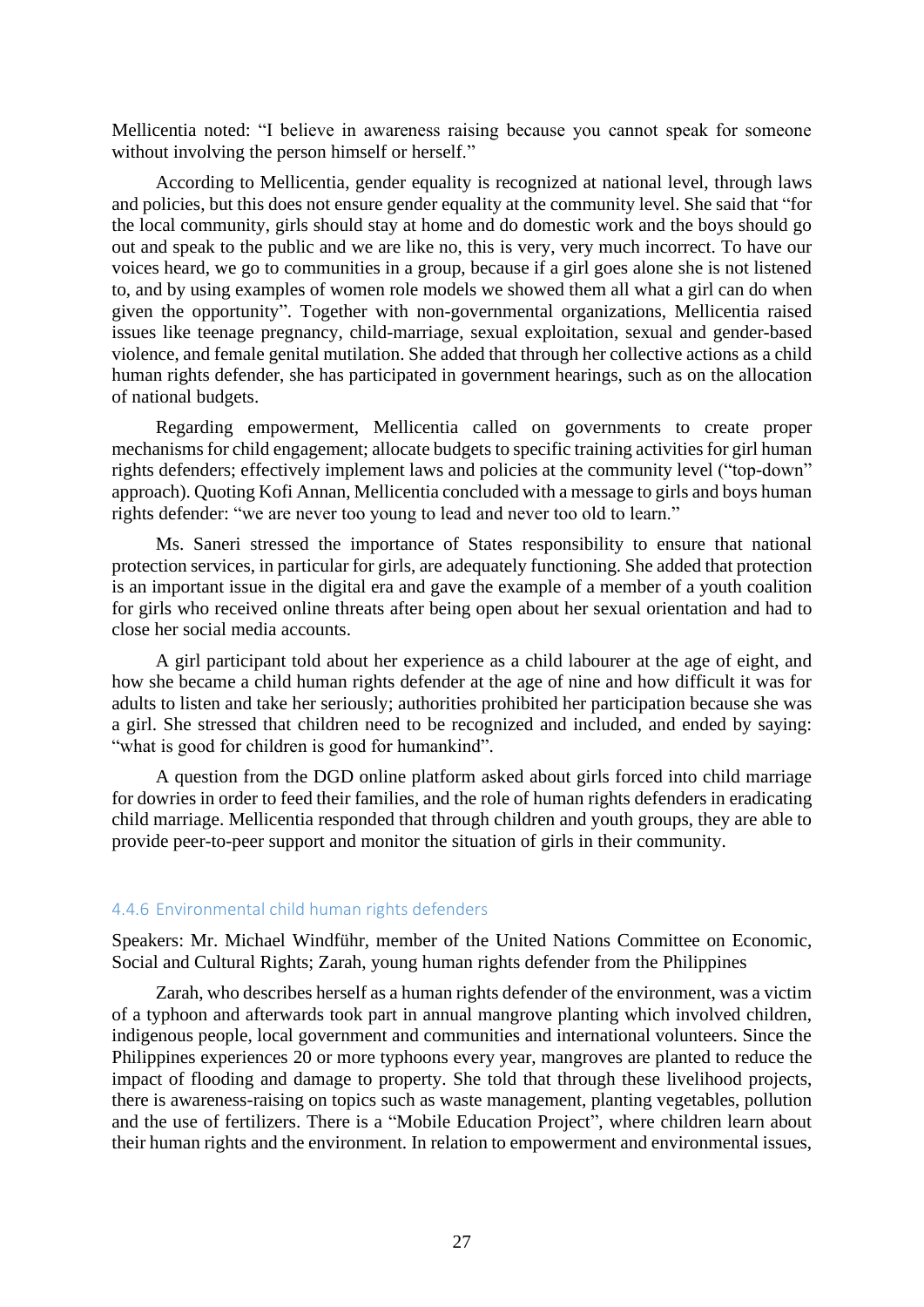Zarah said that awareness-raising is very important and can be done through promotional videos and concerts.

Mr. Windführ said that global environmental change is affecting more human rights and disproportionately affecting vulnerable groups, and that addressing environmental challenges needs to take into consideration the people whose lives are affected. He added that "environmental human rights defenders, including those struggling for land rights, are often threatened when challenging patterns of unequal access to resources", and noted that whilst human rights defenders used to solely focus on civil and political rights, now they are also work on social and economic rights.

For Mr. Windführ another important issue is the limited access to the media for those working on environmental and human rights issues, and that human rights defenders, particularly children, need to be protected and supported by their communities and relevant institutions, to be able to speak out.

Noting the dramatic changes in the global environment, Mr. Windführ said that "we need the impatience of environmental child human rights defenders to get things done and we don't have a lot of decades left to do this." He stressed the importance of child and youth engagement to force adults to take action, and the need to raise awareness on relevant issues at the community level.

During the discussions, participants raised the issue of pollution and environmental problems, in particular those caused by large businesses, how these businesses can be held accountable for their irresponsible actions, and how young human rights defenders can be protected. Mr. Windführ noted that States adopted the United Nations Guiding Principles on Business and Human Rights<sup>22</sup> but need to create enforceable regulations to ensure that the business sector complies with international human rights and environmental standards.

Ms. Aho Assouma concluded by thanking the children for making it clear that being a human rights defender is a question of conviction, determination and patience.

#### <span id="page-27-0"></span>4.4.7 Summary analysis: non-State Actors and child human rights defenders

Schools have a unique role in children's development and protection, and in teaching them to express themselves, listen to others and resolve conflict. In schools, children can exercise their right to freedom of expression, develop their opinions and learn to be active citizens of society. However, the majority of current school curricula expect children to be passive recipients and continue to rely on punitive measures for education and discipline. It is essential that education systems avoid using punitive measures and promote effective child participation; adapt to the different and changing realities that children live in; and include human rights education and training. Education should go beyond the school walls and include civic education, such as environmental issues. All children have the right to education and to express their views, even children outside the formal school system or in alternative schooling.

Children affected by conflict can suffer a number of human rights violations and transitional justice measures can help children to recover and reintegrate into society. Reparation measures specific to support children victims of physical and/or emotional violence include family reunification, the right to search for truth and the right to compensation. They should aim at empowering children to regain their confidence, self-esteem and independence.

<sup>&</sup>lt;sup>22</sup> Guiding Principles on Business and Human Rights: Implementing the United Nations "Protect, Respect and [Remedy" Framework](https://www.ohchr.org/documents/publications/GuidingprinciplesBusinesshr_eN.pdf)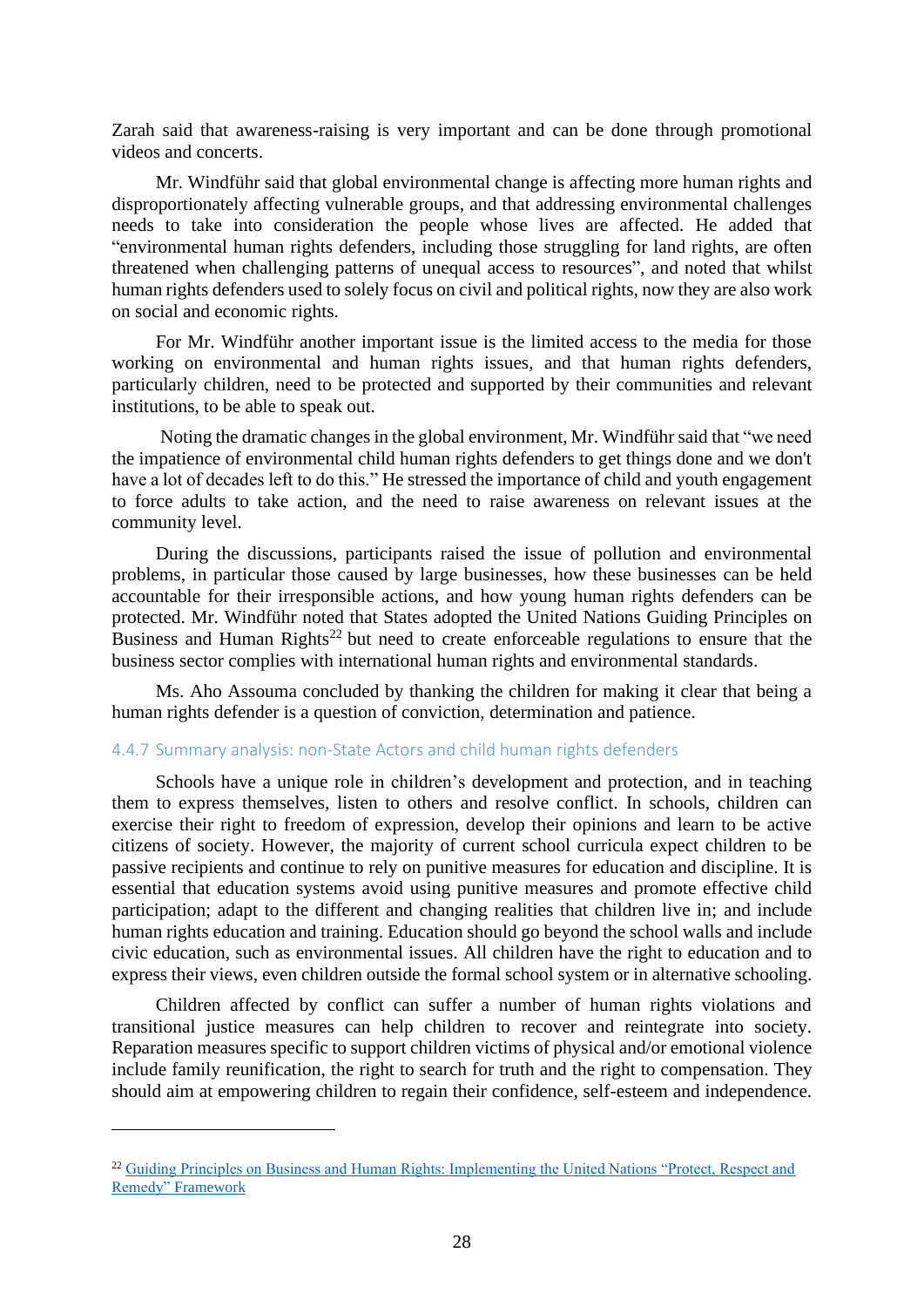Other measures can be directed at supporting children with disabilities, and although transitional justice cannot reverse a disability, it may provide compensation and ensure the right to non-recurrence. While children's involvement in transitional justice is welcome and necessary, responsibility to guarantee adequate reparation lies with the State.

Empowerment and protection measures for children need to take into consideration that girls acting as child human rights defenders face specific barriers, and are more vulnerable to certain human rights violations. In most countries, gender equality is recognized through laws and national policies, but at the community level girls need to be actively involved in children and youth forums and participate meaningfully in decision-making fora. Specific training for girls human rights defenders and the promotion of their collective participation in issues that concern them is critical.

Children human rights defenders working on environmental issues can face intimidation, harassment and even violence from authorities, particularly when working on pollution caused by large businesses and access to land and other natural resources. In some cases, the media can also be controlled and restricted. Addressing environmental issues under the human rights framework increases the protection and empowerment of environmental child human rights defenders, as it specifies the obligations of the State. On the other hand, children's sense of urgency and determination are essential to tackle global climate change in a timely manner.

Businesses and donors must make concerted efforts to actively engage with the communities they interact with, understand what kind of support children require and shape their programmes accordingly. There are positive examples of donors who support children in exercising their human rights, such as helping set up institutions for children to participate in decision-making processes, like Children's Parliaments. Businesses that violate human rights should be held accountable and governments should assess corporate regulations against human rights standards.

Children can be empowered through monitoring and reporting on the implementation of human rights to international human rights mechanisms. The media should pay adequate attention to children's submissions and participation in the State reporting process under the Convention. However, children and their families can face reprisals for their opinions or activities and States should take specific measures to protect them. These can include the creation of formal mechanisms, with adequate resources, to facilitate child participation in every stage of the State reporting cycle, i.e., the follow-up, implementation and evaluation of recommendations made by the Committee. Human rights mechanisms should encourage deeper collaboration across the business and human rights sector and involve children in the process.

### <span id="page-28-0"></span>4.5 Closing plenary

In the closing plenary moderated by Mr. Hans Brattskar, Ambassador and Permanent Representative of Norway to the United Nations in Geneva, four Committee members provided an overview of the discussions and recommendations of the working groups and the DGD hubs.

Ms. Kristen Sandberg, as the rapporteur for working group 1 on online space, highlighted the role of information and communications technologies in promoting the rights of indigenous child human rights defenders, who used the online space to preserve their language and culture, and child human rights defenders with disabilities, who used the Internet to advocate for their rights, communicate with each other and form associations. For many such children, the right to form online groups was extremely important because it was sometimes the only way they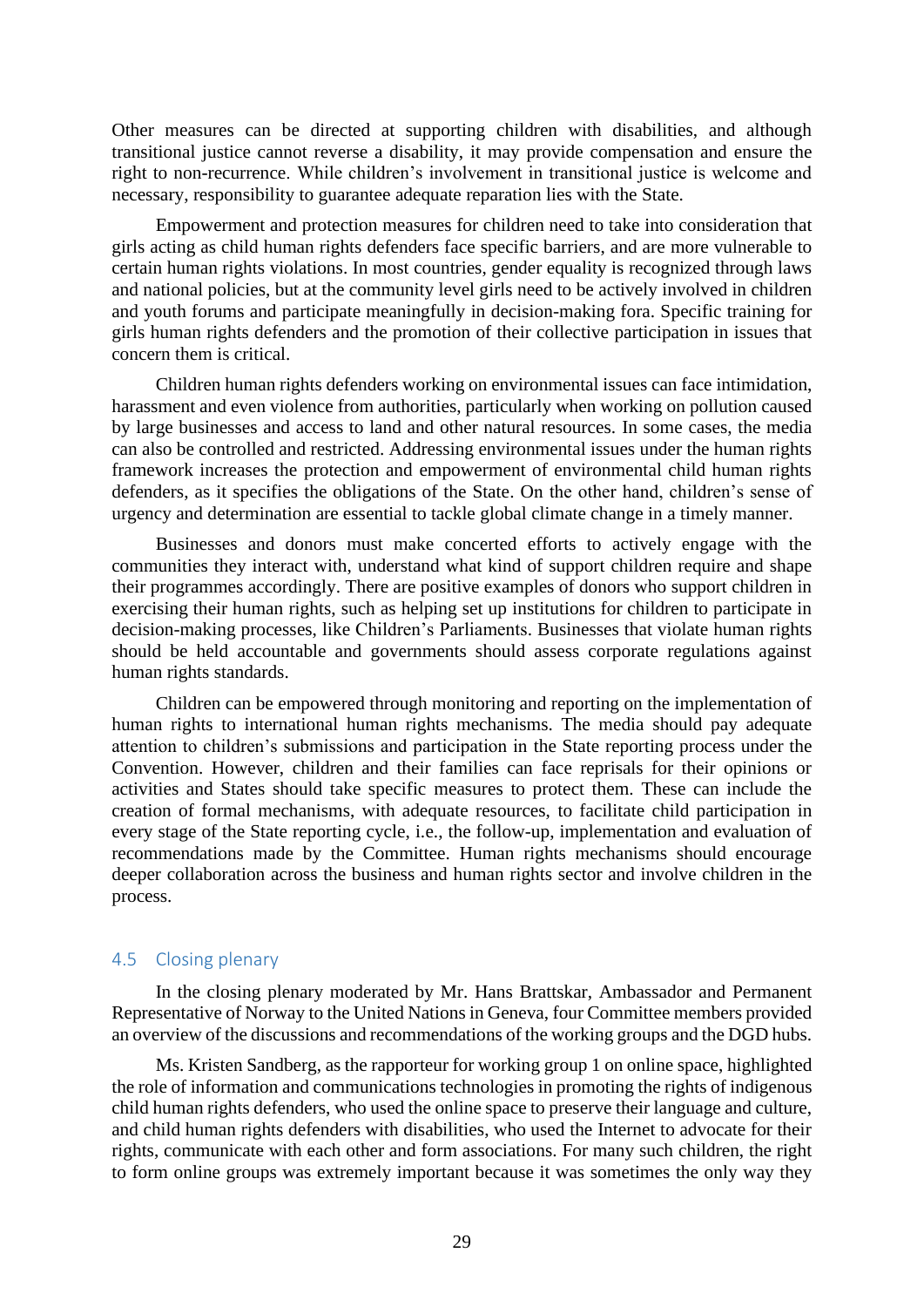could organize themselves. Furthermore, as online spaces provided an opportunity for children to meet face-to-face with decision-makers and Heads of State, child human rights defenders must be empowered to organize and implement their own initiatives through their own platforms that are safe and reliable. In this regard, all information and guidelines on online safety must be accessible to children in different online formats and promoted through social media, so that children can learn to empower themselves for their own protection and recognize situations where their protection might be at risk. She further noted the importance of sharing State-led good practices, such as the use of digital media to engender debate and provide feedback to the Government in Brazil, or the implementation of the Council of Europe guidelines to respect, protect and fulfil the rights of the child in the digital environment.

In the discussions of working group 2 on State actors, presented by Mr. Benyam Dawit Mezmur, it was clear that very few States have specific laws in place to protect child human rights defenders. At the same time, the participation of child human rights defenders in public affairs, including through Children's Parliaments, school councils and drama groups, were powerful forces in promoting human rights. Child human right defenders in armed conflicts, both in wars but also in wars on drugs, face dangers that are often not recognized, and sometimes face multiple forms of discrimination. It is therefore important that those different layers of discrimination are addressed. The discussions also highlighted the necessity of connecting national, regional and international efforts.

Finally, Ms. Ann Skelton shared an overview of the discussions in working group 3 on non-State actors, which identified community as a place where children can have a positive impact. Child human rights defenders can help others by holding street protests or parades, or organizing theatre groups in their local communities. On businesses and donors, the working group discussed both good and bad examples of businesses in relation to children. Not all businesses set out to harm children, and children had enormous power as buyers of goods and could refuse to buy from businesses that violated children's human rights. The working group also discussed empowerment through the Committee's monitoring and reporting process, as well as through transitional justice and the four pillars of truth, justice, reparation and nonrecurrence; and girls as human rights defenders, where some issues, including female genital mutilation, were tough to talk about. With respect to environmental child human rights defenders, Ms. Skelton noted that global climate change is increasingly affecting human rights, but the space for human rights defenders continues to shrink. Therefore, it is important for all stakeholders to recognize that environmental issues are also human rights issues and support the work of environmental human rights defenders.

In his presentation on the findings of the DGD hubs, Mr. Bernard Gastaud noted that the first step to ensuring the protection of child human rights defenders was to implement the Convention, including by holding discussions on the topic at national, regional and international levels. Furthermore, the empowerment of children as human rights defenders should incorporate three elements. First, a child's decision to become a human rights defender must be a free choice. Secondly, children need to be able to defend their rights in a safe environment, which is not the case in many countries. Finally, children need to receive specific and comprehensive information in order to make fully informed decisions about participating in decision-making processes. In this regard, the DGD hubs also highlighted the important role of adults in facilitating those discussions, but with a creative approach.

Mr. Michel Forst reminded States that all of the provisions contained in the United Nations Declaration on Human Rights Defenders applied also to child human rights defenders, and said that he will include the situation of young human rights defenders in his future reports. He also emphasized that measures to protect and empower young human rights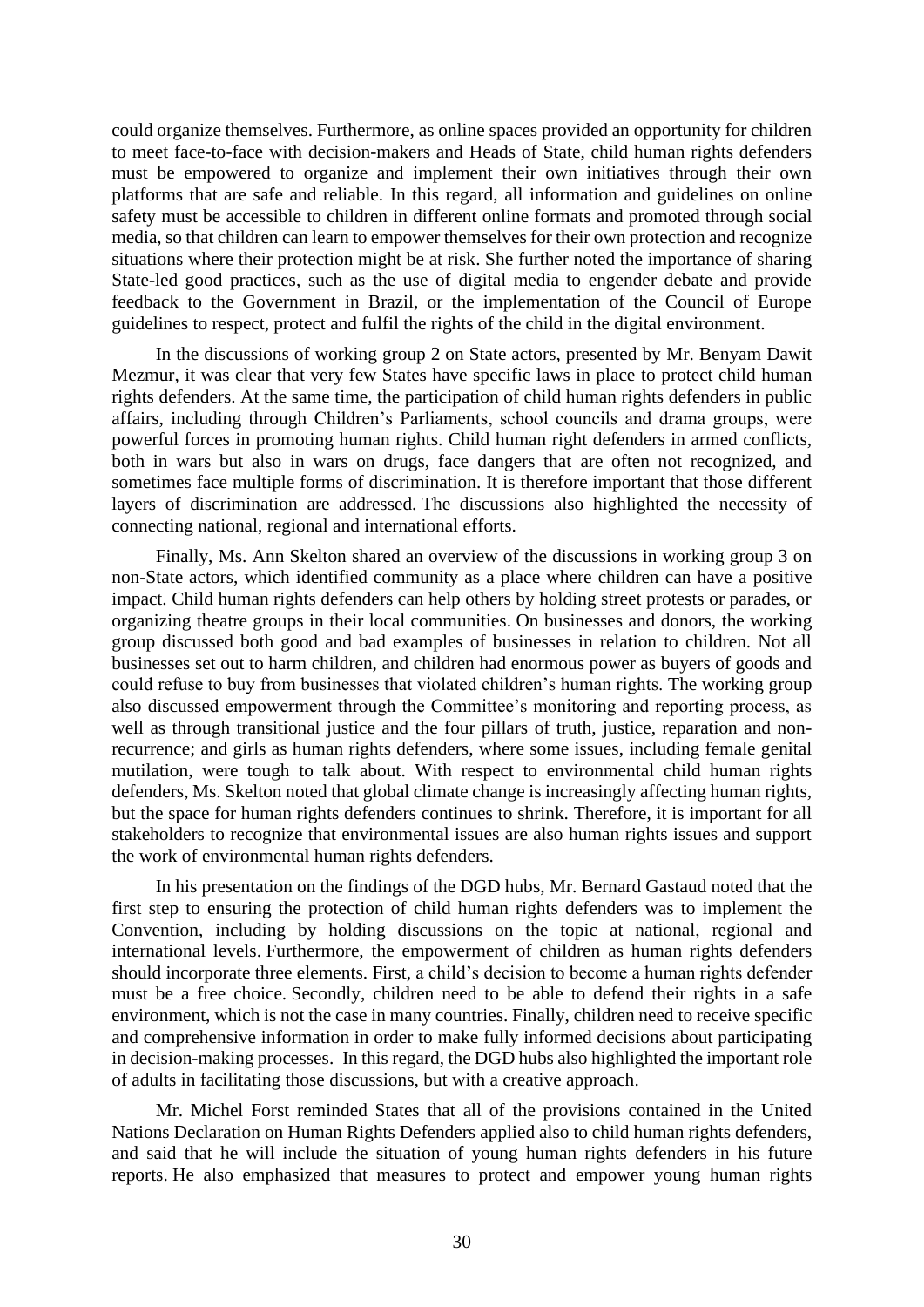defenders must be gender-sensitive and address sensitive topics, including those related to gender identity and sexual and reproductive rights. Furthermore, collaboration among various stakeholders, such as the media, business sector and academia, is essential in ensuring that "today's recommendations became tomorrow's reality". Finally, he stressed the importance of addressing reprisals and intimidation of child human rights defenders.

On behalf of the Committee, Mr. Luis Pedernera thanked the child participants for their contributions and stressed that child human rights defenders do what they do not to be protagonists in their stories, but because they genuinely care about others' struggles for a decent life. In recent years, the Committee has made a stronger effort to listen to the views of children, and this approach has had a massive impact on the Committee. Taking the words of a former director of the United Nations Children's Fund that "democracy is good for children, but children are better for democracy", Mr. Pedernera stated that "the Committee is good for children, but children are better for the Committee".

Three members of the Children's Advisory Team also gave closing remarks. Ariadna, a 15-year-old child human rights defender from Moldova, stated that child human rights defenders in her country believed in ensuring that all children have a healthy and happy childhood, with the proactive support of their families, law enforcement officials and the Government. Her peers were not afraid to speak up and address something that they did not agree with, and they were not willing to wait until they turned 18 years of age to take action. She felt that the DGD was a unique opportunity for child human rights defenders, such as herself, to express their views in front of important people. "I know I have the power of my voice!", she concluded.

For 15-year-old Diana from El Salvador, children should not be ignored or dismissed because they are children. Rather, all children should be made aware of their human rights, because knowing about their rights empowers them to become human rights defenders. 13 year-old Sameer from Pakistan said that the DGD was an opportunity to urge States to develop and implement plans and strategies to empower children to become human rights defenders. It was also important for States to create safe spaces where children could wilfully express their views without fear or hesitation.

In closing, Ambassador Brattskar concluded that the DGD had given the Committee a significant amount of material to reflect on in the coming weeks, months and years, and had generated many recommendations on how to protect and empower children as human rights defenders.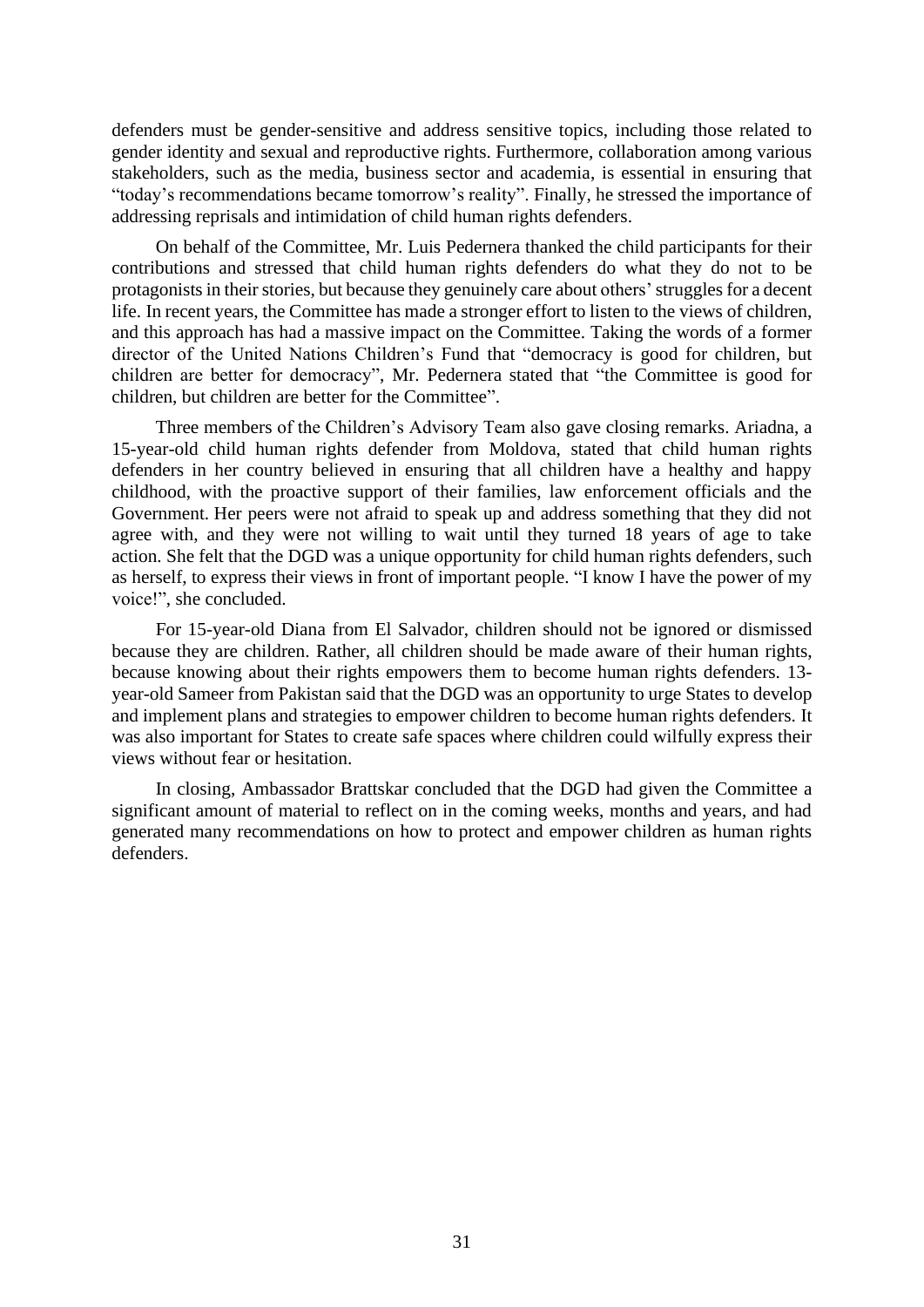## <span id="page-31-0"></span>**5. Recommendations**

Based on the DGD discussions, the Committee endorses the following recommendations with the goal of providing guidance to States parties and other relevant stakeholders to strengthen the protection and the empowerment of child human rights defenders. The recommendations, mainly addressed to States as primary duty bearers, also consider the role of national human rights institutions, the Committee and the UN, civil society, media, the private sector and adults.

## <span id="page-31-1"></span>5.1 States

#### <span id="page-31-2"></span>5.1.1 General Recommendations

- States should take all appropriate measures to create safe spaces for child human rights defenders, where they can express their views willingly, fully and without any fear, about all matters related to their rights. States should protect child human rights defenders from any form of intimidation or reprisal, or fear of such.
- States should ensure that the views of child human rights defenders are given due consideration in decision-making processes on all matters affecting them.
- States should provide support to families of child human rights defenders to fulfil their role in protecting and empowering child human rights defenders.
- States should ensure that protection measures are not used to reduce the scope of action of child human rights defenders, including in the online space.

## <span id="page-31-3"></span>5.1.2 Legislation, policy and implementation

- States should develop and adopt comprehensive national laws and policies on protection and empowerment of human rights defenders, including children human rights defenders, integrating a gender and age sensitive approach with special attention to children in vulnerable situations, including children in humanitarian situations, children in alternative care, indigenous children, and children with disabilities. States should ensure that the national legal framework complies with the Convention and allows children to act freely as human rights defenders.
- National legislation should be built upon and include the views of child human rights defenders. During the drafting of legislation, States should consult and take into account the recommendations and the requests of representative groups of children, child-led organizations and child participation mechanisms such as children's parliaments.
- States should ensure the effective implementation of legislation and policies for child human rights defenders, by allocating the necessary human, technical and financial resources.

#### <span id="page-31-4"></span>5.1.3 Freedom of expression and participation in decision-making

• States should ensure that child human rights defenders receive specific, comprehensive and appropriate information so that they can express their opinion and take part in decisionmaking processes. States should ensure free and accessible information to all children by various means, including the internet.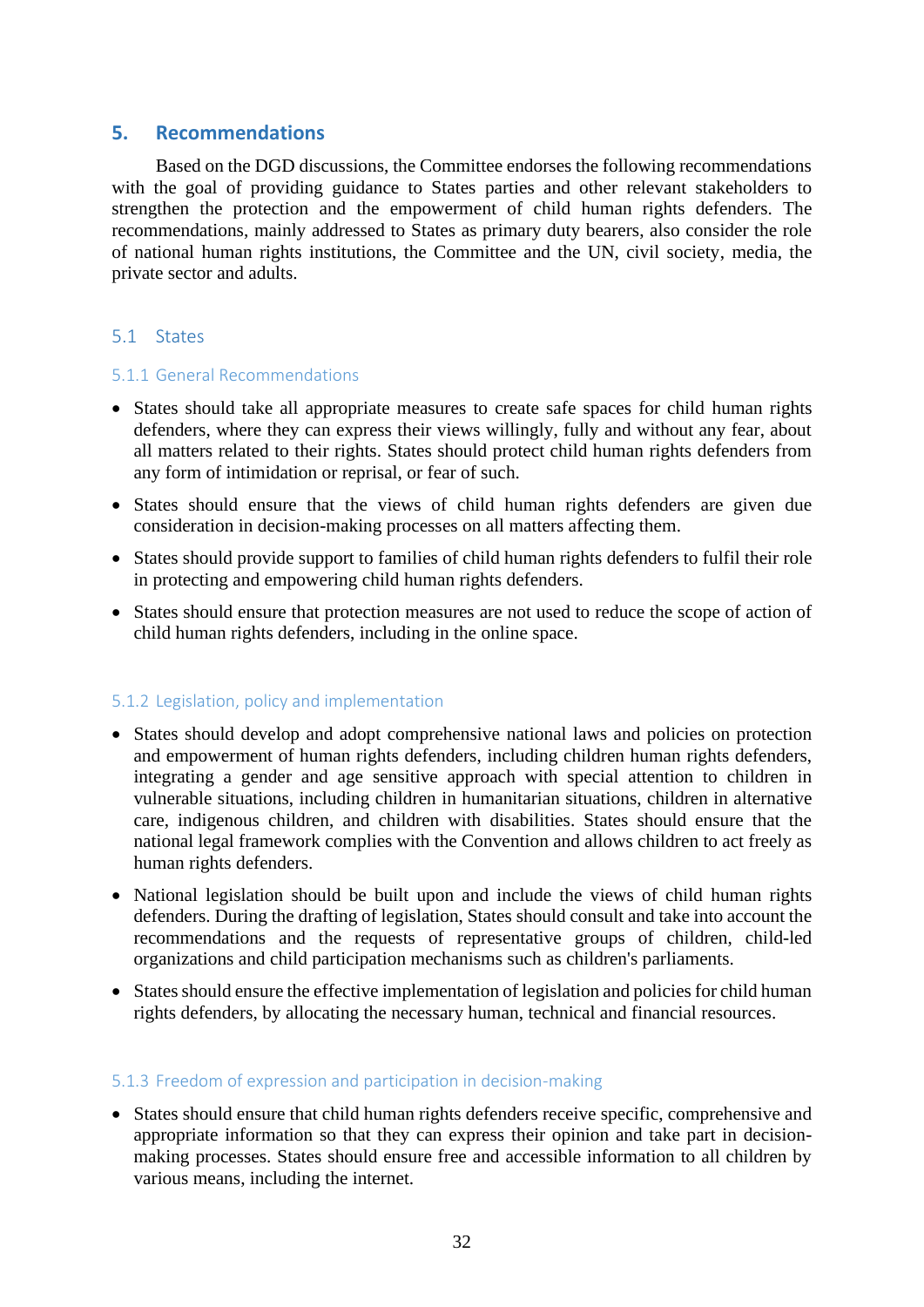- States should ensure that child human rights defenders in vulnerable situations, including children with disabilities, children in humanitarian situations, children in alternative care, children living in poverty and minority and indigenous children are also able to freely express their opinion and be provided with gender and age-appropriate support to facilitate their active participation in all matters concerning them.
- States should ensure that Children's Parliaments and any other mechanism for child participation are provided with a clear and meaningful mandate and adequate human, technical and financial resources and are accessible to, and inclusive of all, children without discrimination.

## <span id="page-32-0"></span>5.1.4 Education

- States should recognize the role of education in the empowerment of children as human rights defenders and take all appropriate measures to ensure universal, free and quality education.
- States should ensure that children receive human rights education including education about children's rights and the United Nations Declaration on Human Rights Defenders.
- States should ensure child participation in schools as a crucial component of their learning process, where children learn to express themselves, develop their opinions, listen to others, and become active citizens. School curricula should aim to engage children and to positively shape their lives. School curricula should relate to children's realities and be regularly updated to adapt to the context and the needs of children.
- States should ensure that education includes conflict management tools and teaches children to resolve confrontation, such as bullying and harassment, in a non-violent manner. School staff should receive appropriate training to use positive, non-violent and participatory forms of education and discipline, and avoid the exclusive use of punitive measures to address violence among children.

## <span id="page-32-1"></span>5.1.5 Environment

- States should provide a safe and empowering context for environmental child human rights defenders working on, and making, recommendations about environmental issues.
- States should promote a positive narrative about environmental child human rights defenders, including in the media, and facilitate the participation of children and youth in decision-making and implementation of environmental policies and programmes.
- States should ensure that environmental child human rights defenders, including those working on land rights, pollution, climate change, and access to natural resources, are protected against intimidation, harassment and violence.
- States should support activities organized by environmental child human rights defenders, such as information and awareness raising initiatives, and promote their access to the media.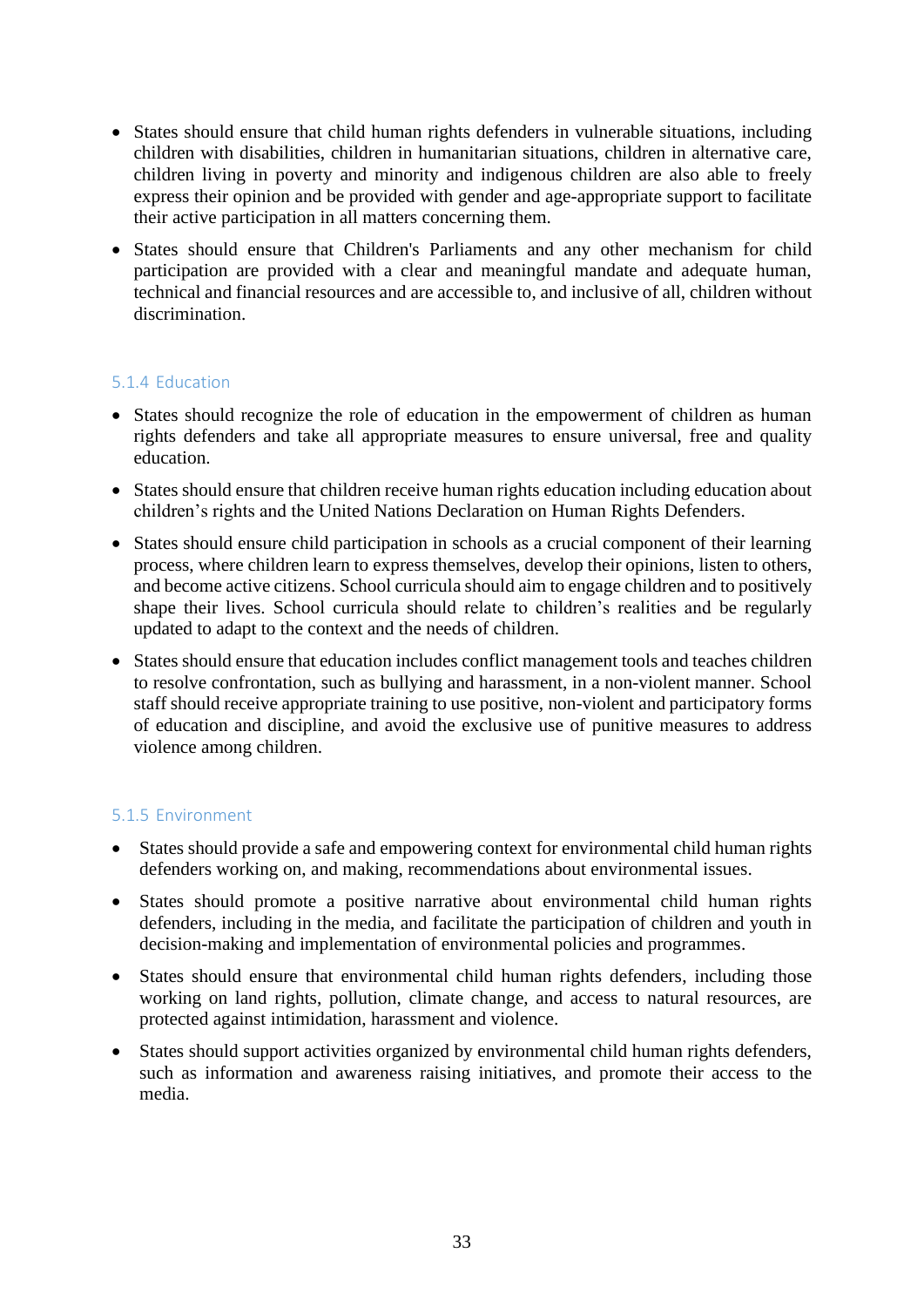#### <span id="page-33-0"></span>5.1.6 Online access and protection

- States should provide a safe and enabling online space for child human rights defenders, including access to safe online platforms, and training on online safety.
- States should ensure that internet providers and companies facilitate connectivity and accessibility to all children and that safety settings are clear and accessible, including for children with disabilities.
- States should encourage information and communication technology businesses to involve children in the development and monitoring of initiatives and tools for the online protection of children.

#### <span id="page-33-1"></span>5.1.7 Access to remedial mechanisms

- States should ensure that child human rights defenders can access child-friendly complaint mechanisms at the national and international levels to report and file complaints of human rights violations.
- States should consider ratifying the Optional Protocol to the Convention on the Rights of the Child on Communications Procedures to enable child human rights defenders to submit complaints for violations of their human rights to the Committee and seek effective remedy.

#### <span id="page-33-2"></span>5.1.8 Reporting to the Committee

- States should provide, in their periodic reports to the Committee, information on the situation of child human rights defenders and the steps taken to protect and empower them.
- States should encourage and provide opportunities for child human rights defenders to participate freely in the preparation of States parties' reports to the Committee.
- States should not impede or interfere with the participation of children in the reporting process to the Committee.

#### <span id="page-33-3"></span>5.2 Children's Ombudspersons and National Human Rights Institutions

- Children's Ombudspersons and national human rights institutions should disseminate information about their mandate and the work they do among child human rights defenders.
- Children's Ombudspersons and national human rights institutions are encouraged to work more closely with child human rights defenders.
- Children's Ombudspersons and national human rights institutions should support child human rights defenders to report on and seek redress for human rights violations.

#### <span id="page-33-4"></span>5.3 The Committee on the Rights of the Child

- The Committee should recommend States parties to develop, adopt and implement legislation aiming at protecting child human rights defenders and ensuring their participation in the development and implementation of such legislation.
- The Committee should continue to expand the channels of communications with child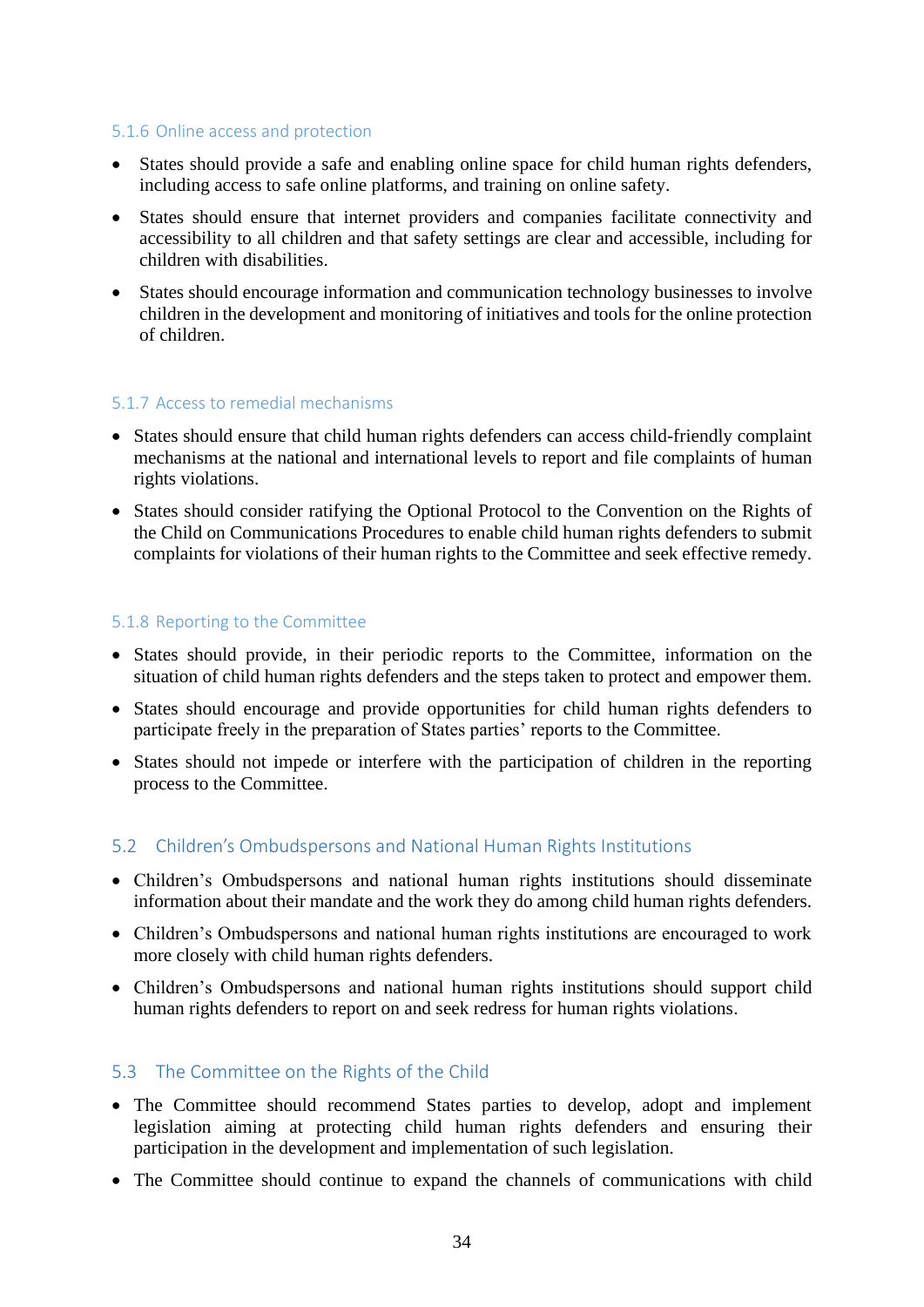human rights defenders and make additional efforts to ensure that its reporting process is accessible to all children, including those from marginalized groups.

- The Committee should strengthen its cooperation with the Special Rapporteur on the Situation of Human Rights Defenders in providing guidance to States on how to integrate the protection and empowerment of child human rights defenders into national legislation and policy.
- The Committee should promote a positive narrative about child human rights defenders by acknowledging good practices and their contributions to the effective implementation of the Convention and its Optional Protocols.

## <span id="page-34-0"></span>5.4 The United Nations

- The United Nations should provide child human rights defenders with information on the United Nations to enable them to effectively engage with its human rights system and provide children with age-appropriate and timely information in a language and format they can understand.
- The United Nations should promote the participation of child human rights defenders in its work related to children's rights, and put in place child-friendly platforms and processes to facilitate children's in-person or virtual engagement.
- Treaty bodies are encouraged to promote the participation of child human rights defenders in the review of States parties, including through the submission of reports and participation in meetings.
- Treaty bodies are encouraged to make recommendations to States parties emphasising the need to adopt legislation for the protection and empowerment of child human rights defenders.

## <span id="page-34-1"></span>5.5 Civil society

- Civil society is encouraged to empower and work with child human rights defenders, support their initiatives and disseminate information on their work.
- Civil society should facilitate and promote knowledge of children's rights and human rights defenders to a variety of audiences including in a form accessible to all children.
- Civil society should contribute to promoting positive attitudes towards child human rights defenders, in particular girls.
- Civil society should ensure the participation of child human rights defenders in their human rights work, including monitoring, reporting and advocacy activities.
- Civil society should support child human rights defenders in reporting and seeking redress for human rights violations.
- Civil society, when engaged with child human rights defenders, should take all precautions to minimize any negative consequence of these children's human rights activities. Civil society should also aim at protecting child human rights defenders from any form of intimidation or reprisal, or fear of such.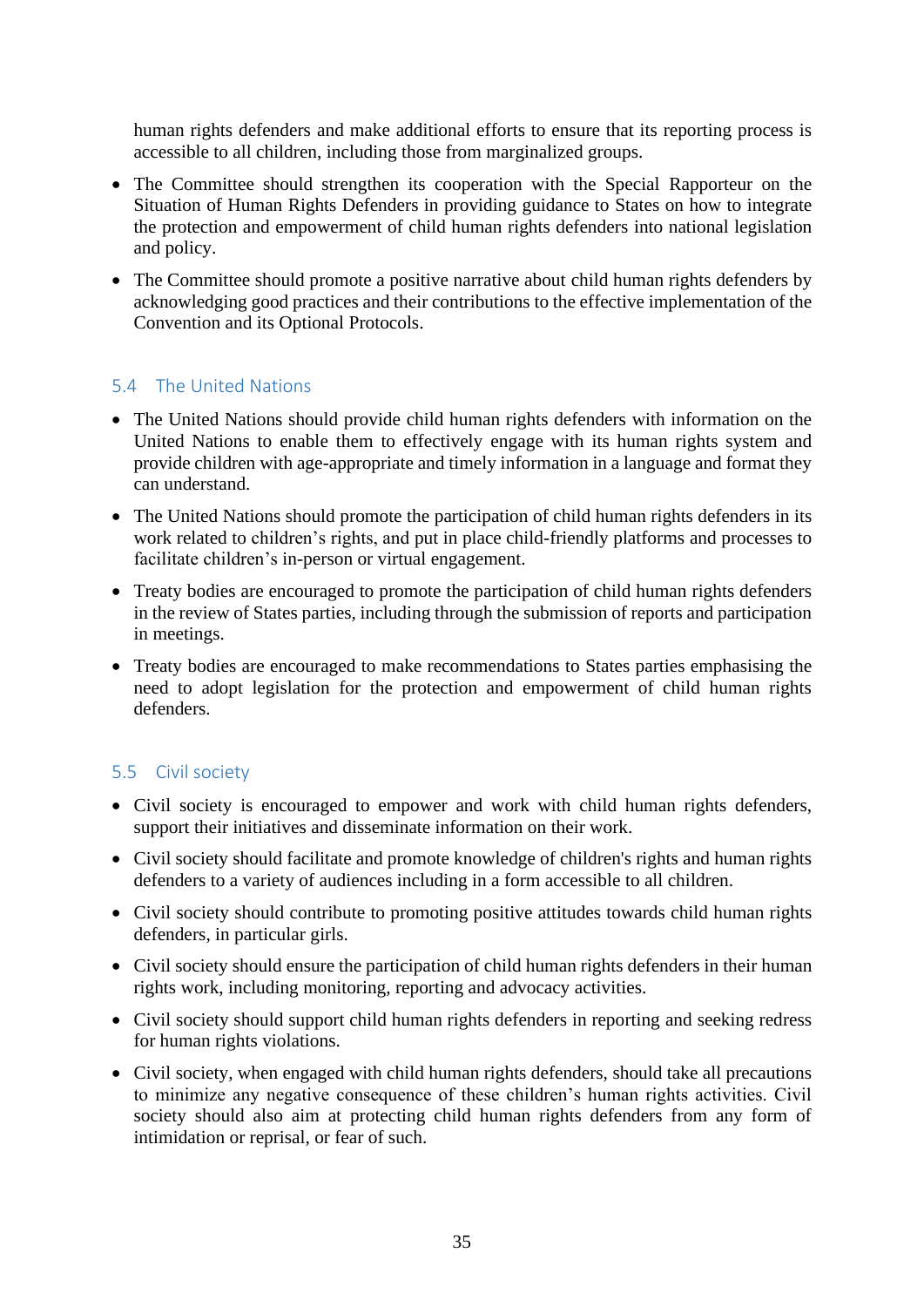## <span id="page-35-0"></span>5.6 The media

• The media is encouraged to promote a positive image of child human rights defenders, and report on the human rights activities carried out by children.

## <span id="page-35-1"></span>5.7 The private sector

- Businesses and donors should ensure that their activities do not, directly or indirectly, harm child human rights defenders and, when relevant, promote their human rights work.
- Businesses and donors should ensure the sustained and meaningful participation of child human rights defenders in the planning and implementation of their activities at local level.

## <span id="page-35-2"></span>5.8 Parents, family and community members and adults working with or for children

- Adults should actively seek information about children's rights, learn about their obligations in the protection and empowerment of children, and recognize child human rights defenders when they act as such and be inspired by them.
- Adults should respect and support children who are, or want to become, human rights defenders.
- Adults should create spaces for child human rights defenders to express their views, promote their participation in decision-making processes, and ensure that their views are taken into due account in matters affecting them.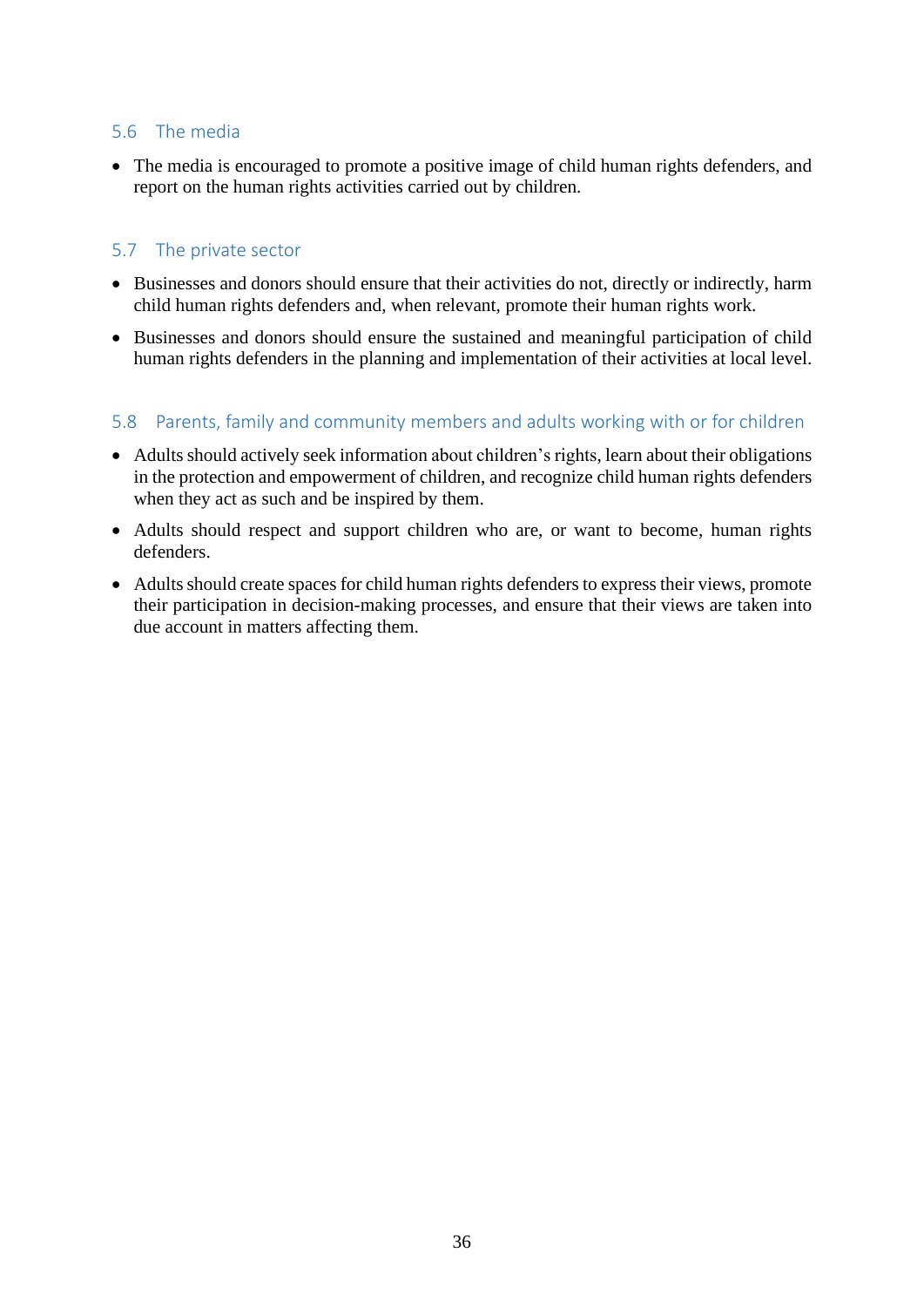## <span id="page-36-0"></span>**6. Annex - Programme of the DGD**

## **Programme of the 2018 Day of General Discussion (DGD) (as updated)**

## **UN Committee on the Rights of the Child (CRC)**

## *"Protecting and Empowering Children as Human Rights Defenders (CHRDs)"*

## **28 September 2018 – Room XVII, Palais des Nations, Geneva**

| <b>Time</b>                                         | <b>Activities</b>                                                                                                                                                                                                                                                                                                                                                                                                                                                                                                                                                      |  |
|-----------------------------------------------------|------------------------------------------------------------------------------------------------------------------------------------------------------------------------------------------------------------------------------------------------------------------------------------------------------------------------------------------------------------------------------------------------------------------------------------------------------------------------------------------------------------------------------------------------------------------------|--|
| $9:00 - 10:00$                                      | Icebreaker/music/activities                                                                                                                                                                                                                                                                                                                                                                                                                                                                                                                                            |  |
| $10:00-10:20$                                       | <b>Opening plenary: Introductory remarks</b><br>Moderator: Renate Winter, Chairperson of the UN Committee on<br>the Rights of the Child<br>Kate Gilmore, Deputy High Commissioner for Human<br>Rights<br>Michel Forst, UN Special Rapporteur on Human Rights<br>$\bullet$<br>Defenders<br>Keita, young defender, Winner of the International<br>Children's Peace Prize 2015                                                                                                                                                                                            |  |
| 10:20-11:00                                         | Plenary: Protection and empowerment of children as human<br>rights defenders<br>Moderator: Beatrice Schulter, Child Rights Connect<br>Mikiko Otani, UN Committee on the Rights of the Child<br>DGD Children's Advisory Team: Akanksha (15, Canada),<br>$\bullet$<br>Kurt (16, Argentina), Mazidath (17, Benin)<br>Questions & answers                                                                                                                                                                                                                                  |  |
| $11:00 - 11:15$                                     | Break, followed by work in three working groups                                                                                                                                                                                                                                                                                                                                                                                                                                                                                                                        |  |
| $11:15 - 13:00$                                     | <b>Working groups</b> (see details below)                                                                                                                                                                                                                                                                                                                                                                                                                                                                                                                              |  |
| $13:00 - 15:00$<br><b>Lunch break</b> (side events) |                                                                                                                                                                                                                                                                                                                                                                                                                                                                                                                                                                        |  |
| $15:00 - 16:30$                                     | <b>Working groups continued</b> (see details below)                                                                                                                                                                                                                                                                                                                                                                                                                                                                                                                    |  |
| $16.30 - 17.00$                                     | <b>Break</b>                                                                                                                                                                                                                                                                                                                                                                                                                                                                                                                                                           |  |
| 17.00-18.00                                         | <b>Concluding plenary: Sharing key learnings and</b><br>recommendations<br>Moderator: Hans Brattskar, Ambassador and Permanent<br>Representative of Norway to the United Nations in Geneva<br>Working groups' and DGD Hubs' feedback by the UN<br>$\bullet$<br>Committee on the Rights of the Child<br>Michel Forst, UN Special Rapporteur on Human Rights<br>$\bullet$<br>Defenders<br>Luis Pedernera, UN Committee on the Rights of the Child<br>$\bullet$<br>DGD Children's Advisory Team: Ariadna (15, Moldova),<br>Diana (15, El Salvador), Sameer (13, Pakistan) |  |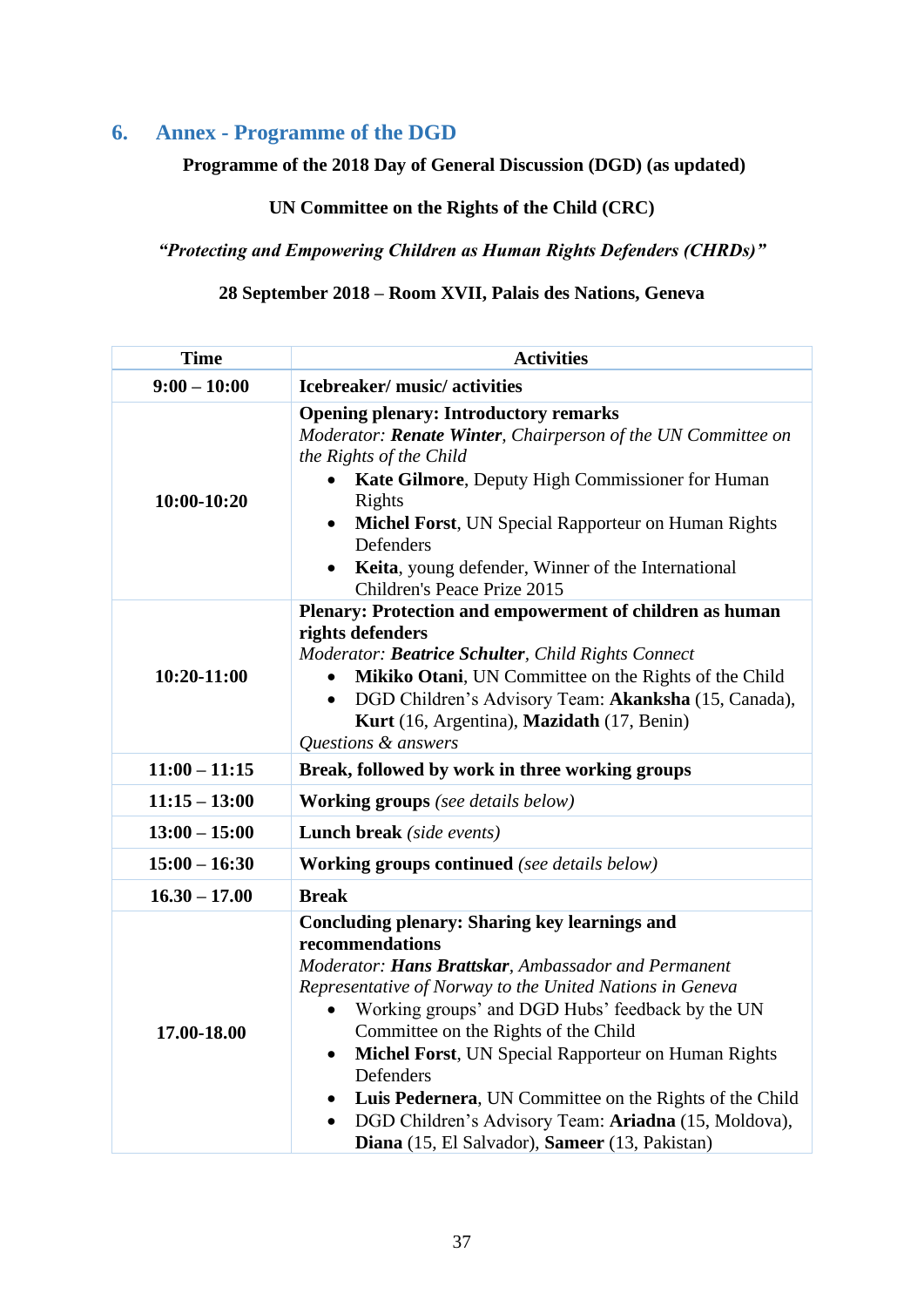Participants will indicate in the registration form in which of the working groups they will participate:

**Group 1: Online space,** everything related to the web and digital media. **Group 2: State actors,** government, parliament, judiciary, Children's Ombudspersons and National Human Rights Institutions (NHRIs), UN bodies, regional organizations, etc. **Group 3: Non-State actors,** children's parliament, civil society, business, media, etc..

Each group will discuss protection and empowerment of children human rights defenders at local, national and international levels.

Every group will open with a short dialogue between adults and children on a certain topic and will continue with an open discussion and short interventions from the participants.

Participants can choose to stay in the same group between 11.30 and 16.30 (with a lunch break from 13.00-15.00), or move between groups.

## **Plenaries and Working groups' venues**

| <b>Opening plenary</b>    | <b>Room XVII</b> |
|---------------------------|------------------|
| $WG_1$ – online space     | <b>Room XXV</b>  |
| $WG 2 - State actors$     | <b>Room XXII</b> |
| $WG_3$ – non-State actors | <b>Room XVII</b> |
| <b>Closing plenary</b>    | <b>Room XVII</b> |

**Interpretation in English, French and Spanish provided for all discussions. Signlanguage and captioning provided for plenary discussions and for WG 3.**

**All plenary and WG discussions webcasted on [http://webtv.un.org](http://webtv.un.org/)**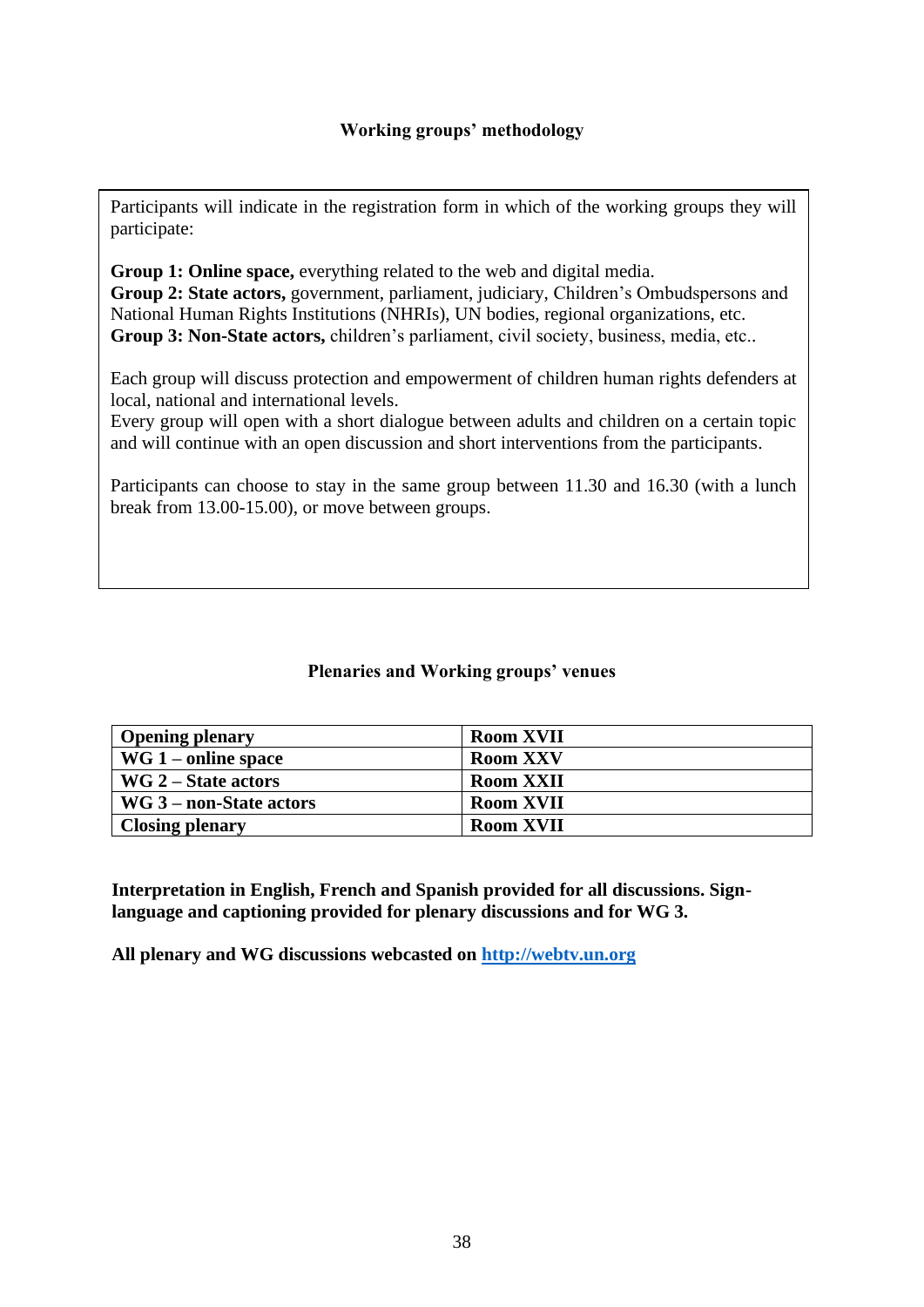## **11:15 – 13:00: Working groups**

| Group 1: online                                                                                                                                                                               | <b>Group 2: State actors</b>                                                                                                                                                                                                    | <b>Group 3: non-State actors</b>                                                                                                                                                                                                    |
|-----------------------------------------------------------------------------------------------------------------------------------------------------------------------------------------------|---------------------------------------------------------------------------------------------------------------------------------------------------------------------------------------------------------------------------------|-------------------------------------------------------------------------------------------------------------------------------------------------------------------------------------------------------------------------------------|
| Moderators:<br><b>CRC</b> : Clarence Nelson                                                                                                                                                   | Moderators:<br>CRC: Amal Aldoseri                                                                                                                                                                                               | Moderators:<br>CRC: Hynd Ayoubi Idrissi                                                                                                                                                                                             |
| Children's Advisory Team:<br>Christina, 16, USA                                                                                                                                               | Children's Advisory Team:                                                                                                                                                                                                       | Children's Advisory Team:<br>Maxwell, 15, Zambia                                                                                                                                                                                    |
| Civil society space for<br><b>CHRDs</b><br>Jean McDonald,<br>$\bullet$<br><b>Permanent Mission</b><br>of Ireland to the<br><b>United Nations in</b><br>Geneva<br>Amy, 17, Canada<br>$\bullet$ | Hannah, 12, Scotland<br><b>National protection</b><br>measures for CHRDs<br>Vincent Ploton,<br>$\bullet$<br><b>International Service</b><br>for Human Rights<br>Keita, young<br>$\bullet$<br>defender, Liberia                  | Freedom of speech and<br>violence in schools<br>Alejandro<br>Cussianovich,<br>teacher and academic<br>Camila, 17, Chile<br>٠<br>Gabriel, 16, Brazil<br>$\bullet$                                                                    |
| <b>Empowerment through</b><br>digital media<br>Regina Jensdottir,<br>$\bullet$<br>Council of Europe<br>Melissa, young<br>$\bullet$<br>defender, Brazil                                        | Participation of children in<br>public affairs/freedom of<br>assembly and association<br>Olivier de Frouville,<br>$\bullet$<br><b>UN Human Rights</b><br>Committee<br>Luis, 17, Peru<br>$\bullet$<br>Eoyel, 15, Ethiopia        | <b>Role of business and</b><br>donors<br>David Schofield,<br>Aviva<br>Murhabazi<br>$\bullet$<br>Namegabe, Bureau<br>pour le Volontariat<br>au Service de<br>l'Enfance et de la<br>Santé in DRC<br>Rose Ann, 17,<br>٠<br>Philippines |
| Child-led initiatives &<br>protection online<br>Tomomasa, youth<br>former representative<br>of Study Group on<br>Social Media, Japan<br>Konstantinos, 16,<br>Greece                           | <b>CHRDs</b> in armed conflict<br>& humanitarian situations<br>$\bullet$ Cecilia Jimenez-<br>Damary, UN Special<br>Rapporteur on<br><b>Internally Displaced</b><br>Persons<br>Sandra Camila, 15,<br>Colombia<br>Haya, 15, Syria | <b>Empowerment through</b><br><b>CRC</b> monitoring and<br>reporting<br>Jorge Freyre, Save<br>$\bullet$<br>the Children<br>Luigi, 17, Guatemala<br>Angelica, 15,<br>Guatemala                                                       |